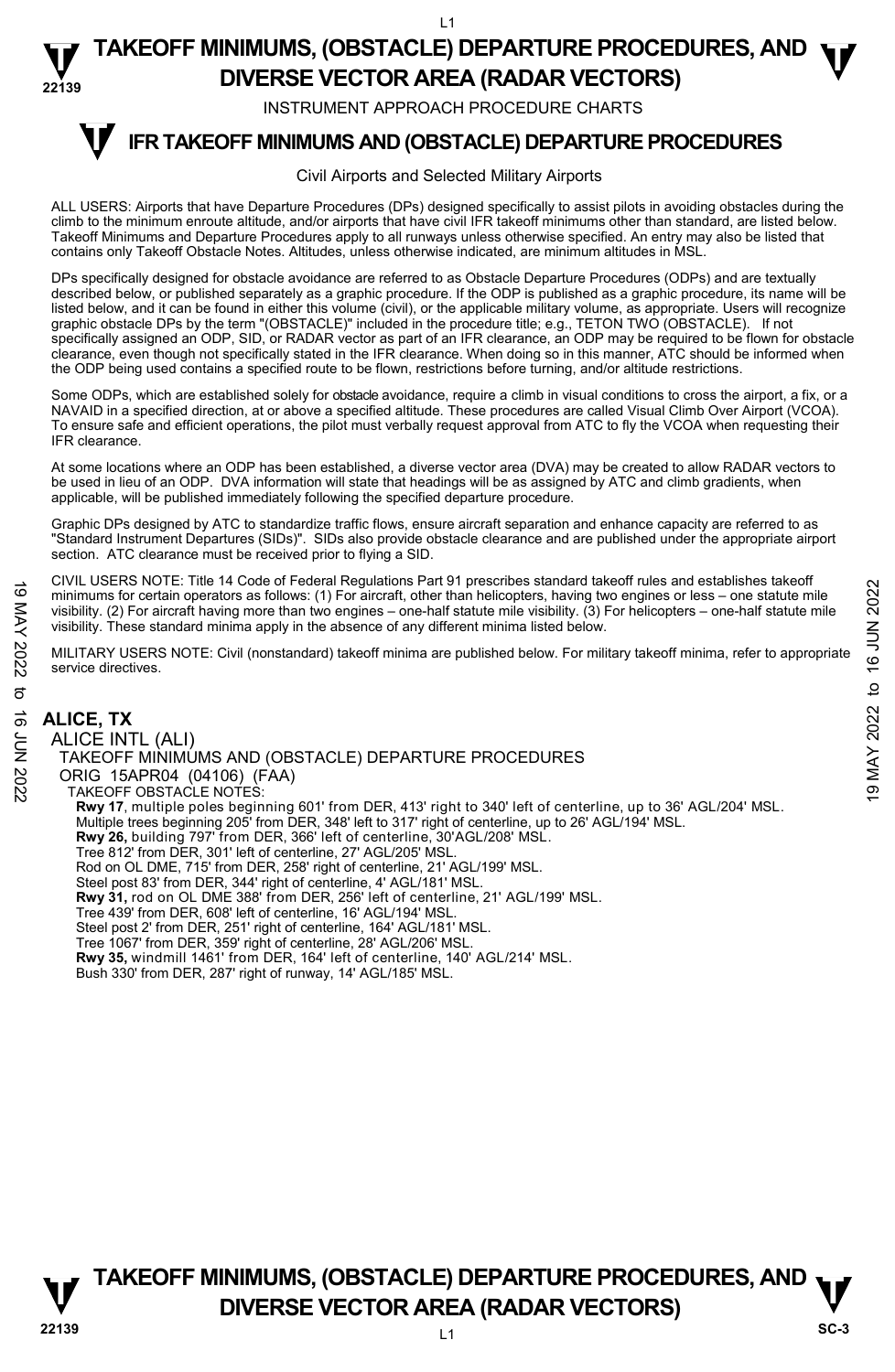$L<sub>2</sub>$ 

### **22139 TAKEOFF MINIMUMS, (OBSTACLE) DEPARTURE PROCEDURES, AND**  $\Psi$ **DIVERSE VECTOR AREA (RADAR VECTORS)**

### **ALPINE, TX**

ALPINE-CASPARIS MUNI (E38) TAKEOFF MINIMUMS AND (OBSTACLE) DEPARTURE PROCEDURES AMDT 6 27JAN22 (22027) (FAA) DEPARTURE PROCEDURE: Use ODKAE DEPARTURE. TAKEOFF OBSTACLE NOTES: **Rwy 1,** fence 9' from DER, 283' left of centerline, 9' AGL/4458' MSL. Sign 13' from DER, 239' right of centerline, 4452' MSL. Vehicle on road 85' from DER, 278' left of centerline, 15' AGL/4463' MSL. Pole 811' from DER, 470' right of centerline, 4470' MSL. **Rwy 5,** sign 13' from DER, 239' left of centerline, 4452' MSL. Sign 18' from DER, 164' right of centerline, 4453' MSL. Antenna, vehicle on road, pole beginning 21' from DER, 400' right of centerline, up to 25' AGL/4474' MSL. Tree 190' from DER, 468' left of centerline, 11' AGL/4455' MSL Trees beginning 292' from DER, 475' left of centerline, up to 19' AGL/4462' MSL. Poles, tree beginning 480' from DER, 187' right of centerline, up to 4478' MSL. Pole 612' from DER, 626' left of centerline, 33' AGL/4472' MSL. Pole 1060' from DER, 658' left of centerline, 4476' MSL. **Rwy 19,** vehicle on road, sign, tree beginning 1' from DER, 165' left of centerline, up to 4526' MSL.<br>Terrain 57' from DER, 121' right of centerline, 4516' MSL. Vehicle on road 74' from DER, 276' right of centerline, 15' AGL/4531' MSL. Vehicle on road 230' from DER, 290' left of centerline, 4527' MSL. Vehicles on road beginning 293' from DER, 277' right of centerline, up to 4535' MSL.<br>Vehicles on road beginning 379' from DER, 265' right of centerline, up to 4536' MSL. Vehicle on road 420' from DER, 289' left of centerline, 4528' MSL. Pole 536' from DER, 573' left of centerline, 4548' MSL. Windmill, vehicle on road, poles, tree beginning 548' from DER, 183' left of centerline, up to 4554' MSL. Poles beginning 1325' from DER, 60' right of centerline, up to 4561' MSL. Poles beginning 1334' from DER, 279' left of centerline, up to 4556' MSL. Pole 1565' from DER, 689' right of centerline, 4562' MSL. Terrain 2.4 NM from DER, 2888' left of centerline, 4927' MSL. **AUSTIN, TX**  AUSTIN-BERGSTROM INTL (AUS) TAKEOFF MINIMUMS AND (OBSTACLE) DEPARTURE PROCEDURES AMDT 2A 22APR21 (21112) (FAA) DEPARTURE PROCEDURE: **Rwy 36L,** climb on heading 355° to 1700 before turning left. **Rwy 36R,** climb on heading 355° to 1300 before turning left. TAKEOFF OBSTACLE NOTES: **Rwy 18L,** lighting 10' from DER, 4' right of centerline, 1' AGL/475' MSL. Trees beginning 491' from DER, 560' left of centerline, up to 43' AGL/499' MSL. Tree 552' from DER, 641' right of centerline, 29' AGL/494' MSL. Trees beginning 562' from DER, 487' left of centerline, up to 44' AGL/501' MSL. Tree 617' from DER, 571' right of centerline, 37' AGL/495' MSL. Trees beginning 643' from DER, 472' left of centerline, up to 517' MSL. Tree 674' from DER, 647' right of centerline, 50' AGL/499' MSL. Trees beginning 721' from DER, 523' right of centerline, up to 50' AGL/504' MSL. Trees beginning 756' from DER, 495' right of centerline, up to 64' AGL/508' MSL. Tree 1750' from DER, 523' right of centerline, 75' AGL/519' MSL. Tree 1899' from DER, 810' right of centerline, 75' AGL/526' MSL. Tree 2165' from DER, 458' right of centerline, 85' AGL/529' MSL. **Rwy 18R,** lighting, sign beginning 10' from DER, 4' left of centerline, up to 2' AGL/489' MSL. Tree 1006' from DER, 730' right of centerline, 519' MSL. Trees beginning 1919' from DER, 541' left of centerline, up to 93' AGL/545' MSL **Rwy 36L,** lighting beginning 5' from DER, 5' right of centerline, up to 1' AGL/543' MSL. **Rwy 36R,** lighting 10' from DER, 5' left of centerline, 1' AGL/493' MSL. Tree 816' from DER, 663' right of centerline, 528' MSL. AUSTIN EXEC (EDC) TAKEOFF MINIMUMS AND (OBSTACLE) DEPARTURE PROCEDURES ORIG-A 17AUG17 (21112) (FAA) TAKEOFF MINIMUMS: Terrain 2.4 MM from DER, 2888 left of centerline, 4302 MSL.<br>
NOSTIN, TX<br>
AUSTIN, TX<br>
AUSTIN, TX<br>
AUSTIN, TX<br>
AUSTIN, TX<br>
AUSTIN, TX<br>
AUSTIN, TX<br>
AUSTIN, TX<br>
AUSTIN, TX<br>
AUSTIN, TX<br>
AUSTIN, TX<br>
AUSTIN, TX<br>
AUSTIN, TX<br>
AUST

**Rwys 16, 34,** NA-Environmental.

TAKEOFF OBSTACLE NOTES:

**Rwy 31,** pole and trees beginning 900' from DER, 258' left of centerline, up to 669' MSL. Transmission line tower 1931' from DER, 911' right of centerline, 83' AGL/670' MSL. Transmission line tower 2325' from DER, 878' right of centerline, 89' AGL/682' MSL. Poles beginning 2362' from DER, 590' right of centerline, up to 113' AGL/707' MSL. Transmission line tower 2568' from DER, 1159' left of centerline, 77' AGL/697' MSL. Transmission line tower 3692' from DER, 437' left of centerline, 122' AGL/728' MSL. Transmission line tower 4411' from DER, 1110' left of centerline, 135' AGL/749' MSL.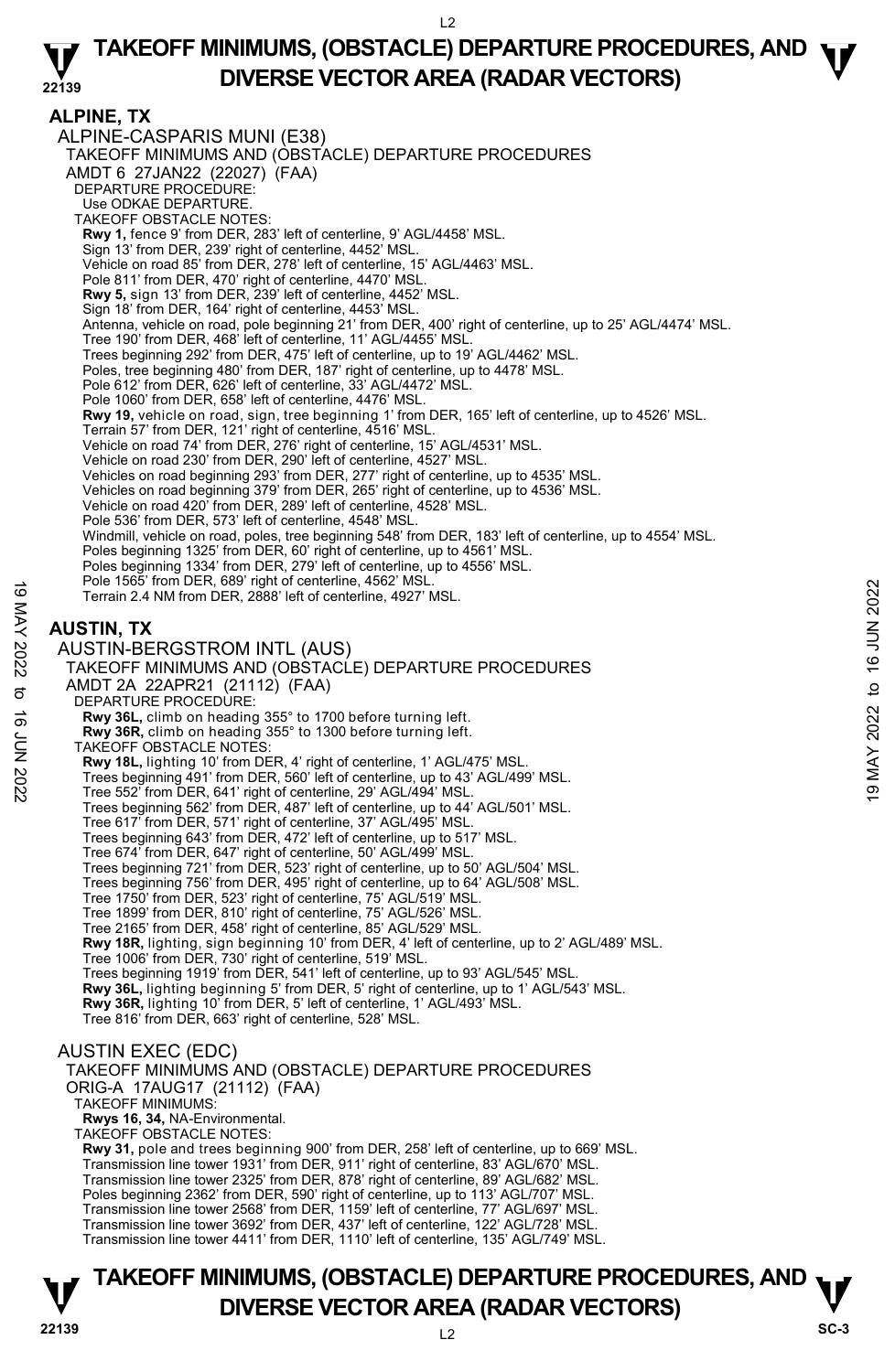### **22139 TAKEOFF MINIMUMS, (OBSTACLE) DEPARTURE PROCEDURES, AND**  $\Psi$ **DIVERSE VECTOR AREA (RADAR VECTORS)**

**AUSTIN, TX (CON'T)**  SAN MARCOS RGNL (HYI) TAKEOFF MINIMUMS AND (OBSTACLE) DEPARTURE PROCEDURES AMDT 2B 17AUG17 (17229) (FAA) DEPARTURE PROCEDURE: **Rwy 31,** climb heading 306° to 1500 before turning right. **Rwy 35,** climb heading 006° to 2500 before turning left. TAKEOFF OBSTACLE NOTES: **Rwy 8,** sign 1' from DER, 250' left of centerline, 3' AGL/583' MSL. Tree 942' from DER, 259' left of centerline, 612' MSL. **Rwy 13,** tree 2505' from DER, 194' right of centerline, 71' AGL/637' MSL. Tree 2615' from DER, 90' right of centerline, 75' AGL/639' MSL. Trees beginning 2639' from DER, 139' right of centerline, up to 80' AGL/646' MSL. **Rwy 17,** bush 26' from DER, 74' left of centerline, 2' AGL/576' MSL. **Rwy 26,** REIL 9' from DER, 90' right of centerline, 4' AGL/589' MSL. Tree 1073' from DER, 684' right of centerline, 621' MSL. Poles and trees beginning 1206' from DER, 394' right of centerline, up to 50' AGL/638' MSL. **Rwy 31,** trees beginning 912' from DER, 613' right of centerline, up to 622' MSL. Pole and tree beginning 1046' from DER, 630' right of centerline, up to 34' AGL/631' MSL. Tree 1287' from DER, 718' left of centerline, 627' MSL. **Rwy 35,** sign 25' from DER, 198' left of centerline, 3' AGL/597' MSL. Tree 2562' from DER, 1113' left of centerline, 659' MSL. Tree 3227' from DER, 162' left of centerline, 54' AGL/676' MSL. Trees beginning 3540' from DER, 51' left of centerline, up to 52' AGL/687' MSL. Tree 3655' from DER, 362' right of centerline, 54' AGL/692' MSL. Trees beginning 3664' from DER, 11' right of centerline, up to 54' AGL/693' MSL. Tree 3727' from DER, 81' left of centerline, 52' AGL/688' MSL. Tree 3741' from DER, 94' left of centerline, 52' AGL/690' MSL. Tree 3972' from DER, 40' left of centerline, 48' AGL/696' MSL. Tree 4131' from DER, 37' right of centerline, 42' AGL/699' MSL. Tree 4146' from DER, 33' right of centerline, 43' AGL/700' MSL. Pole and trees beginning 4150' from DER, 15' right of centerline, up to 44' AGL/702' MSL. Tree 4209' from DER, 10' left of centerline, 39' AGL/701' MSL. Tree 4222' from DER, 73' right of centerline, 42' AGL/704' MSL. Tree 4225' from DER, 25' left of centerline, 38' AGL/702' MSL. Trees beginning 4229' from DER, 35' right of centerline, up to 47' AGL/708' MSL. Trees beginning 4406' from DER, 160' right of centerline, up to 36' AGL/709' MSL. Trees beginning 4426' from DER, 278' right of centerline, up to 36' AGL/711' MSL. Pole, buildings, and trees beginning 4435' from DER, 123' right of centerline, up to 47' AGL/720' MSL. Pole 4450' from DER, 16' left of centerline, 36' AGL/707' MSL. Pole, telephone line, and trees beginning 4554' from DER, 10' right of centerline, up to 35' AGL/722' MSL. Tree 4785' from DER, 1629' left of centerline, 716' MSL. Trees beginning 5071' from DER, 1533' left of centerline, up to 49' AGL/738' MSL. **BALLINGER, TX**  BRUCE FLD (E30) TAKEOFF MINIMUMS AND (OBSTACLE) DEPARTURE PROCEDURES 19 The 4146 Unit Deriving 4150' from DER, 15 right of centerline, up to 44' AGL/702' MSL.<br>
Tree 4209' from DER, 150' from DER, 15' right of centerline, up to 44' AGL/702' MSL.<br>
Tree 4222' from DER, 73' right of centerline

ORIG 22SEP11 (22139) (FAA)

TAKEOFF OBSTACLE NOTES:

**Rwy 17,** trees beginning 1902' from DER, 661' right of centerline, up to 100' AGL/1859' MSL.

**Rwy 35,** trees, building, and road beginning 29' from DER, 210' left of centerline, up to 100' AGL/1839' MSL.

Tree and poles beginning 887' from DER, 429' right of centerline, up to 37' AGL/1772' MSL.

# **BEEVILLE, TX**

BEEVILLE MUNI (BEA)

TAKEOFF MINIMUMS AND (OBSTACLE) DEPARTURE PROCEDURES

ORIG-A 26MAY16 (16147) (FAA)

TAKEOFF MINIMUMS:

**Rwys 18, 36,** NA-environmental. **Rwy 30,** 300-2 or std. w/ min. climb of 239' per NM to 700.

TAKEOFF OBSTACLE NOTES:

**Rwy 12,** pole, and trees beginning 64' from DER, 290' right of centerline, up to 29' AGL/272' MSL.<br>Tree, road, and pole beginning 153' from DER, 9' right of centerline, up to 33' AGL/275' MSL.

Trees beginning 756' from DER, 50' left of centerline, up to 279' MSL.

Trees and pole beginning 933' from DER, 30' right of centerline, up to 282' MSL.

**Rwy 30,** pole, tree, and building beginning 117' from DER, 290' left of centerline, up to 32' AGL/301' MSL.

Tree 1054' from DER, 574' left of centerline, 307' MSL.

Tree 1835' from DER, 452' right of centerline, 319' MSL.

Pole and trees beginning 1875' from DER, 287' left of centerline, up to 323' MSL.

Tree beginning 1907' from DER, 246' right of centerline, up to 53' AGL/339' MSL.

Trees and poles beginning 1934' from DER, 100' left of centerline, up to 336' MSL.

Tower 1.4 NM from DER, 2568' right of centerline, 230' AGL/542' MSL.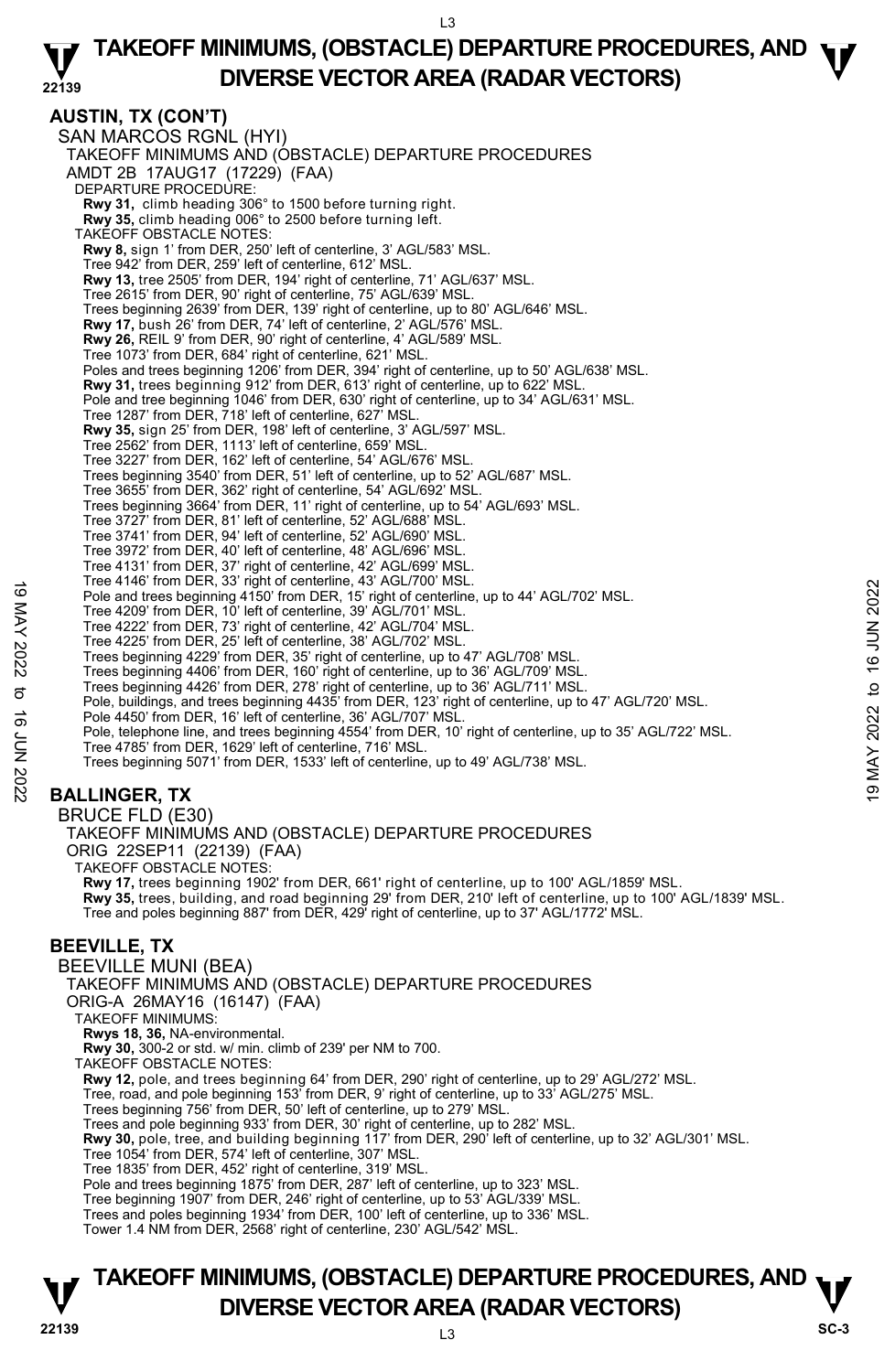### **BIG LAKE, TX**

REAGAN COUNTY (E41) TAKEOFF MINIMUMS AND (OBSTACLE) DEPARTURE PROCEDURES AMDT 2 24MAY18 (18144) (FAA) TAKEOFF MINIMUMS: **Rwys 9, 27,** NA - environmental. DEPARTURE PROCEDURE: **Rwy 16,** fly heading 161° to 3300 before turning left. TAKEOFF OBSTACLE NOTES: **Rwy 16,** road 384' from DER, 603' right of centerline, 17' AGL/2716' MSL.

# **BIGGS AAF (KBIF)**

FORT BLISS, TX

TAKEOFF MINIMUMS AND (OBSTACLE) DEPARTURE PROCEDURES AMDT 3A 16JUL20 (20198)

DEPARTURE PROCEDURE:

**Rwy 4,** climbing right turn to intercept ELP VORTAC R-330 to ELP, thence...

**Rwy 22,** climbing left turn to intercept ELP VORTAC R-240 to ELP, thence...

Continue climb in ELP holding pattern (hold east, left turns, 261° inbound) to cross ELP at or above MEA for route of flight<br>before proceeding on course. Procedure NA for TACAN-only equipped aircraft.

TAKEOFF OBSTACLE NOTES:

**Rwy 22,** pole 1978' from DER, 840' left of cntrln, 3961' MSL.

Pole, 4413' from DER, 1663' right of cntrln, 131' AGL/4025' MSL.

DIVERSE VECTOR AREA (RADAR VECTORS) AMDT 1 05NOV20 (20310) (FAA)

Rwy 3, heading as assigned by ATC; requires min. climb of 224' per NM to 10700.

**Rwy 21,** heading as assigned by ATC; requires min. climb of 237' per NM to 6800.

### **BRADY, TX**

### CURTIS FLD (BBD)

TAKEOFF MINIMUMS AND (OBSTACLE) DEPARTURE PROCEDURES ORIG 14FEB08 (22139) (FAA)

TAKEOFF MINIMUMS:

**Rwys 8, 26,** NA-Environmental. TAKEOFF OBSTACLE NOTES:

**Rwy 17,** Light poles, trees, fence, terrain, and vehicle on road beginning 50' from DER, 362' left of centerline, up to 30' AGL/1827' MSL. **BRADY, TX**<br>  $\leq$  CURTIS FLD (BBD)<br>
CURTIS FLD (BBD)<br>
TAKEOFF MINIMUMS AND (OBSTACLE) DEPARTURE PROCEDURES<br>
ORIG 14FEB08 (22139) (FAA)<br>
TAKEOFF MINIMUMS:<br>
TAKEOFF MINIMUMS:<br>
TAKEOFF MINIMUMS:<br>
TAKEOFF MINIMUMS:<br>
TAKEOFF

Trees beginning 17' from DER, 216' right of centerline, up to 30' AGL/1818' MSL.

# **BROWNSVILLE, TX**

BROWNSVILLE/SOUTH PADRE ISLAND INTL (BRO) TAKEOFF MINIMUMS AND (OBSTACLE) DEPARTURE PROCEDURES

ORIG-A 13OCT16 (16287) (FAA)

TAKEOFF OBSTACLE NOTES:

**Rwy 13,** trees and bushes beginning 32' from DER, 399' left of centerline, up to 30' AGL/50' MSL.

Trees, bushes, pole and building beginning 751' from DER, 191' right of centerline, up to 44' AGL/64' MSL.<br>**Rwy 18,** trees and pole beginning 56' from DER, 61' left of centerline, up to 53' AGL/78' MSL.

Trees and poles beginning 1011' from DER, 96' right of centerline, up to 44' AGL/69' MSL.

**Rwy 31,** airplanes on taxiway beginning 371' from DER, 563' right of centerline, up to 45' AGL/64' MSL.

Trees beginning 1141' from DER, 567' right of centerline, up to 37' AGL/52' MSL.<br>**Rwy 36,** pole and trees beginning 695' from DER, 140' right of centerline, up to 56' AGL/71' MSL.

Trees beginning 719' from DER, 84' left of centerline, up to 63' AGL/78' MSL.

# **BROWNWOOD, TX**

BROWNWOOD RGNL (BWD)

TAKEOFF MINIMUMS AND (OBSTACLE) DEPARTURE PROCEDURES

ORIG 20OCT11 (11293) (FAA)

TAKEOFF OBSTACLE NOTES:

**Rwy 13,** trees beginning 1523' from DER, 844' right of centerline, up to 47' AGL/1412' MSL.<br>**Rwy 17,** trees beginning 797' from DER, 649' left of centerline, up to 33' AGL/1398' MSL.

Trees beginning 691' from DER, 640' right of centerline, up to 31' AGL/1393' MSL.

Building 737' from DER, 253' right of centerline, 29' AGL/1391' MSL.

**Rwy 35,** trees beginning 77' from DER, 272' left of centerline, up to 49' AGL/1411' MSL.

Trees beginning 771' from DER, 282' right of centerline, up to 46' AGL/1418' MSL.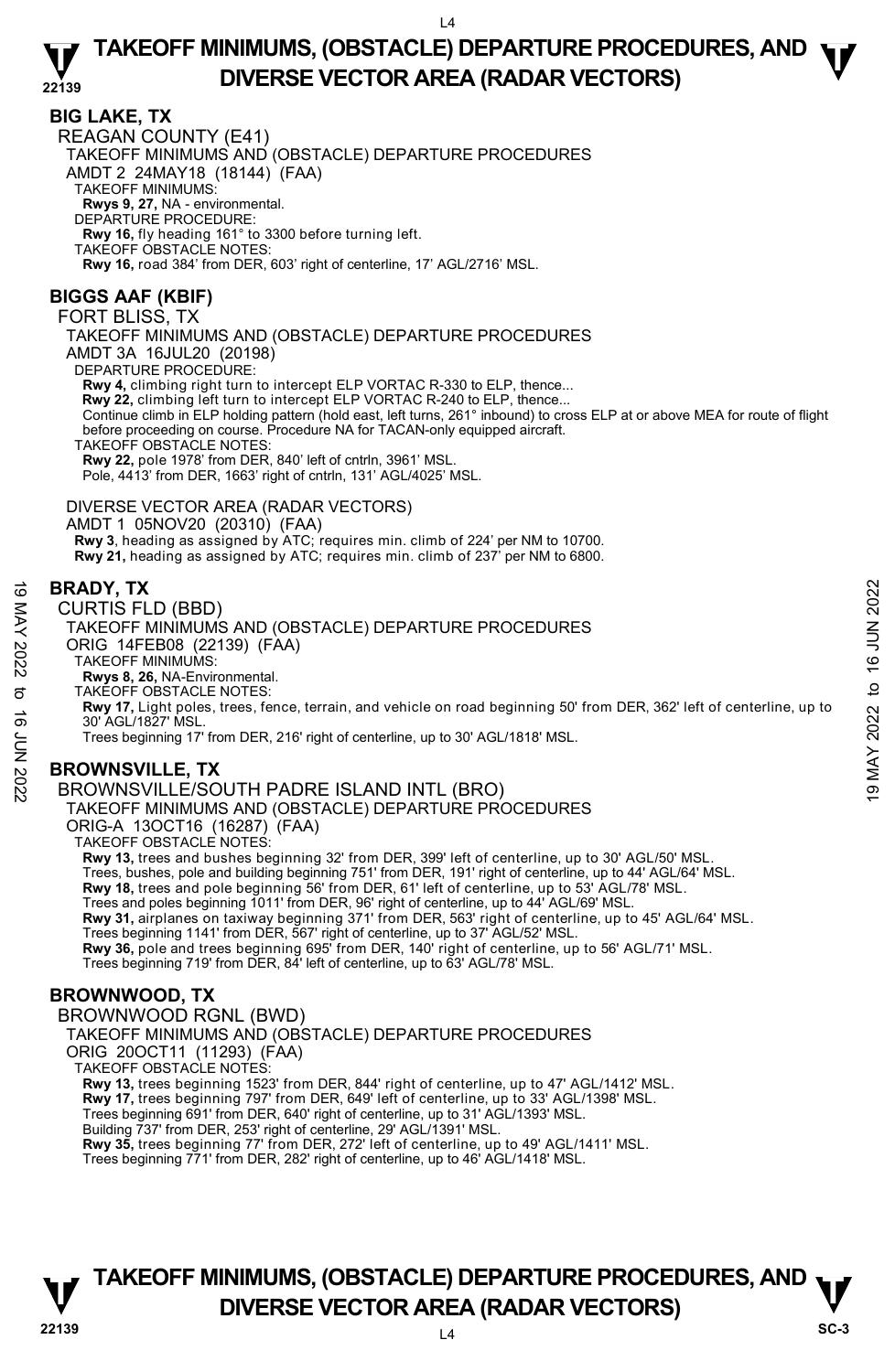### **BURNET, TX**

BURNET MUNI KATE CRADDOCK FLD (BMQ) TAKEOFF MINIMUMS AND (OBSTACLE) DEPARTURE PROCEDURES AMDT 2 03JAN19 (22139) (FAA) DEPARTURE PROCEDURE: **Rwy 1,** climb heading 009° to 1700 before turning left. TAKEOFF OBSTACLE NOTES: **Rwy 1,** trees beginning 502' from DER, 28' left of centerline, up to 55' AGL/1355' MSL. Trees beginning 1160' from DER, 52' right of centerline, up to 55' AGL/1335' MSL. Trees beginning 1502' from DER, 30' left of centerline, up to 55' AGL/1375' MSL. **Rwy 19,** trees beginning 158' from DER, 63' left of centerline, up to 55' AGL/1286' MSL. Trees beginning 1194' from DER, 15' right of centerline, up to 55' AGL/1315' MSL. **CARRIZO SPRINGS, TX**  DIMMIT COUNTY (CZT)

TAKEOFF MINIMUMS AND (OBSTACLE) DEPARTURE PROCEDURES ORIG 24SEP87 (87267) (FAA) DEPARTURE PROCEDURE: **Rwy 31**, climb runway heading to 1200 prior to left turn to avoid 1114' antenna west of airport.

# **CASTROVILLE, TX**

CASTROVILLE MUNI (CVB) TAKEOFF MINIMUMS AND (OBSTACLE) DEPARTURE PROCEDURES ORIG 15OCT15 (15288) (FAA) TAKEOFF OBSTACLE NOTES: **Rwy 16**, trees beginning 103' from DER, 361' left of centerline, up to 50' AGL/787' MSL. Trees beginning 221' from DER, 347' right of centerline, up to 50' AGL/794' MSL. **Rwy 34**, agriculture equipment beginning 1' from DER, 55' left of centerline, up to 15' AGL/790' MSL. Road beginning 107' from DER, left and right of centerline, 15' AGL/789' MSL. Trees beginning 1928' from DER, 5' right of centerline, up to 50' AGL/838' MSL. Trees beginning 2322' from DER, 685' left of centerline, up to 50' AGL/851' MSL. Pole 1483' from DER, 834' right of centerline, 37' AGL/816' MSL. Pole 2255' from DER, 247' right of centerline, 52' AGL/831' MSL. Antenna on silo 2239' from DER, 911' left of centerline, 88' AGL/870' MSL.

# **COLEMAN, TX**

COLEMAN MUNI (COM) TAKEOFF MINIMUMS AND (OBSTACLE) DEPARTURE PROCEDURES ORIG 10MAR11 (11069) (FAA) TAKEOFF OBSTACLE NOTES: **Rwy 15,** trees beginning 792' from DER, 67' right of centerline, up to 100' AGL/1774' MSL. **Rwy 33,** cranes beginning 1010' from DER, 28' left of centerline, up to 65' AGL/1774' MSL. Cranes beginning 2285' from DER, 13' right of centerline, up to 65' AGL/1774' MSL. **COMANCHE, TX**  COMANCHE COUNTY-CITY (MKN) TAKEOFF MINIMUMS AND (OBSTACLE) DEPARTURE PROCEDURES AMDT 1 30JAN20 (20030) (FAA) DEPARTURE PROCEDURE: **Rwy 17,** climb heading 173° to 2000 before turning right. TAKEOFF OBSTACLE NOTES: **Rwy 17,** building, terrain, tree, vehicle on road beginning 32' from DER, 260' right of centerline, up to 1395' MSL. Terrain, trees, pole beginning 191' from DER, 310' left of centerline, up to 1411' MSL. Trees, pole beginning 718' from DER, 20' left of centerline, up to 1425' MSL. Pole, trees, building beginning 784' from DER, 25' right of centerline, up to 1419' MSL. Trees, poles beginning 1090' from DER, 25' left of centerline, up to 1430' MSL. Tree 1382' from DER, 280' right of centerline, 1422' MSL. Trees, poles beginning 1451' from DER, 18' right of centerline, up to 1436' MSL. Tree 2280' from DER, 70' right of centerline, 1438' MSL. Tree 2291' from DER, 83' left of centerline, 1436' MSL. Trees beginning 2334' from DER, 155' right of centerline, up to 1444' MSL. Trees beginning 2378' from DER, 56' right of centerline, up to 1446' MSL. Trees beginning 2379' from DER, 74' left of centerline, up to 1438' MSL. Tree 2463' from DER, 294' right of centerline, 1448' MSL. Trees, pole beginning 2467' from DER, 62' right of centerline, up to 1463' MSL. Tree 2558' from DER, 19' left of centerline, 1443' MSL. Tree 2757' from DER, 314' left of centerline, 1446' MSL. Tree 3120' from DER, 344' left of centerline, 1461' MSL. Trees beginning 3132' from DER, 246' left of centerline, up to 1466' MSL. For Scale beginning 107' from DER, left and right of centerline, 15' AGL/789' MSL.<br>
Trees beginning 1922' from DER, 6' right of centerline, up to 50' AGL/881' MSL.<br>
Trees beginning 2322' from DER, 6' ight of centerline, a

**CON'T**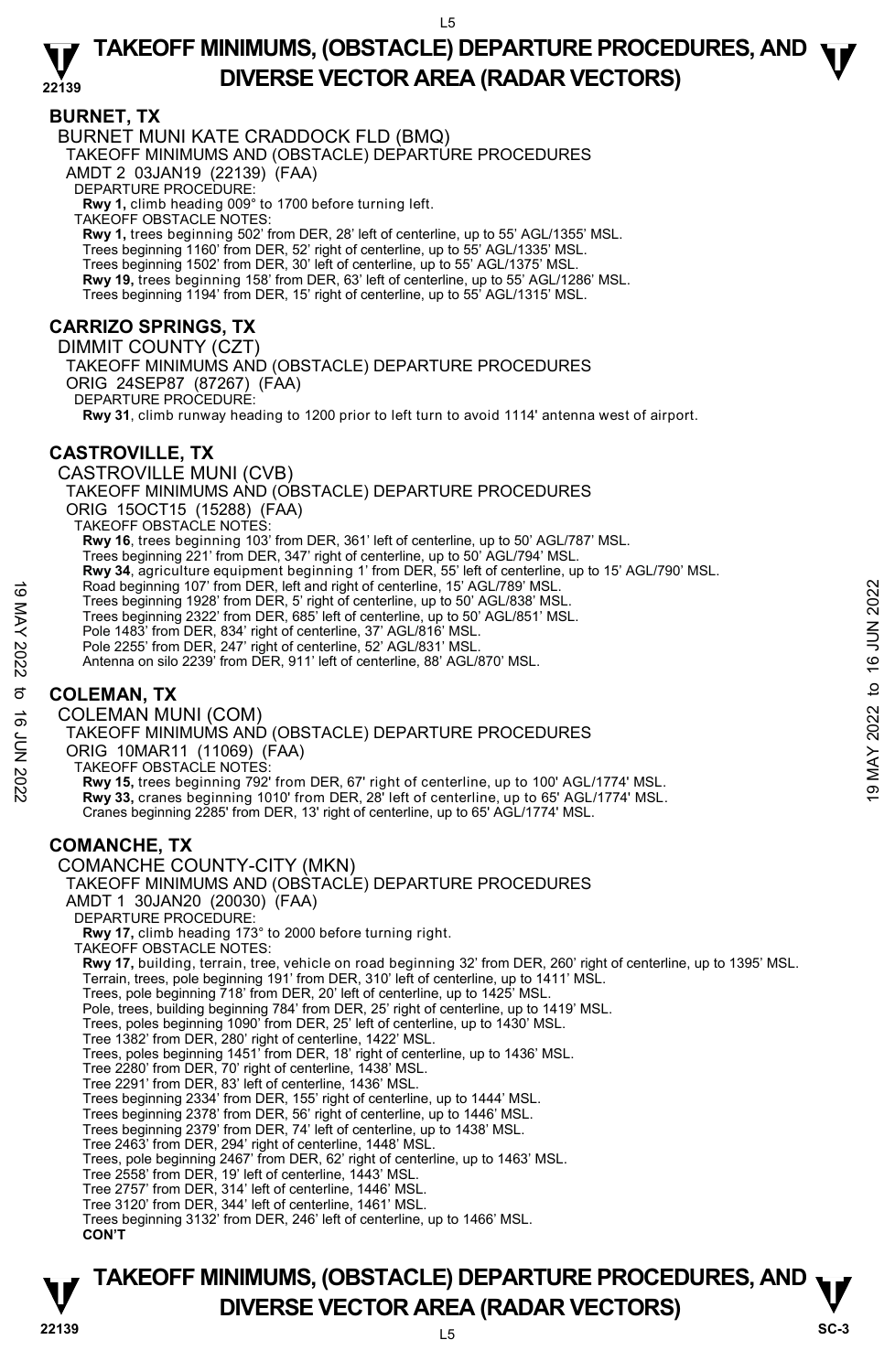## **COMANCHE, TX (CON'T)**

COMANCHE COUNTY-CITY (MKN) (CON'T) **Rwy 35,** tree 54' from DER, 354' left of centerline, 1406' MSL. Tree 481' from DER, 345' right of centerline, 1404' MSL. Trees beginning 489' from DER, 436' right of centerline, up to 1408' MSL.

### **CORPUS CHRISTI, TX**

CORPUS CHRISTI INTL (CRP)

TAKEOFF MINIMUMS AND (OBSTACLE) DEPARTURE PROCEDURES

AMDT 3 26MAY16 (16147) (FAA)

TAKEOFF MINIMUMS:

**Rwy 36,** 400-2¾ or std. w/ min. climb of 235' per NM to 600. DEPARTURE PROCEDURE:

**Rwy 31,** Climb heading 312° to 600 before turning left.

TAKEOFF OBSTACLE NOTES:

**Rwy 13,** vehicles on road and wind cone beginning 2' from DER, 260' right of centerline, up to 53' MSL.

Vehicles on road 69' from DER, 337' right of centerline, 54' MSL.

**Rwy 18,** vehicles on road beginning 301' from DER, 103' left of centerline, up to 53' MSL.

- **Rwy 31,** vehicles on road 22' from DER, 65' right of centerline, 58' MSL.
- Poles beginning 765' from DER, 616' right of centerline, up to 36' AGL/75' MSL.

Rwy 36, vehicles on road beginning 261' from DER, 444' right of centerline, up to 52' MSL.

Vehicles on road 490' from DER, 604' left of centerline, 54' MSL.

Light poles beginning 1217' from DER, 648' right of centerline, up to 31' AGL/74' MSL.

Light poles beginning 1241' from DER, 665' left of centerline, up to 31' AGL/74' MSL.

- Light pole 1294' from DER, 799' right of centerline, 31' AGL/75' MSL.
- Light pole 1330' from DER, 850' left of centerline, 32' AGL/75' MSL.
- Refinery 1.9 NM from DER, 180' right of centerline, 318' AGL/344' MSL.
- Tower 2.1 NM from DER, 3773' left of centerline, 401' AGL/423' MSL.

# **CORPUS CHRISTI NAS (TRUAX FLD) (KNGP)**

CORPUS CHRISTI, TX TAKEOFF MINIMUMS AND (OBSTACLE) DEPARTURE PROCEDURES AMDT 1 24FEB22 (22055) (USN) TAKEOFF OBSTACLE NOTES: **Rwy 4,** terrain 380' from DER, 602' right of centerline, 33' MSL. Terrain 617' from DER, 665' left of centerline, 34' MSL. RADAR antenna 103' from DER, 417' left of centerline, 20' AGL/38' MSL. **Rwy 13L,** pylon 3366' from DER, 451' left of centerline, 91' AGL/102' MSL. Pylon 3459' from DER, 146' left of centerline, 86' AGL/111' MSL. Pylon 4005' from DER, 371' left of centerline, 100' AGL/130' MSL. Terrain 0' from DER, 500' left of centerline, 35' MSL. Terrain 551' from DER, 644' right of centerline, 33' MSL. Antenna 56' from DER, 406' right of centerline, 22' AGL/37' MSL. **Rwy 13R,** terrain 190' from DER, 551' right of centerline, 33' MSL. Terrain 380' from DER, 602' right of centerline, 33' MSL. Terrain 384' from DER, 600' left of centerline, 34' MSL. Antenna 606' from DER, 344' left of centerline, 22' AGL/37' MSL. **Rwy 18**, pylon 4219' from DER, 1453' right of centerline, 97' AGL/129' MSL. Pylon 4236' from DER, 1104' right of centerline, 87' AGL/127' MSL. Pylon 4925' from DER, 381' left of centerline, 124' AGL/142' MSL. Terrain 0' from DER, 500' right of centerline, 33' MSL. **Rwy 22,** antenna 208' from DER, 473' left of centerline, 20' AGL/40' MSL. Terrain 0' from DER, 500' left of centerline, 33' MSL. **Rwy 31L,** terrain 116' from DER, 520' left of centerline, 30' MSL. Terrain 190' from DER, 551' right of centerline, 32' MSL. **Rwy 31R,** terrain 0' from DER, 500' right of centerline, 33' MSL. Terrain 294' from DER, 500' right of centerline, 33' MSL. **Rwy 36**, terrain 0' from DER, 500' left of centerline, 36' MSL. Terrain 300' from DER, 580' left of centerline, 36' MSL. Antenna 568' from DER, 415' right of centerline, 20' AGL/38' MSL. 19 CORPUS CHRISTI, TX<br>
CORPUS CHRISTI, TX<br>
TAKEOFF MINIMUMS AND (OBSTACLE) DEPARTURE PROCEDURES<br>
AMDT 1 24FEB22 (22055) (USN)<br>
TAKEOFF MINIMUMS AND (OBSTACLE) DEPARTURE PROCEDURES<br>
NOW 4, the rain 380° from DER, 602' righ

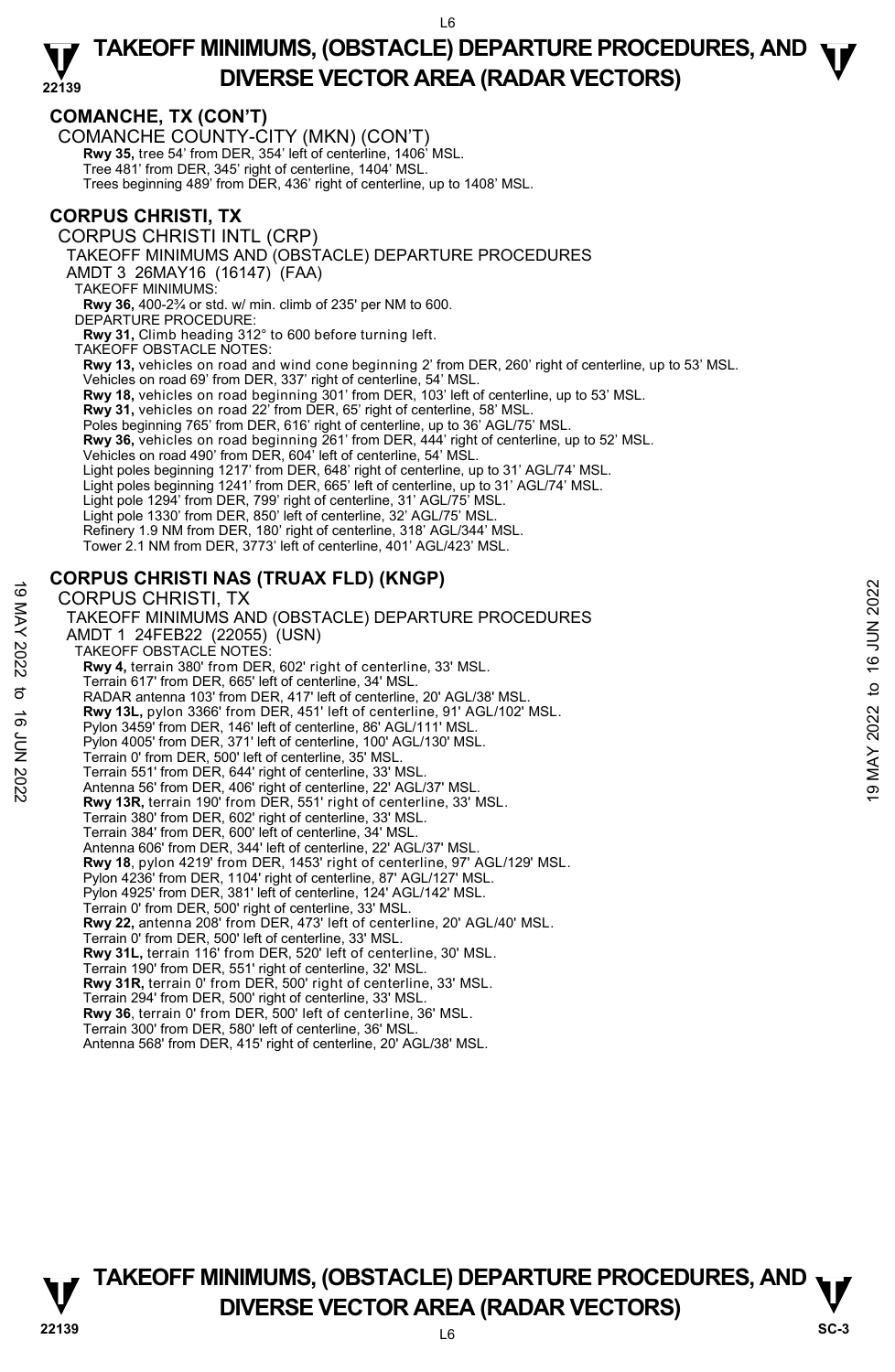# **COTULLA, TX**

COTULLA-LA SALLE COUNTY (COT) TAKEOFF MINIMUMS AND (OBSTACLE) DEPARTURE PROCEDURES AMDT 1 18SEP14 (14261) (FAA) TAKEOFF OBSTACLE NOTES: **Rwy 13,** trees beginning 4' from DER, left and right of centerline, up to 20' AGL/465' MSL.<br>Vehicles on unlit roadway, beginning 55' from DER, 507' left of centerline, up to 15' AGL/482' MSL. Trees beginning 142' from DER, left and right of centerline, up to 20' AGL/482' MSL. Trees beginning 622' from DER, left and right of centerline, up to 24' AGL/480' MSL. Pole 1002' from DER, 548' left of centerline, 33' AGL/488' MS **Rwy 31,** fence .08' from DER, 310' right of centerline, 3' AGL/476' MSL. Trees beginning 19' from DER, left and right of centerline, up to 13' AGL/485' MSL. Trees beginning 178' from DER, 311' right of centerline, up to 16' AGL/490' MSL. Trees beginning 380' from DER, 386' right of centerline, up to 21' AGL/493' MSL. **DEL RIO, TX**  DEL RIO INTL (DRT) TAKEOFF MINIMUMS AND (OBSTACLE) DEPARTURE PROCEDURES ORIG 09SEP99 (99252) (FAA) DEPARTURE PROCEDURE: **Rwy 13,** climb to 1500 prior to left turn. **DEVINE, TX**  DEVINE MUNI (23R) TAKEOFF MINIMUMS AND (OBSTACLE) DEPARTURE PROCEDURES AMDT 1 15DEC11 (11349) (FAA) TAKEOFF MINIMUMS: **Rwy 35**, 300-1 or std. w/min. climb of 265' per NM to 900. TAKEOFF OBSTACLE NOTES: **Rwy 17,** trees beginning 281' from DER, 383' left of centerline, up to 50' AGL/759' MSL. Trees beginning 1145' from DER, 233' left of centerline, up to 50' AGL/779' MSL. **Rwy 35,** trees beginning 4761' from DER, 128' right of centerline, up to 50' AGL/839' MSL. MAVERICK COUNTY MEML INTL (5T9) 19 MATCUT USSIAULE NOTES:<br>
These beginning 281' from DER, 383' left of centerline, up to 50' AGL/759' MSL.<br>
Trees beginning 1145' from DER, 233' left of centerline, up to 50' AGL/839' MSL.<br> **EAGLE PASS, TX**<br>
MAVERICK COUN

# **EAGLE PASS, TX**

TAKEOFF MINIMUMS AND (OBSTACLE) DEPARTURE PROCEDURES ORIG 25SEP08 (22139) (FAA) TAKEOFF OBSTACLE NOTES: **Rwy 13,** vehicle on road 171' from DER, 393' right of centerline, 15' AGL/894' MSL.

# **EDINBURG, TX**

SOUTH TEXAS INTL AT EDINBURG (EBG)

TAKEOFF MINIMUMS AND (OBSTACLE) DEPARTURE PROCEDURES ORIG 28SEP06 (06271) (FAA) TAKEOFF MINIMUMS: CAUTION: Unmarked balloon and cable to 15000' MSL in R-6317. **Rwy 14,** 276/37.9 NM. **Rwy 32,** 276/38.5 NM. TAKEOFF OBSTACLE NOTES: **Rwy 14,** tree 1109' from DER, 525' right of centerline, 19' AGL/108' MSL. Terrain 20' from DER, 312' right of centerline, 0' AGL/74' MSL. **Rwy 32,** multiple poles beginning 831' from DER, 53' right of centerline, up to 32' AGL/111' MSL. Road 640' from DER, 671' right of centerline, 17' AGL/96' MSL.

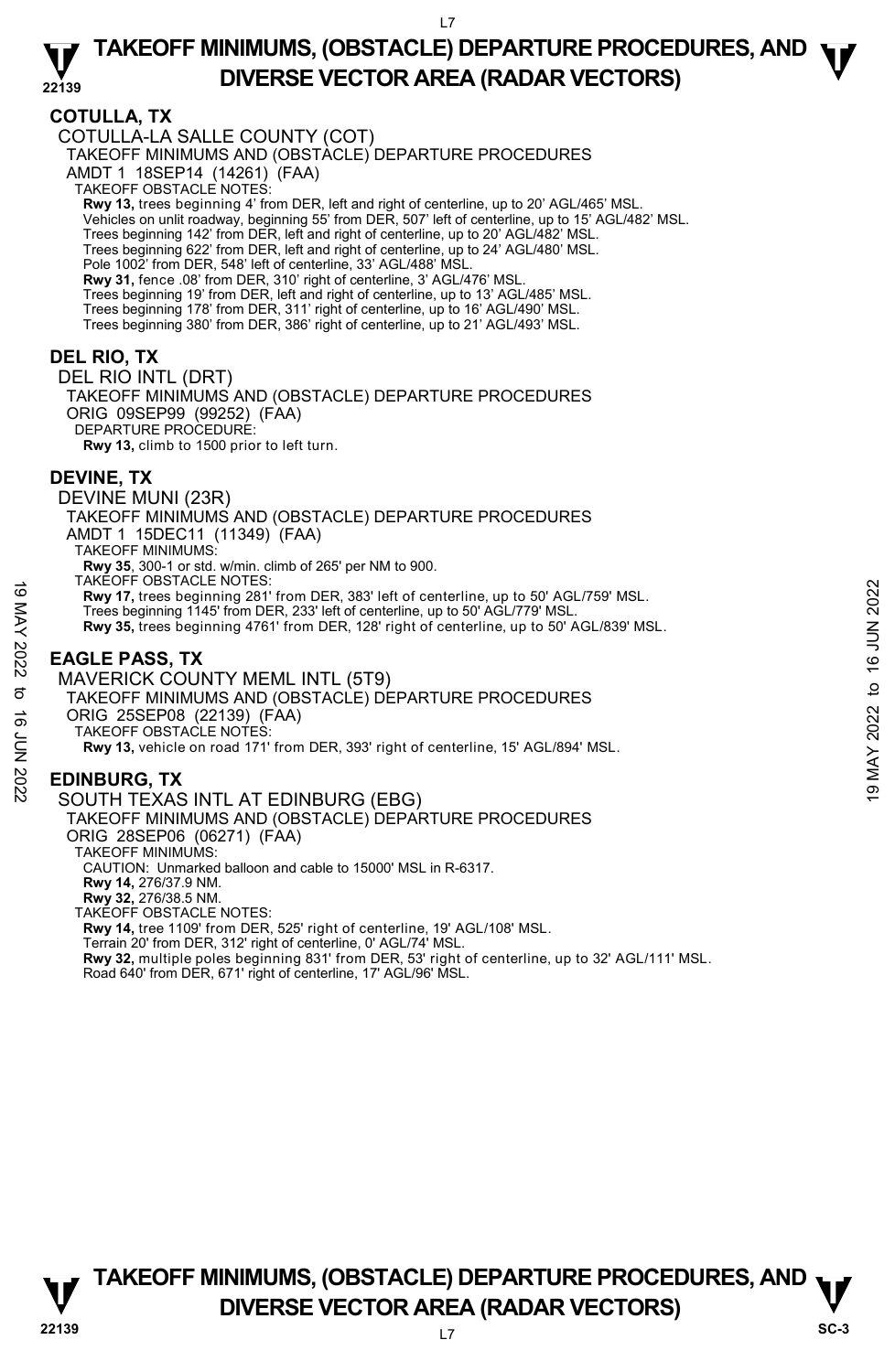**EL PASO, TX**  EL PASO INTL (ELP) TAKEOFF MINIMUMS AND (OBSTACLE) DEPARTURE PROCEDURES AMDT 8 20AUG15 (15232) (FAA) TAKEOFF MINIMUMS: **Rwys 8L, 26R,** NA - Environmental. **Rwy 26L**, std. w/min. climb of 490' per NM to 6300. DEPARTURE PROCEDURE: **Rwy 4, 8R,** climbing right turn heading 120° and ELP R-150 to 9000, then proceed on course. **Rwy 22, 26L,** climbing left turn heading 120° and ELP R-150 to 9000, then proceed on course. TAKEOFF OBSTACLE NOTES: **Rwy 4,** light poles beginning 1053' from DER, 746' left of centerline, 39' AGL/3986' MSL. **Rwy 26L,** light poles beginning 1248' from DER, 614' left of centerline, up to 60' AGL/3983' MSL. Windsock 113' from DER, 295' right of centerline, 20' AGL/3943' MSL. **Rwy 22,** utility pedestal 30' from DER, 205' right of centerline, 4' AGL/3918' MSL. DIVERSE VECTOR AREA (RADAR VECTORS) ORIG 05NOV20 (20310) (FAA) **Rwy 4,** heading as assigned by ATC; requires min. climb of 491' per NM to 8200. **Rwy 8R,** heading as assigned by ATC. **Rwy 22,** heading as assigned by ATC; requires min. climb of 272' per NM to 6800. **Rwy 26L,** heading as assigned by ATC; requires min. climb of 391' per NM to 5800. **FALFURRIAS, TX**  BROOKS COUNTY (BKS) TAKEOFF MINIMUMS AND (OBSTACLE) DEPARTURE PROCEDURES AMDT 1 07MAY09 (09127) (FAA) TAKEOFF MINIMUMS: **Rwy 32,** 400-2¼ or std. w/ min. climb of 249' per NM to 600. **Rwy 35,** std. w/ min. climb of 250' per NM to 800, or 500-3 w/ min. climb of 242' per NM to 800, or 900-2½ for climb in visual conditions. DEPARTURE PROCEDURE: **Rwy 35**, for climb in visual conditions: cross Brooks County Airport at or above 900 MSL before proceeding on course. TAKEOFF OBSTACLE NOTES: **Rwy 14,** vehicle on road, 29' from DER, 499' left of centerline, 15' AGL/129' MSL. Trees beginning 149' from DER, 523' left of centerline, up to 40' AGL/154' MSL. Trees beginning at DER, 415' right of centerline, up to 40' AGL/149' MSL. **Rwy 17,** vehicle on road, at DER, 364' left of centerline, 15' AGL/119' MSL. Trees beginning 15' from DER, 331' right of centerline, up to 40' AGL/149' MSL. Trees beginning 165' from DER, 126' left of centerline, up to 17' AGL/129' MSL. **Rwy 35,** std. w/ min. climb of 250' per NM to 800, or 500-3 w/ min. climb of 242' per NM to 800, or 900-2½ for climb in<br>
Visual conditions:<br>
DEPARTURE PROCEDURE:<br> **Rwy 35**, for climb in visual conditions: cross Brooks Co **Rwy 35,** vehicle on road, at DER, 360' right of centerline, 15' AGL/118' MSL. Tree 1010' from DER, 278' right of centerline, 29' AGL/138' MSL. Tower 2.6 NM from DER, 426' right of centerline, 414' AGL/539' MSL.

### **FORT HOOD, TX**

ROBERT GRAY AAF (GRK)

TAKEOFF MINIMUMS AND (OBSTACLE) DEPARTURE PROCEDURES TAKEOFF OBSTACLE NOTES:

**Rwy 33,** pole 974' from DER, 746' left of centerline, 35' AGL/1050' MSL. Pole 1121' from DER, 746' left of centerline, 33' AGL/1048' MSL.

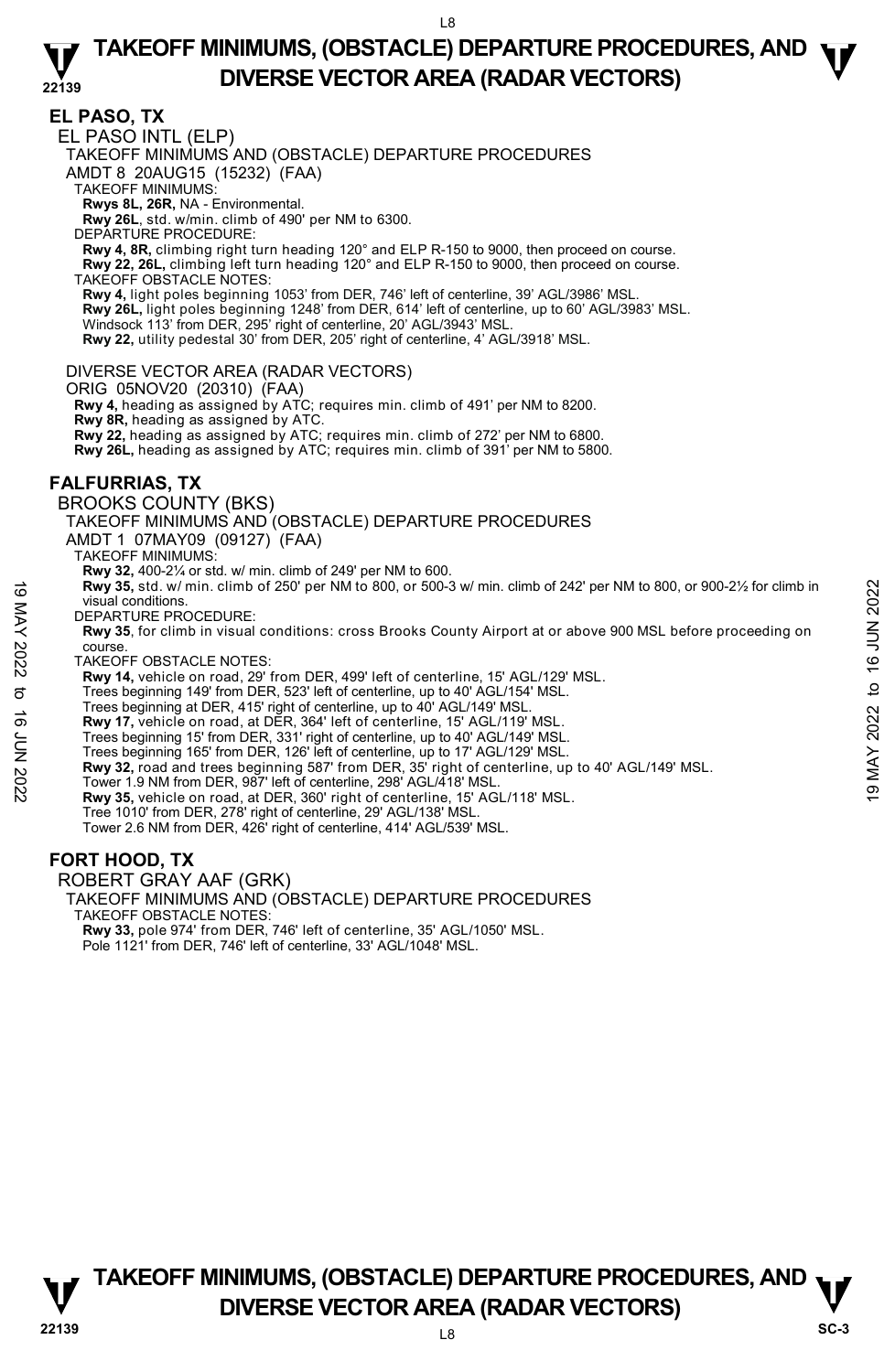### **FORT STOCKTON, TX**

FORT STOCKTON-PECOS COUNTY (FST) TAKEOFF MINIMUMS AND (OBSTACLE) DEPARTURE PROCEDURES ORIG 27AUG09 (09239) (FAA) TAKEOFF MINIMUMS: **Rwys 7, 11, 16, 25, 29, 34,** NA-Environmental. **Rwy 21,** 300-1 or std. w/ min. climb of 280' per NM to 3600. DEPARTURE PROCEDURE: **Rwy 21,** climb heading 208° to 3600 before turning left. TAKEOFF OBSTACLE NOTES: **Rwy 12,** tree 899' from DER, 310' right of centerline, 39' AGL/3049' MSL. **Rwy 21,** brush beginning 110' from DER, 222' right of centerline, up to 20' AGL/3159' MSL. Terrain beginning 124' from DER, 77' right of centerline, up to 3173' MSL. Terrain beginning 56' from DER, 132' left of centerline, up to 3111' MSL. Bush 236' from DER, 30' left of centerline, 6' AGL/3013' MSL. Vehicle on road, 2017' from DER, 973' left of centerline, 17' AGL/3066' MSL. **Rwy 30,** trees beginning 64' from DER, 354' left of centerline, up to 6' AGL/2995' MSL.

# **FREDERICKSBURG, TX**

GILLESPIE COUNTY (T82) TAKEOFF MINIMUMS AND (OBSTACLE) DEPARTURE PROCEDURES AMDT 2 25APR19 (19115) (FAA) DEPARTURE PROCEDURE: **Rwy 14**, climb heading 141° to 2400 before turning right. **Rwy 32**, climb heading 321° to 2400 before proceeding on course. TAKEOFF OBSTACLE NOTES: **Rwy 14,** trees beginning 32' from DER, 310' right of centerline, up to 1685' MSL. Pole 202' from DER, 515' left of centerline, 30' AGL/1708' MSL. Tree 325' from DER, 298' right of centerline, 1688' MSL. Trees beginning 336' from DER, 439' left of centerline, up to 1715' MSL. Trees beginning 437' from DER, 297' left of centerline, up to 1718' MSL. Trees beginning 517' from DER, 323' left of centerline, up to 1723' MSL. Tree 531' from DER, 328' right of centerline, 1694' MSL. **Rwy 32,** building, trees beginning 9' from DER, 22' right of centerline, up to 31' AGL/1719' MSL. Trees beginning 84' from DER, 7' left of centerline, up to 1726' MSL. Tree 943' from DER, 490' right of centerline, 1720' MSL. Pole 1028' from DER, 713' right of centerline, 45' AGL/1733' MSL. Trees, poles beginning 1038' from DER, 113' right of centerline, up to 1735' MSL. Trees beginning 1108' from DER, 117' left of centerline, up to 1731' MSL. Trees, poles beginning 1201' from DER, 39' right of centerline, up to 1737' MSL. Tree 1883' from DER, 432' right of centerline, 1742' MSL. **GEORGE WEST, TX**  LIVE OAK COUNTY (8T6) TAKEOFF MINIMUMS AND (OBSTACLE) DEPARTURE PROCEDURES ORIG-A 23JUN16 (16175) (FAA) TAKEOFF MINIMUMS: **Rwy 31,** 700-3 or std. with a min. climb of 230' per NM to 1000. DEPARTURE PROCEDURE: **Rwy 13,** climb runway heading to 600 before turning right. TAKEOFF OBSTACLE NOTES: **Rwy 13,** Trees and poles beginning 20' from DER, left and right of centerline, up to 37' AGL/157' MSL.<br>Vehicles on road starting 200' from DER, 431' left of centerline, up to 15' AGL/138' MSL. Trees 815' from DER, 613' right of centerline, 48' AGL/168' MSL. **Rwy 31,** Building, trees and poles beginning 57' from DER, 484' right of centerline, up to 40' AGL/163' MSL.<br>Vehicles on road starting 85' from DER, left and right of centerline, up to 15' AGL/143' MSL. Trees and poles beginning 365' from DER, 401' left of centerline, 50' AGL/180' MSL. **GEORGETOWN, TX**  GEORGETOWN MUNI (GTU) TAKEOFF MINIMUMS AND (OBSTACLE) DEPARTURE PROCEDURES AMDT 1A 17AUG17 (17229) (FAA) TAKEOFF MINIMUMS: **Rwy 18,** 200-1¼ or std. w/min. climb of 250' per NM to 1000. TAKEOFF OBSTACLE NOTES: **Rwy 11,** tree 11' from DER, 401' right of centerline, 786' MSL. Poles and trees beginning 79' from DER, 136' right of centerline, up to 39' AGL/796' MSL. Building 183' from DER, 477' left of centerline, 776' MSL. Poles and buildings beginning 251' from DER, 424' left of centerline, up to 789' MSL. Trees beginning 489' from DER, 226' left of centerline, up to 791' MSL. Trees beginning 330 from DER, 297 left of centerline, up to 1718 MSL.<br>
Trees beginning 437 from DER, 297 left of centerline, up to 1718 MSL.<br>
Trees beginning 517 from DER, 323' left of centerline, up to 1723' MSL.<br>
Trees

Transmission towers, catenary, and telephone line beginning 2019' from DER, 27' left of centerline, up to 97' AGL/837' MSL.<br>Transmission tower and telephone line beginning 2271' from DER, 900' right of centerline, up to 82 **CON'T**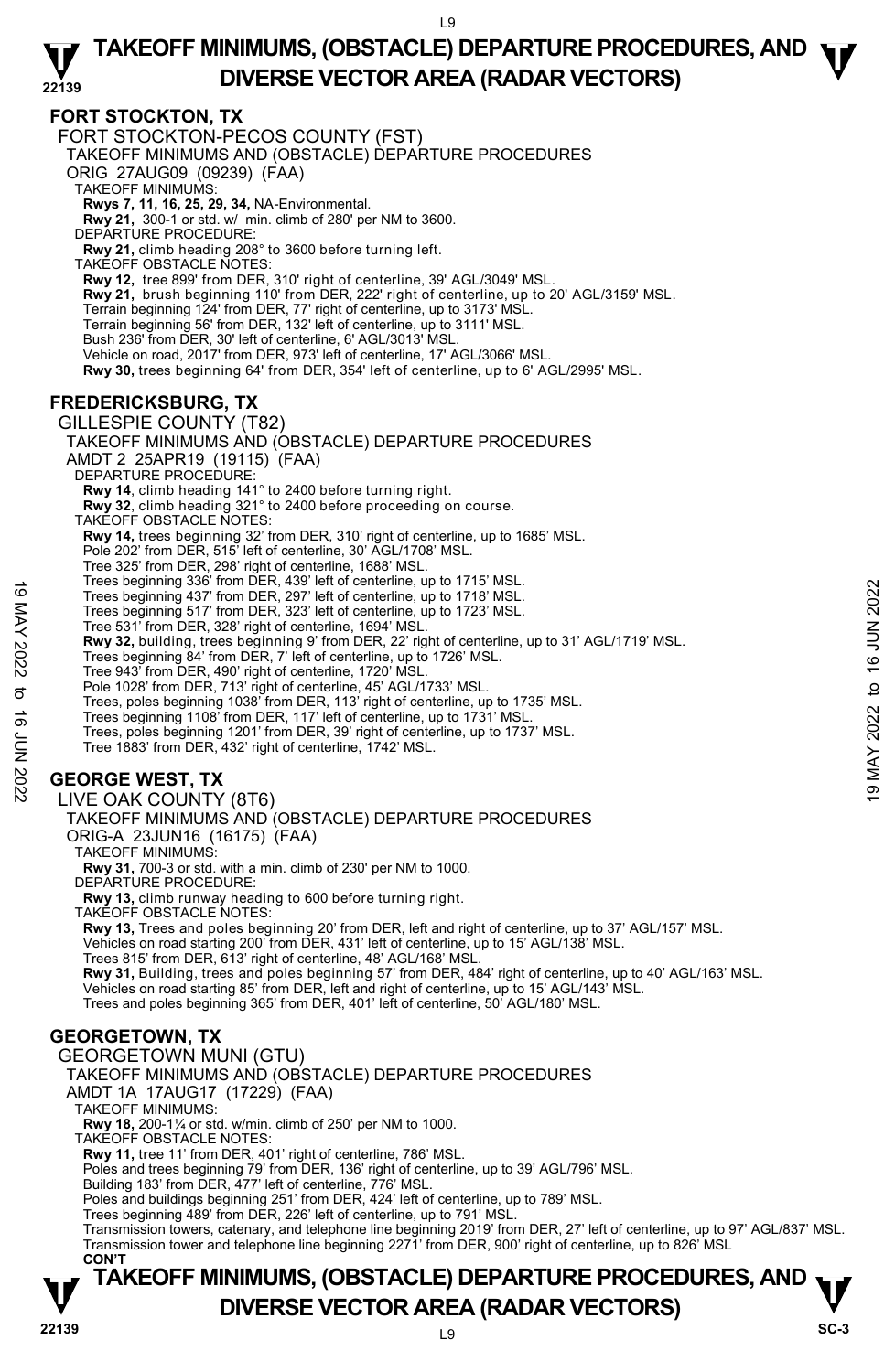### **22139 TAKEOFF MINIMUMS, (OBSTACLE) DEPARTURE PROCEDURES, AND**  $\Psi$ **DIVERSE VECTOR AREA (RADAR VECTORS)**

# **GEORGETOWN, TX (CON'T)**

GEORGETOWN MUNI (GTU) (CON'T) **Rwy 11 (CON'T),** tower 5361' from DER, 515' right of centerline, 179' AGL/894' MSL. **Rwy 18,** REIL, vehicles on road, and tree beginning 30' from DER, 124' left of centerline, up to 784' MSL. Tree 148' from DER, 465' left of centerline, 33' AGL/787' MSL. Trees beginning 175' from DER, 444' right of centerline, up to 779' MSL. Obstruction light on pole, poles, and trees beginning 300' from DER, 38' left of centerline, up to 792' MSL. Obstruction light on pole, poles, and trees beginning 351' from DER, 19' right of centerline, up to 792' MSL.<br>Transmission tower 3137' from DER, 1036' left of centerline, 90' AGL/835' MSL. Antenna on water tower 1 NM from DER, 1158' right of centerline, 163' AGL/932' MSL. **Rwy 29,** bushes beginning 10' from DER, 117' left of centerline, up to 792' MSL. Terrain 15' from DER, 91' right of centerline, 790' MSL. Terrain 15' from DER, 191' right of centerline, 792' MSL. Trees beginning 89' from DER, 345' left of centerline, up to 806' MSL. Bush and tree beginning 103' from DER, 351' right of centerline, up to 23' AGL/819' MSL. Tree 205' from DER, 403' left of centerline, 811' MSL. Tree 260' from DER, 562' right of centerline, 824' MSL. Trees beginning 296' from DER, 291' left of centerline, up to 819' MSL. Trees beginning 331' from DER, 162' right of centerline, up to 828' MSL. Trees beginning 544' from DER, 22' right of centerline, up to 833' MSL. Trees beginning 549' from DER, 78' left of centerline, up to 821' MSL. Pole 766' from DER, 524' right of centerline, 837' MSL. Poles and trees beginning 787' from DER, 48' left of centerline, up to 826' MSL. Poles and trees beginning 800' from DER, 56' right of centerline, up to 840' MSL. Tree 1902' from DER, 923' right of centerline, 841' MSL. Trees beginning 1958' from DER, 563' right of centerline, up to 844' MSL. **Rwy 36,** building 70' from DER, 513' right of centerline, 789' MSL. Antenna 104' from DER, 492' right of centerline, 810' MSL. Terrain 115' from DER, 345' left of centerline, 789' MSL. Trees beginning 143' from DER, 378' left of centerline, up to 18' AGL/810' MSL. Pole 269' from DER, 565' left of centerline, 35' AGL/828' MSL. Trees beginning 284' from DER, 424' right of centerline, up to 818' MSL. Tree 322' from DER, 360' left of centerline, 831' MSL. Pole and trees beginning 392' from DER, 301' left of centerline, up to 837' MSL. Tower and trees beginning 510' from DER, 429' right of centerline, up to 45' AGL/823' MSL. **HAMILTON, TX**  HAMILTON MUNI (MNZ) TAKEOFF MINIMUMS AND (OBSTACLE) DEPARTURE PROCEDURES ORIG 17DEC09 (09351) (FAA) TAKEOFF OBSTACLE NOTES: **Rwy 18,** tree 689' from DER, 211' left of centerline, 40' AGL/1346' MSL. Vehicle on North-South road 849' from DER, on extended centerline, 15' AGL/1321' MSL. **Rwy 36,** trees beginning 621' from DER, 186' left of centerline, 40' AGL/1359' MSL. Trees 879' from DER, 87' right of centerline, 40' AGL/1359' MSL. **HARLINGEN, TX**  VALLEY INTL (HRL) TAKEOFF MINIMUMS AND (OBSTACLE) DEPARTURE PROCEDURES ORIG-A 15AUG19 (19227) (FAA) TAKEOFF OBSTACLE NOTES: **Rwy 13,** sign 29' from DER, 251' left of centerline, 6' AGL/39' MSL. Pole 1117' from DER, 550' left of centerline, 34' AGL/67' MSL. **Rwy 17L,** NAVAID 9' from DER, on centerline, 3' AGL/37' MSL. Vehicle on road 410' from DER, 519' left of centerline, 50' MSL. Vehicle on road 415' from DER, 1' right of centerline, 51' MSL.<br>**Rwy 17R**, fence 23' from DER, 498' right of centerline, 9' AGL/41' MSL. **Rwy 31,** NAVAID 52' from DER, 199' left of centerline, 4' AGL/37' MSL. Pole 752' from DER, 540' left of centerline, up to 34' AGL/66' MSL. Tree 981' from DER, 461' left of centerline, 69' MSL. Tree 1055' from DER, 517' left of centerline, 72' MSL. **Rwy 35L,** sign 23' from DER, 250' left of centerline, 3' AGL/36' MSL. **Rwy 35R,** NAVAID 40' from DER, 149' left of centerline, 3' AGL/36' MSL. NAVAID 40' from DER, 148' right of centerline, 3' AGL/36' MSL. Trees beginning 284' from DER, 424' right of centerline, up to 818' MSL.<br>
Tree 322' from DER, 30' left of centerline, up to 837' MSL.<br>
Pole and trees beginning 392' from DER, 429' right of centerline, up to 45' AGL/823' MS

NAVAID 40' from DER, 202' left of centerline, 4' AGL/37' MSL.

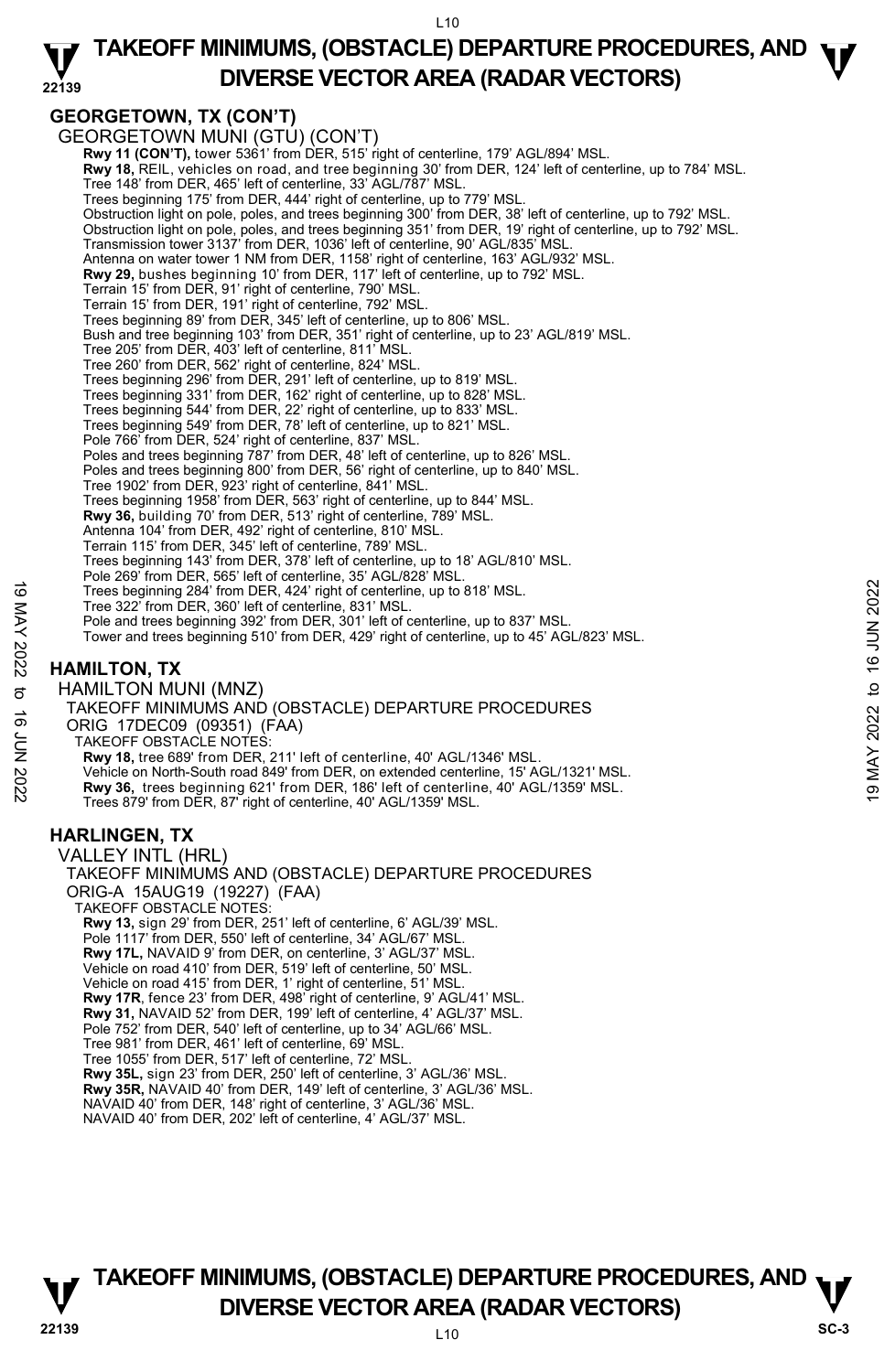### **HEBBRONVILLE, TX**

JIM HOGG COUNTY (HBV)

TAKEOFF MINIMUMS AND (OBSTACLE) DEPARTURE PROCEDURES

ORIG 29JUL10 (10210) (FAA)

TAKEOFF OBSTACLE NOTES:

**Rwy 13,** trees beginning 7' from DER, 59' left of centerline, up to 25' AGL/694' MSL.

**Rwy 31,** trees beginning 112' from DER, 274' right of centerline to 438' left of centerline, up to 12' AGL/681' MSL.

Pole 801' from DER, 374' right of centerline, up to 26' AGL/685' MSL.

NDB 275' from DER, 495' left of centerline, up to 33' AGL/692' MSL.

Vehicle on road 399' from DER, left and right of centerline, up to 15' AGL/674' MSL.

### **HONDO, TX**

SOUTH TEXAS RGNL AT HONDO (HDO)

TAKEOFF MINIMUMS AND (OBSTACLE) DEPARTURE PROCEDURES

ORIG-A 28JUL11 (11209) (FAA)

TAKEOFF MINIMUMS:

**Rwys 4, 22,** NA-Environmental.

TAKEOFF OBSTACLE NOTES:

**Rwy 8,** trees 407' from DER, 243' left of centerline, 30' AGL/959' MSL.

**Rwy 17L,** vehicles on road 488' from DER, 131' right of centerline, 15' AGL/925' MSL.

**Rwy 17R,** sand storage domes beginning 3653' from DER, 838' right of centerline, up to 115' AGL/1023' MSL.

**Rwy 35R,** vehicles on road 161' from DER, 172' left of centerline, 15' AGL/943' MSL.

Multiple trees beginning 636' from DER, 354' right of centerline, up to 26' AGL/955' MSL.

Vehicles on road beginning 490' from DER, 122' right of centerline, 15' AGL/943' MSL.

**Rwy 26,** trees 1022' from DER, 241' right of centerline, 30' AGL/959' MSL.

**Rwy 13,** trees 726' from DER, 250' left of centerline, 30' AGL/939' MSL.

### **HOOD AHP (KHLR)**

FORT HOOD (KILLEEN), TX TAKEOFF MINIMUMS AND (OBSTACLE) DEPARTURE PROCEDURES AMDT 2 30JAN20 (20030) TAKEOFF MINIMUMS: **Rwy 16, 34**, for Copter use only.

## **JUNCTION, TX**

KIMBLE COUNTY (JCT) TAKEOFF MINIMUMS AND (OBSTACLE) DEPARTURE PROCEDURES AMDT 2 05MAY11 (11125) (FAA) TAKEOFF MINIMUMS: **Rwys 8, 26,** NA - Environmental. TAKEOFF MINIMUMS AND (OBSTACLE) DEPARTURE PROCEDURES<br>
AMDT 2 30JAN20 (20030)<br>
TAKEOFF MINIMUMS:<br>
NO **JUNCTION, TX**<br>
SO **JUNCTION, TX**<br>
SO **JUNCTION, TX**<br>
SO **INIMUMS**<br>
SO **TAKEOFF MINIMUMS** AND (OBSTACLE) DEPARTURE PROCED in visual conditions. DEPARTURE PROCEDURE **Rwy 17,** climb heading 172° to 2800 before proceeding on course, for climb in visual conditions cross Kimble County Airport at or above 2900 before proceeding on course. **Rwy 35,** for climb in visual conditions cross Kimble County Airport at or above 2900 before proceeding on course. TAKEOFF OBSTACLE NOTES:

**Rwy 17,** trees beginning abeam DER, 297' right of centerline, up to 50' AGL/1749' MSL.

Power lines beginning 229' from DER, 370' right of centerline, up to 75' AGL/1744' MSL.

Vehicles on road beginning 390' from DER, left and right of centerline, up to 17' AGL/1716' MSL.

Trees beginning 1548' from DER, left and right of centerline, up to 50' AGL/2049' MSL.

Radio towers beginning 4568' from DER, 736' left of centerline, up to 169' AGL/1854' MSL.

**Rwy 35,** power lines beginning abeam DER, 545' left of centerline, up to 75' AGL/1854' MSL.<br>Power lines abeam DER, 561' right of centerline, up to 75' AGL/1854' MSL.

Vehicles on road beginning 1121' from DER, left and right of centerline, up to 15' AGL/1794' MSL.

Trees beginning 1254' from DER, left and right of centerline, up to 50' AGL/2129' MSL.

# **KELLY FLD (KSKF)**

SAN ANTONIO, TX TAKEOFF MINIMUMS AND (OBSTACLE) DEPARTURE PROCEDURES ORIG 25MAY17 (17145) TAKEOFF OBSTACLE NOTES: **Rwy 34,** trees 50' AGL/743' MSL, 1763' from DER, 919' left of cntrln.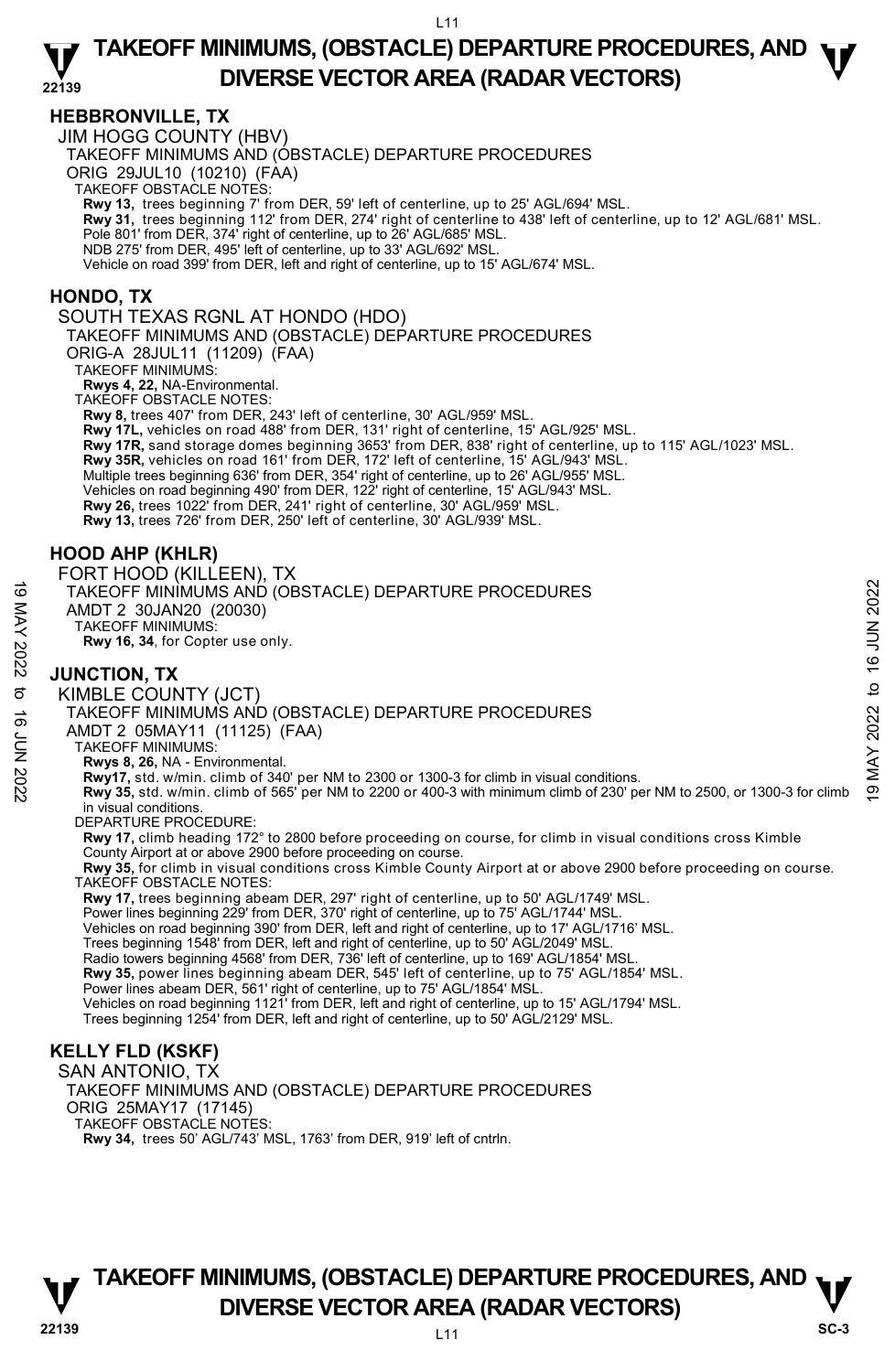### **22139 TAKEOFF MINIMUMS, (OBSTACLE) DEPARTURE PROCEDURES, AND**  $\Psi$ **DIVERSE VECTOR AREA (RADAR VECTORS)**

**KENEDY, TX**  KENEDY RGNL (2R9) TAKEOFF MINIMUMS AND (OBSTACLE) DEPARTURE PROCEDURES AMDT 2A 15AUG19 (19227) (FAA) TAKEOFF MINIMUMS: **Rwy 16,** 300-1¾ or std. w/min. climb of 310' per NM to 600. **Rwy 34,** 400-2¼ or std. w/min. climb of 675' per NM to 600. DEPARTURE PROCEDURE: **Rwy 34,** climb heading 344° to 800 before turning left. TAKEOFF OBSTACLE NOTES: **Rwy 16,** fence at DER, 293' right of centerline, 8' AGL/277' MSL. Fence at DER, 291' left of centerline, 8' AGL/279' MSL. Trees beginning 11' from DER, 268' right of centerline, up to 100' AGL/379' MSL. Poles beginning 965' from DER, 352' left of centerline, up to 80' AGL/364' MSL. Tree 1771' from DER, 937' right of centerline, 100' AGL/389' MSL. Tree 2752' from DER, 993' right of centerline, 100' AGL/399' MSL. Tree 3234' from DER, 1137' left of centerline, 100' AGL/409' MSL. Tree 3408' from DER, 982' right of centerline, 100' AGL/419' MSL. Tree 4050' from DER, 808' right of centerline, 100' AGL/429' MSL. Tree 4523' from DER, 348' right of centerline, 100' AGL/439' MSL.<br>Tree 4854' from DER, 200' right of centerline, 100' AGL/449' MSL.<br>Tree 5091' from DER, 147' right of centerline, 100' AGL/459' MSL. Trees beginning 5351' from DER, 18' right of centerline, up to 100' AGL/469' MSL. Tree 5684' from DER, 983' right of centerline, 100' AGL/479' MSL. Tree 1 NM from DER, 1953' right of centerline, 100' AGL/489' MSL. Tree 1.1 NM from DER, 2105' right of centerline, 100' AGL/499' MSL. Tree 1.5 NM from DER, 1603' right of centerline, 100' AGL/507' MSL. **Rwy 34,** tree 51' from DER, 180' left of centerline, 100' AGL/399' MSL. Fence 169' from DER, crossing extended runway centerline, 8' AGL/295' MSL. Tower 1031' from DER, 2808' left of centerline, 238' AGL/678' MSL. Tree 1457' from DER, 761' left of centerline, 100' AGL/419' MSL. Tree 1512' from DER, 8' right of centerline, 100' AGL/409' MSL. Tree 1615' from DER, 859' left of centerline, 100' AGL/429' MSL. Tree 1779' from DER, 861' left of centerline, 100' AGL/439' MSL. Tree 1902' from DER, 847' left of centerline, 100' AGL/449' MSL. Tree 2521' from DER, 950' right of centerline, 100' AGL/429' MSL. Tree 3594' from DER, 1437' right of centerline, 100' AGL/459' MSL. Tree 4395' from DER, 107' left of centerline, 100' AGL/469' MSL. Tree 4834' from DER, 178' left of centerline, 100' AGL/479' MSL. Tree 5227' from DER, 352' left of centerline, 100' AGL/489' MSL. Tree 5720' from DER, 153' left of centerline, 100' AGL/499' MSL. Trees beginning 1 NM from DER, 24' left of centerline, up to 100' AGL/519' MSL. Trees beginning 1.1 NM from DER, 4' right of centerline, up to 100' AGL/529' MSL. Tower, trees beginning 1.4 NM from DER, 86' left of centerline, up to 238' AGL/628' MSL. Tree 1437 Iroll Deck, Pol let the Contentine, 100 AGL/409 MSL.<br>
Tree 1512 from DER, 8 right of centerline, 100 AGL/429' MSL.<br>
Tree 1615' from DER, 869' left of centerline, 100' AGL/429' MSL.<br>
Tree 1902' from DER, 847' left

# **KERRVILLE, TX**

KERRVILLE MUNI/LOUIS SCHREINER FLD (ERV)

TAKEOFF MINIMUMS AND (OBSTACLE) DEPARTURE PROCEDURES

AMDT 2 03JAN19 (22139) (FAA)

TAKEOFF MINIMUMS:

**Rwy 3,** 500-3 w/min. climb of 390' per NM to 2600, or std. w/min. climb of 455' per NM to 2400 or 1300-3 for VCOA.

**Rwy 30,** std. w/min. climb of 215' per NM to 2300 or 1300-3 for VCOA.

VCOA:

**Rwys 3, 30,** obtain ATC approval for VCOA when requesting IFR clearance. Climb in visual conditions to cross Kerrville Muni/Louis Schreiner Fld at or above 2800 before proceeding on course.

TAKEOFF OBSTACLE NOTES:

**Rwy 3,** tree 23' from DER, 465' left of centerline, 41' AGL/1631' MSL.

- Terrain 25' from DER, 401' right of centerline, 1635' MSL.
- Terrain 36' from DER, 505' right of centerline, 1647' MSL.
- Vehicles on road, terrain beginning 45' from DER, 310' right of centerline, up to 1649' MSL.<br>Trees beginning 239' from DER, 445' left of centerline, up to 47' AGL/1640' MSL.
- 
- Vehicle on road, terrain beginning 296' from DER, 352' right of centerline, up to 1650' MSL.
- Trees beginning 436' from DER, 344' left of centerline, up to 66' AGL/1664' MSL. Vehicles on road, terrain beginning 496' from DER, 311' right of centerline, up to 1652' MSL.
- 
- Trees, vehicles on road beginning 853' from DER, 117' right of centerline, up to 38' AGL/1673' MSL.
- Trees beginning 895' from DER, 46' right of centerline, up to 31' AGL/1675' MSL. Trees beginning 985' from DER, 96' right of centerline, up to 26' AGL/1678' MSL.
- 
- Trees beginning 1030' from DER, 198' right of centerline, up to 41' AGL/1684' MSL.
- Poles, vehicles on road, transmission line, trees beginning 1176' from DER, 11' right of centerline, up to 55' AGL/1715' MSL. Pole 1434' from DER, 418' left of centerline, 58' AGL/1672' MSL.
- Transmission line, pole beginning 1440' from DER, 414' left of centerline, up to 59' AGL/1674' MSL.
- Pole 1523' from DER, 772' left of centerline, 63' AGL/1698' MSL.
- **CON'T**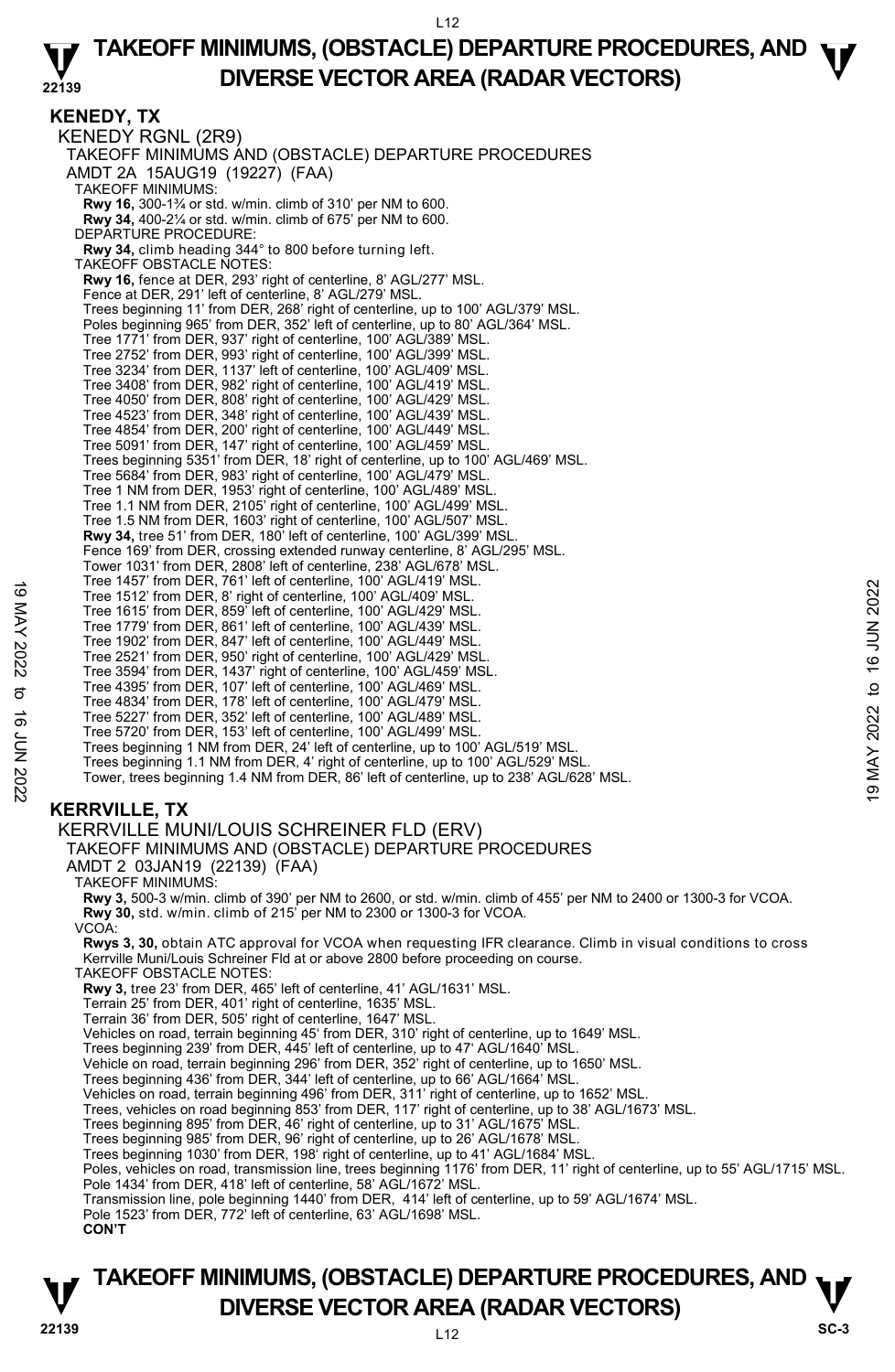### **22139 TAKEOFF MINIMUMS, (OBSTACLE) DEPARTURE PROCEDURES, AND**  $\Psi$ **DIVERSE VECTOR AREA (RADAR VECTORS)**

# **KERRVILLE, TX (CON'T)**

KERRVILLE MUNI/LOUIS SCHREINER FLD (ERV) (CON'T)  **Rwy 3 (CON'T),** transmission line, trees, windmill, pole, vehicle on road beginning 1525' from DER, 28' left of centerline, up to 64' AGL/1705' MSL. Trees, vehicles on road, fence beginning 2019' from DER, 37' right of centerline, up to 33' AGL/1742' MSL. Trees, terrain beginning 2581' from DER, 576' right of centerline, up to 1743' MSL. Trees beginning 2717' from DER, 540' left of centerline, up to 29' AGL/1708' MSL. Trees, fence beginning 2978' from DER, 804' left of centerline, up to 37' AGL/1733' MSL. Trees beginning 3253' from DER, 920' left of centerline, up to 30' AGL/1738' MSL. Trees, pole beginning 3636' from DER, 1190' left of centerline, up to 33' AGL/1742' MSL. Tree 3905' from DER, 1490' right of centerline, 30' AGL/1751' MSL. Trees beginning 4069' from DER, 920' right of centerline, up to 16' AGL/1753' MSL. Trees beginning 4108' from DER, 1199' right of centerline, up to 27' AGL/1773' MSL. Tree 4291' from DER, 1344' right of centerline, 23' AGL/1776' MSL. Trees beginning 4312' from DER, 1120' right of centerline, up to 23' AGL/1796' MSL. Fence, tree beginning 4440' from DER, 1207' right of centerline, up to 4' AGL/1824' MSL. Fence, tree beginning 4504' from DER, 1136' right of centerline, up to 6' AGL/1832' MSL. Terrain, fence, tree beginning 4610' from DER, 1475' right of centerline, up to 1869' MSL. Trees, fence, terrain beginning 4656' from DER, 347' right of centerline, up to 14' AGL/1879' MSL. Poles beginning 4892' from DER, 1415' left of centerline, up to 40' AGL/1753' MSL Pole, trees beginning 5066' from DER, 1275' left of centerline, up to 39' AGL/1758' MSL. Pole, tree beginning 5204' from DER, 1373' left of centerline, up to 37' AGL/1760' MSL. Tree 5259' from DER, 1498' left of centerline, 34' AGL/1764' MSL. Trees beginning 5329' from DER, 1203' left of centerline, up to 41' AGL/1769' MSL. Tree 5365' from DER, 1718' left of centerline, 33' AGL/1772' MSL. Trees, vehicle on road, poles beginning 5366' from DER, 1159' left of centerline, up to 32' AGL/1773' MSL. Tree 5569' from DER, 1423' left of centerline, 34' AGL/1775' MSL. Pole 5579' from DER, 1525' left of centerline, 28' AGL/1778' MSL. Pole beginning 5639' from DER, 1125' left of centerline, up to 27' AGL/1800' MSL. Pole, terrain, trees beginning 5667' from DER, 1228' left of centerline, up to 36' AGL/1809' MSL. Tree 5885' from DER, 1970' left of centerline, 28' AGL/1850' MSL. Trees, terrain beginning 5931' from DER, 1356' left of centerline, up to 26' AGL/1874' MSL. Tree 6068' from DER, 1968' left of centerline, 21' AGL/1890' MSL. Trees beginning 1 NM from DER, 1442' left of centerline, up to 21' AGL/1892' MSL. Tree, vehicle on road, terrain, fence beginning 1 NM from DER, 1349' left of centerline, up to 1924' MSL. Vehicle on road, tree beginning 1 NM from DER, 914' right of centerline, up to 1902' MSL. Vehicles on road beginning 1 NM from DER, 1170' right of centerline, up to 1903' MSL.<br>Trees beginning 1 NM from DER, 991' right of centerline, up to 22' AGL/1921' MSL. Tree, vehicles on road beginning 1.1 NM from DER, 735' right of centerline, up to 29' AGL/1923' MSL. Tree, terrain beginning 1.1 NM from DER, 524' right of centerline, up to 1927' MSL. Trees, vehicles on road, terrain, poles beginning 1.1 NM from DER, 416' right of centerline, up to 36' AGL/1929' MSL. Building, trees, vehicle on road beginning 1.2 NM from DER, 1213' right of centerline, up to 32' AGL/1931' MSL. Trees, vehicles on road, poles, building, terrain, tank beginning 1.2 NM from DER, on and right of centerline, up to 35' AGL/1934' MSL. Fence, tree beginning 1.3 NM from DER, 1576' left of centerline, up to 6' AGL/1925' MSL. Building 1.3 NM from DER, 2597' left of centerline, 14' AGL/1934' MSL. Tree 1.3 NM from DER, 2558' left of centerline, 23' AGL/1943' MSI Building, trees, poles, vehicles on road beginning 1.3 NM from DER, 1543' left of centerline, up to 41' AGL/1962' MSL. Buildings, poles, vehicles on road, trees, fence, tank, terrain beginning 1.3 NM from DER, 18' left of centerline, up to 32' AGL/1963' MSL. Trees, pole, vehicles on road beginning 1.4 NM from DER, 160' right of centerline, up to 31' AGL/1941' MSL. Trees, vehicles on road, fence beginning 1.4 NM from DER, 233' right of centerline, up to 25' AGL/1947' MSL. Trees, poles, vehicles on road beginning 1.5 NM from DER, 196' right of centerline, up to 25' AGL/1950' MSL. Poles, trees, vehicles on road, fence, terrain beginning 1.5 NM from DER, 179' right of centerline, up to 44' AGL/1961' MSL.<br>Trees, vehicles on road, terrain beginning 1.6 NM from DER, 37' left of centerline, up to 25' AGL Trees, vehicles on road, pole beginning 1.7 NM from DER, 133' right of centerline, up to 28' AGL/1962' MSL. Vehicle on road, tree beginning 1.7 NM from DER, 1457' right of centerline, up to 1963' MSL. Trees, vehicles on road beginning 1.7 NM from DER, 1588' left of centerline, up to 18' AGL/1968' MSL. Trees, fence, vehicles on road beginning 1.7 NM from DER, 15' right of centerline, up to 22' AGL/1978' MSL. Poles, trees, vehicles on road, terrain, building beginning 1.7 NM from DER, 196' right of centerline, up to 36' AGL/1982' **MSL** Vehicles on road, tree beginning 1.7 NM from DER, 2149' left of centerline, up to 1969' MSL. Poles, trees, vehicles on road beginning 1.7 NM from DER, 906' left of centerline, up to 39' AGL/1976' MSL. Pole, trees, vehicles on road beginning 1.7 NM from DER, 76' right of centerline, up to 45' AGL/1994' MSL Pole, tree, vehicle on road, terrain beginning 1.7 NM from DER, 17' left of centerline, up to 40' AGL/1986' MSL.<br>Tree, vehicle on road, tank beginning 1.8 NM from DER, 271' right of centerline, up to 36' AGL/2000' MSL. Trees beginning 1.8 NM from DER, 88' right of centerline, up to 27' AGL/2010' MSL. Poles, fence, buildings, trees, vehicles on road, terrain beginning 1.8 NM from DER, on centerline, up to 43' AGL/2022' MSL.<br>Vehicles on road, trees, pole beginning 1.8 NM from DER, 84' left of centerline, up to 1989' MSL. Trees, poles, vehicles on road, building, terrain beginning 1.8 NM from DER, 173' left of centerline, up to 44' AGL/2003' MSL. Tree, terrain, buildings, vehicles on road, pole beginning 1.9 NM from DER, 267' left of centerline, up to 34' AGL/2025' MSL. Windmill, buildings, trees, terrain, vehicles on road, poles, tank, transmission line beginning 1.9 NM from DER, 34' left of Trees, terrain beginning 5931 from DER, 1356' left of centerline, up to 26' AGL/1874' MSL.<br>
Tree 6088' from DER, 196' left of centerline, up to 21' AGL/1892' MSL.<br>
Trees beginning 1 NM from DER, 1442' left of centerline,

**CON'T**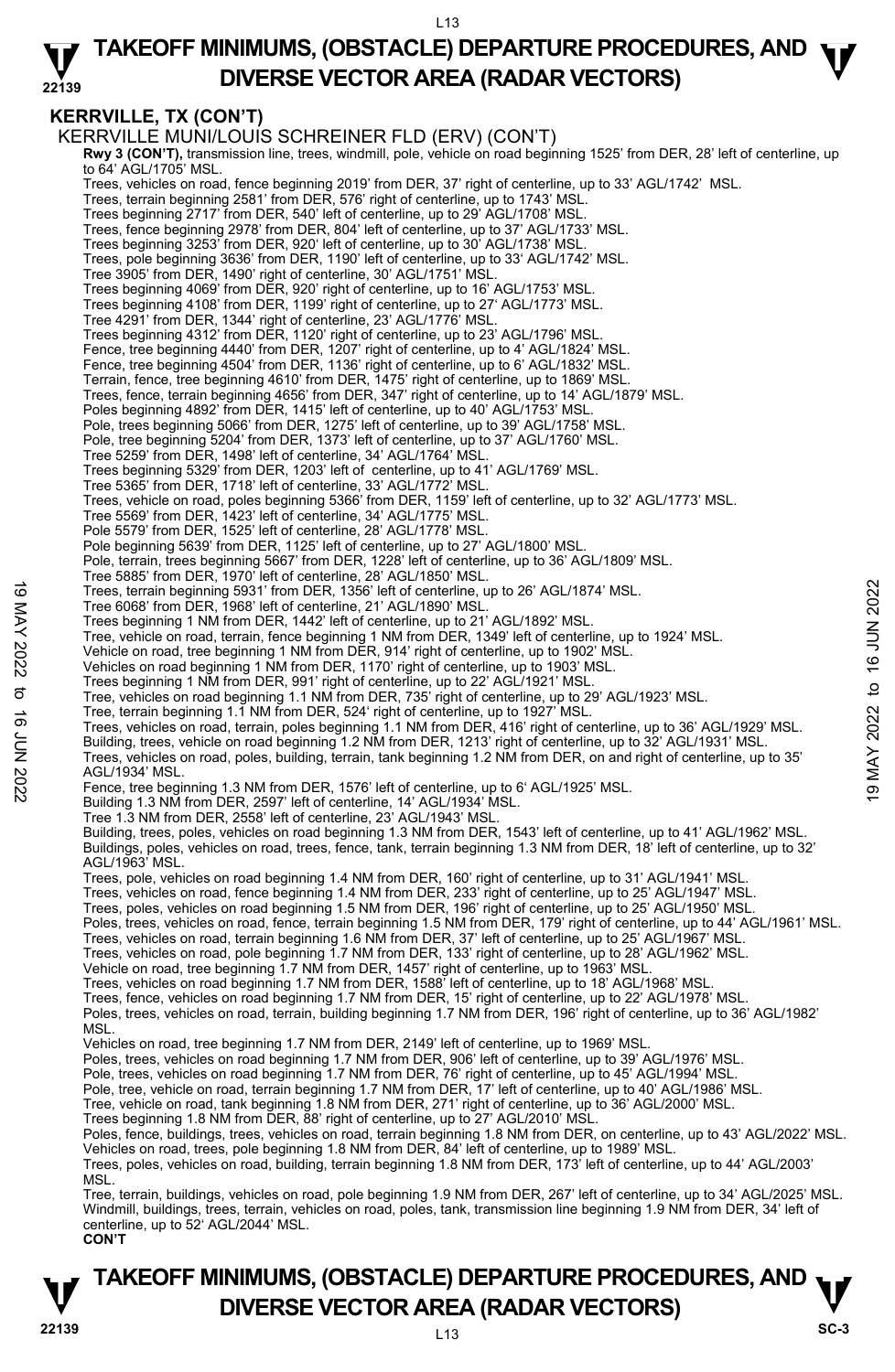### **22139 TAKEOFF MINIMUMS, (OBSTACLE) DEPARTURE PROCEDURES, AND**  $\Psi$ **DIVERSE VECTOR AREA (RADAR VECTORS)**

# **KERRVILLE, TX (CON'T)**

KERRVILLE MUNI/LOUIS SCHREINER FLD (ERV) (CON'T) **Rwy 3 (CON'T),** transmission line, tree beginning 2.4 NM from DER, 1351' left of centerline, up to 116' AGL/2077' MSL. Transmission lines, trees beginning 2.4 NM from DER, 524' left of centerline, up to 108' AGL/2078' MSL. Transmission lines 2.5 NM from DER, 866' right of centerline, 103' AGL/2042' MSL. **Rwy 12,** terrain beginning 76' from DER, 189' left of centerline, up to 1593' MSL. Tree 289' from DER, 448' right of centerline, 32' AGL/1605' MSL. Vehicles on road beginning 517' from DER, 617' left of centerline, up to 1608' MSL. Tree 625' from DER, 442' right of centerline, 33' AGL/1607' MSL. **Rwy 21,** fence, terrain beginning 1' from DER, 145' right of centerline, up to 1583' MSL. Vehicles on road, sign, terrain beginning 13' from DER, 125' left of centerline, up to 1576' MSL. Pole 838' from DER, 593' right of centerline, 35' AGL/1595' MSL. Pole, trees beginning 893' from DER, 422' right of centerline, up to 41' AGL/1602' MSL. Trees beginning 975' from DER, 277' right of centerline, up to 54' AGL/1608' MSL. Trees beginning 1291' from DER, 284' right of centerline, up to 80' AGL/1610' MSL. Tree 1439' from DER, 250' right of centerline, 89' AGL/1619' MSL. Antenna 2904' from DER, 870' right of centerline, 102' AGL/1655' MSL. Tree 4950' from DER, 1649' right of centerline, 48' AGL/1704' MSL. Tree, building beginning 4963' from DER, 1520' right of centerline, up to 50' AGL/1710' MSL. **Rwy 30,** vehicle on road 1' from DER, 477' left of centerline, 1577' MSL. Tree 190' from DER, 493' left of centerline, 28' AGL/1584' MSL. Tree 210' from DER, 514' left of centerline, 41' AGL/1592' MSL. Pole, tree, building, lighting beginning 244' from DER, 208' left of centerline, up to 33' AGL/1594' MSL.<br>Fence beginning 324' from DER, 330' right of centerline, up to 11' AGL/1582' MSL. Vehicles on road, fence beginning 329' from DER, 271' right of centerline, up to 1592' MSL. Tree 404' from DER, 521' right of centerline, 35' AGL/1610' MSL. Trees, poles beginning 407' from DER, 412' left of centerline, up to 51' AGL/1598' MSL. Poles, building, trees beginning 443' from DER, 32' right of centerline, up to 39' AGL/1615' MSL. Tree 599' from DER, 500' left of centerline, 51' AGL/1605' MSL. Trees beginning 621' from DER, 19' left of centerline, up to 51' AGL/1606' MSL. Trees beginning 874' from DER, 104' left of centerline, up to 83' AGL/1614' MSL. Tree 1748' from DER, 937' left of centerline, 93' AGL/1619' MSL. **KILLEEN, TX**  SKYLARK FLD (ILE) TAKEOFF MINIMUMS AND (OBSTACLE) DEPARTURE PROCEDURES AMDT 2 15JAN09 (21224) (FAA) DEPARTURE PROCEDURE: **Rwy 19,** climb heading 190° to 1900 before turning east. TAKEOFF OBSTACLE NOTES: **Rwy 1,** multiple poles beginning 317' from DER, 384' left of centerline, up to 27' AGL/868' MSL. Tree, 973' from DER, 100' left of centerline, 28' AGL/876' MSL. Building, 486' from DER, 9' right of centerline, 13' AGL/854' MSL. Antenna, 351' from DER, 277' right of centerline, 11' AGL/852' MSL. **Rwy 19,** pole, 288' from DER, 588' right of centerline, 32' AGL/880' MSL. Building, 102' from DER, 411' right of centerline, 8' AGL/856' MSL. Vehicle on road, 232' from DER, 499' right of centerline, 15' AGL/867' MSL. Pole, 256' from DER, 497' left of centerline, 32' AGL/873' MSL. Building, 276' from DER, 342' left of centerline, 11' AGL/859' MSL. Building, 298' from DER, 83' left of centerline, 9' AGL/857' MSL. **KINGSVILLE NAS (KNQI)**  KINGSVILLE, TX Tree 1748' from DER, 937 left of centerline, 93' AGL/1619' MSL.<br>  $\frac{1}{2}$ <br>
SKYLARK FLD (ILE)<br>
TAKEOFF MINIMUMS AND (OBSTACLE) DEPARTURE PROCEDURES<br>
MMDT 2 15JAN09 (21224) (FAA)<br>  $\frac{1}{2}$ <br>
TAW 19, climb heading 190° to 1

#### TAKEOFF MINIMUMS AND (OBSTACLE) DEPARTURE PROCEDURES ORIG 16JUL20 (20198) TAKEOFF OBSTACLE NOTES: **Rwy 13R,** terrain 0' from DER, 500' right of cntrln, 0' AGL/45' MSL. **Rwy 17L,** terrain 0' from DER, 500' left of cntrln, 0' AGL/56' MSL. Terrain 328' from DER, 500' left of cntrln, 0' AGL/59' MSL. **Rwy 17R,** tower 559' from DER, 1' left of cntrln, 5' AGL/56' MSL. Terrain 0' from DER, 500' right of cntrln, 0' AGL/60' MSL. Terrain 281' from DER, 500' right of cntrln, 0' AGL/60' MSL.

**Rwy 31L,** terrain 0' from DER, 500' left of cntrln, 0' AGL/52' MSL.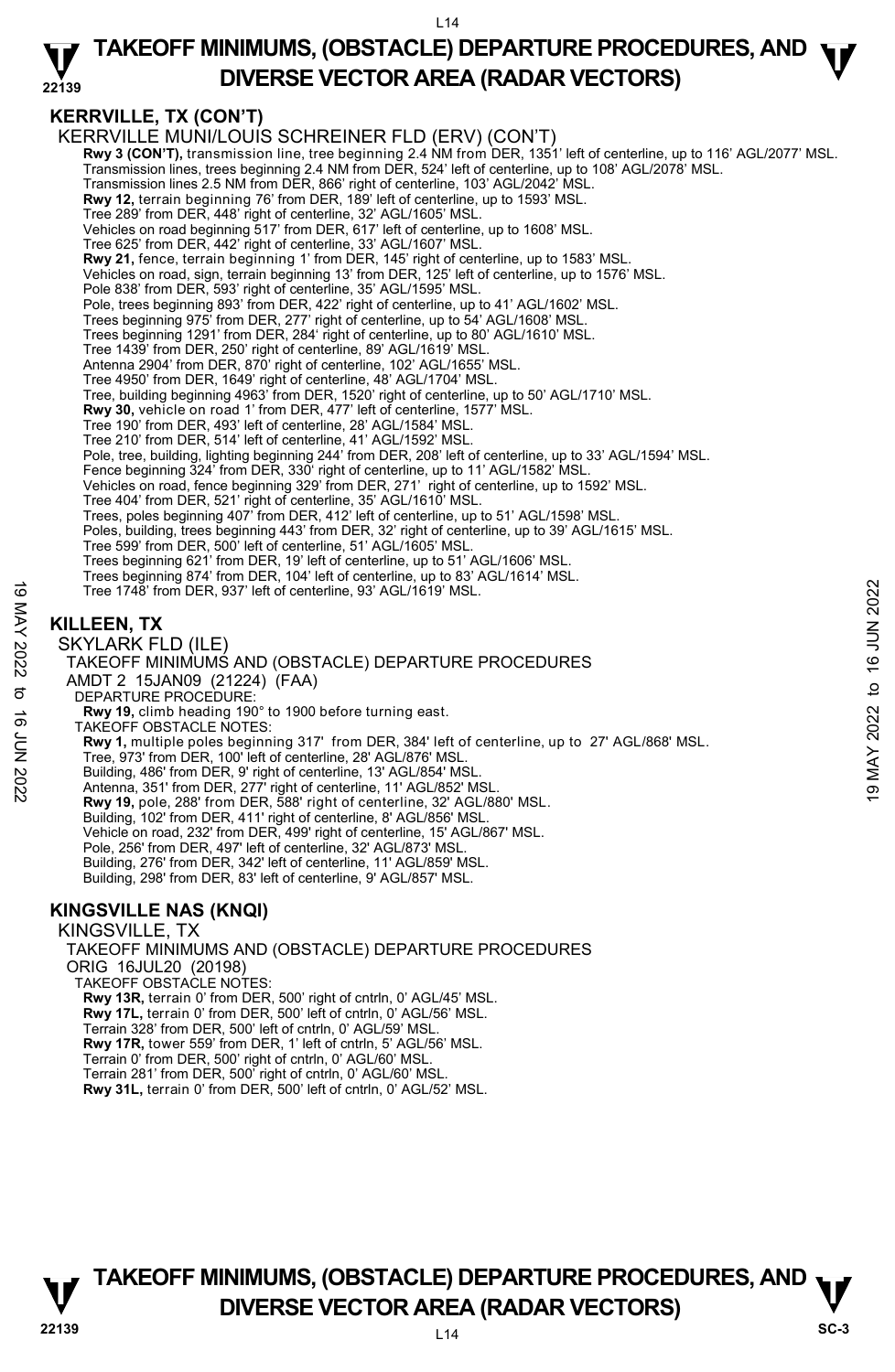### **KINGSVILLE, TX**

KLEBERG COUNTY (IKG) TAKEOFF MINIMUMS AND (OBSTACLE) DEPARTURE PROCEDURES ORIG 29JUL10 (10210) (FAA) TAKEOFF OBSTACLE NOTES: **Rwy 13,** trees beginning 528' from DER, 515' right of centerline, up to 35' AGL/154' MSL. Trees beginning 775' from DER, 554' left of centerline, up to 35' AGL/159' MSL. **Rwy 31,** trees beginning 184' from DER, 358' right of centerline, up to 28' AGL/153' MSL.

# **LAGO VISTA, TX**

LAGO VISTA TX/RUSTY ALLEN (RYW)

TAKEOFF MINIMUMS AND (OBSTACLE) DEPARTURE PROCEDURES

AMDT 1A 17AUG17 (22027) (FAA)

TAKEOFF OBSTACLE NOTES:

**Rwy 15,** building 4' from DER, 157' right of centerline, 25' AGL/1225' MSL.

Building and trees beginning 18' from DER, 248' left of centerline, up to 1232' MSL.

**Rwy 33,** trees beginning 14' from DER, 158' right of centerline, up to 1258' MSL.

Trees beginning 44' from DER, 144' left of centerline, up to 1257' MSL.

Trees beginning 173' from DER, 315' left of centerline, up to 1262' MSL.<br>Trees beginning 173' from DER, 235' right of centerline, up to 1259' MSL.<br>Trees beginning 494' from DER, 224' right of centerline, up to 1269' MSL.

Trees beginning 624' from DER, 274' left of centerline, up to 1270' MSL. Trees beginning 743' from DER, 159' left of centerline, up to 1273' MSL.

Tree 1430' from DER, 122' right of centerline, 1270' MSL.

Tree 1612' from DER, 132' left of centerline, 1274' MSL.

# **LAKEWAY, TX**

LAKEWAY AIRPARK (3R9)

TAKEOFF MINIMUMS AND (OBSTACLE) DEPARTURE PROCEDURES

AMDT 3 05MAR15 (15064) (FAA)

TAKEOFF MINIMUMS:

**Rwy 16,** 500-2¾ or std. w/min. climb of 265' per NM to 1500.

DEPARTURE PROCEDURE:

**Rwy 16,** climb heading 165° to 1700 before proceeding on course.

TAKEOFF OBSTACLE NOTES:

**Rwy 16,** trees on rising terrain beginning 26' from DER, 161' right of centerline, up to 50' AGL/975' MSL.

Building 38' from DER, 229' right of centerline, 50' AGL/989' MSL.

Tree 194' from DER, 221' left of centerline, 50' AGL/943' MSL.

Building and trees beginning 534' from DER, 165' left of centerline, 40' AGL/941' MSL.

Power lines with catenary markers beginning 776' from DER, crossing centerline, up to 80' AGL/999' MSL. 19 MACH TO COMMANY TO SURVEY THE TRIGGEND ON THE TRIGGENT ON THE TRIGGENT TO UNIT 30 OSMAR15 (15064) (FAA)<br>
TAKEOFF MINIMUMS:<br>
RWY 16, climb heading 165° to 1700 before proceeding on course.<br>
RWY 16, climb heading 165° to

Tower 2.1 NM from DER, 1314' right of centerline, 195' AGL/1326' MSL.

**Rwy 34,** trees beginning abeam DER, right of centerline, up to 50' AGL/931' MSL.<br>Trees and buildings beginning abeam DER, 161' left of centerline, up to 50' AGL/965' MSL.

Trees and buildings on rising terrain beginning 3405' from DER, crossing centerline, up to 50' AGL/1009' MSL.

# **LAMPASAS, TX**

LAMPASAS (LZZ)

TAKEOFF MINIMUMS AND (OBSTACLE) DEPARTURE PROCEDURES ORIG 17DEC09 (09351) (FAA)

TAKEOFF OBSTACLE NOTES:

**Rwy 16,** building 39' from DER, 374' left of centerline, 20' AGL/1189' MSL. Trees beginning 795' from DER, 217' right of centerline, up to 30' AGL/1189' MSL.

**Rwy 34,** trees beginning 657' from DER, 147' left of centerline, up to 30' AGL/1249' MSL.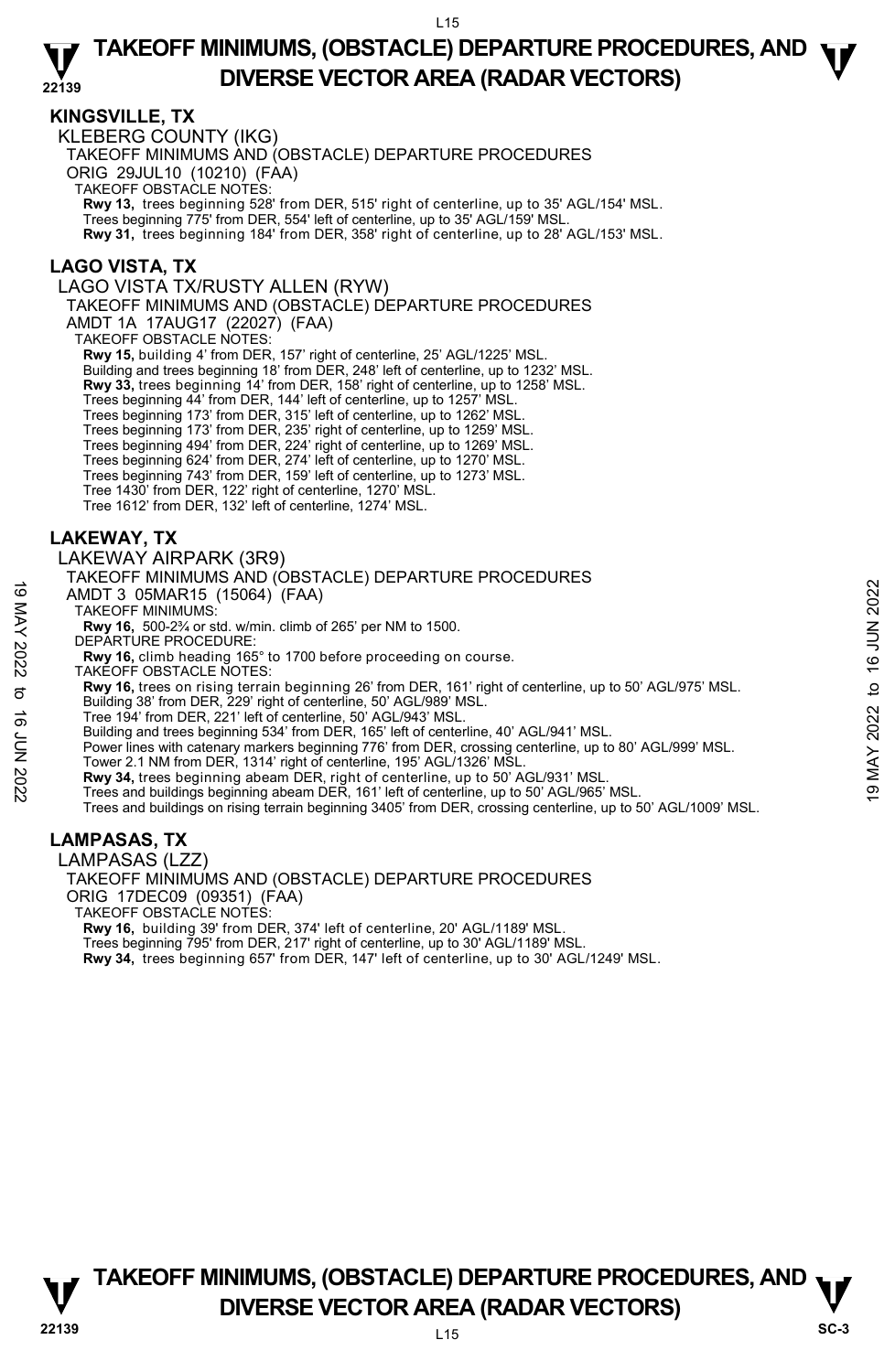**LAREDO, TX**  LAREDO INTL (LRD) TAKEOFF MINIMUMS AND (OBSTACLE) DEPARTURE PROCEDURES AMDT 4B 08NOV18 (18312) (FAA) DEPARTURE PROCEDURE: **Rwy 14,** climb heading 142° to 1000 before turning right. **Rwy 18L,** climb heading 163° to 1200 before turning right**. Rwy 18R,** climb heading 163° to 1300 before turning right. **Rwy 32,** climb heading 322° to 1200 before turning left. **Rwys 36L, 36R,** climb heading 358° to 1000 before turning left. TAKEOFF OBSTACLE NOTES: **Rwy 14,** trees beginning 135' from DER, 298' left of centerline, up to 59' AGL/519' MSL. Sign 226' from DER, 244' left of centerline, 14' AGL/474' MSL. **Rwy 18L,** terrain beginning 48' from DER, 333' right of centerline, up to 478' MSL. **Rwy 18R,** terrain beginning 4' from DER, 219' right of centerline, up to 489' MSL. Light poles beginning 894' from DER, 344' right of centerline, up to 41' AGL/511' MSI **Rwy 32,** aircraft on taxiway beginning 50' from DER, 367' left of centerline, up to 75' AGL/584' MSL. Trees beginning 768' from DER, 584' left of centerline, up to 59' AGL/559' MSL. Trees beginning 88' from DER, 275' right of centerline, up to 59' AGL/559' MSL. **Rwy 36L,** MALSR 5' from DER, on centerline, 5' AGL/505' MSL. NAVAID 10' from DER, on centerline, 5' AGL/505' MSL. Antenna on building 81' from DER, 404' left of centerline, 30' AGL/520' MSL. **Rwy 36R,** terrain beginning 19' from DER, 191' left of centerline, up to 500' MSL.<br>Terrain beginning 176' from DER, 489' right of centerline, up to 512' MSL. **LAUGHLIN AFB (KDLF)**  DEL RIO, TX TAKEOFF MINIMUMS AND (OBSTACLE) DEPARTURE PROCEDURES AMDY 1 27JAN22 (22027) (USAF) TAKEOFF OBSTACLE NOTES: **Rwy 13C,** taxiing aircraft 197' from DER, 222' right of centerline, 14' AGL/1079' MSL. **Rwy 13L,** taxiing aircraft 9' from DER, 204' right of centerline, 14' AGL/1076' MSL. **Rwy 13R,** taxiing aircraft 1159' from DER, 175' left of centerline, 38' AGL/1108' MSL. Taxiing aircraft 14' from DER, 202' left of centerline, 14' AGL/1090' MSL. Taxiing aircraft 65' from DER, 301' left of centerline, 14' AGL/1090' MSL. Taxiing aircraft 524' from DER, 605' right of centerline, 14' AGL/1093' MSL. **Rwy 31C,** vehicular traffic 16' from DER, 466' right of centerline, 10' AGL/1092' MSL. **Rwy 31R,** terrain 0' from DER, 500' left of centerline, 1082' MSL. Terrain 141' from DER, 516' left of centerline, 1083' MSL. Terrain 173' from DER, 546' left of centerline, 1083' MSL. 19 MACUT USSIACLE NOTES.<br> **EVALUAT AND 13C, taxiing** aircraft 197' from DER, 202' right of centerline, 14' AGL/1079' MSL.<br> **EVALUAT 2022** to 16 OR 2021 right of centerline, 14' AGL/1076' MSL.<br> **EVALUAT 2022** to 16 OR 175'

Vehicular traffic 609' from DER, 534' left of centerline, 10' AGL/1092' MSL.

Terrain 115' from DER, 521' right of centerline, 1085' MSL.

Terrain 72' from DER, 449' right of centerline, 1083' MSL. Taxiing aircraft 6' from DER, 174' left of centerline, 14' AGL/1090' MSL. Railroad 1423' from DER, 469' right of centerline, 23' AGL/1102' MSL.

Windsock 19' from DER, 496' left of centerline, 26' AGL/1101' MSL. Railroad 1239' from DER, 869' left of centerline, 23' AGL/1102' MSL.

### **LLANO, TX**

LLANO MUNI (AQO)

TAKEOFF MINIMUMS AND (OBSTACLE) DEPARTURE PROCEDURES ORIG 17DEC09 (09351) (FAA)

TAKEOFF MINIMUMS:

**Rwys 13, 31,** NA-Environmental.

DEPARTURE PROCEDURE

**Rwy 35,** climb heading 354° to 1900 before proceeding on course.

TAKEOFF OBSTACLE NOTES:

**Rwy 17,** tree 11' from DER, 364' left of centerline, 25' AGL/1144' MSL.

Trees 811' from DER, 242' left of centerline, 25' AGL/1124' MSL. **Rwy 35,** hangar 209' from DER, 497' right of centerline, 30' AGL/1149' MSL.

Tree 485' from DER, 265' right of centerline, 25' AGL/1144' MSL.

Vehicles on North-South road, 270' left of centerline, 15' AGL/1114' MSL. Vehicles on road 390' from DER, crosses centerline East-West, 15' AGL/1134' MSL.

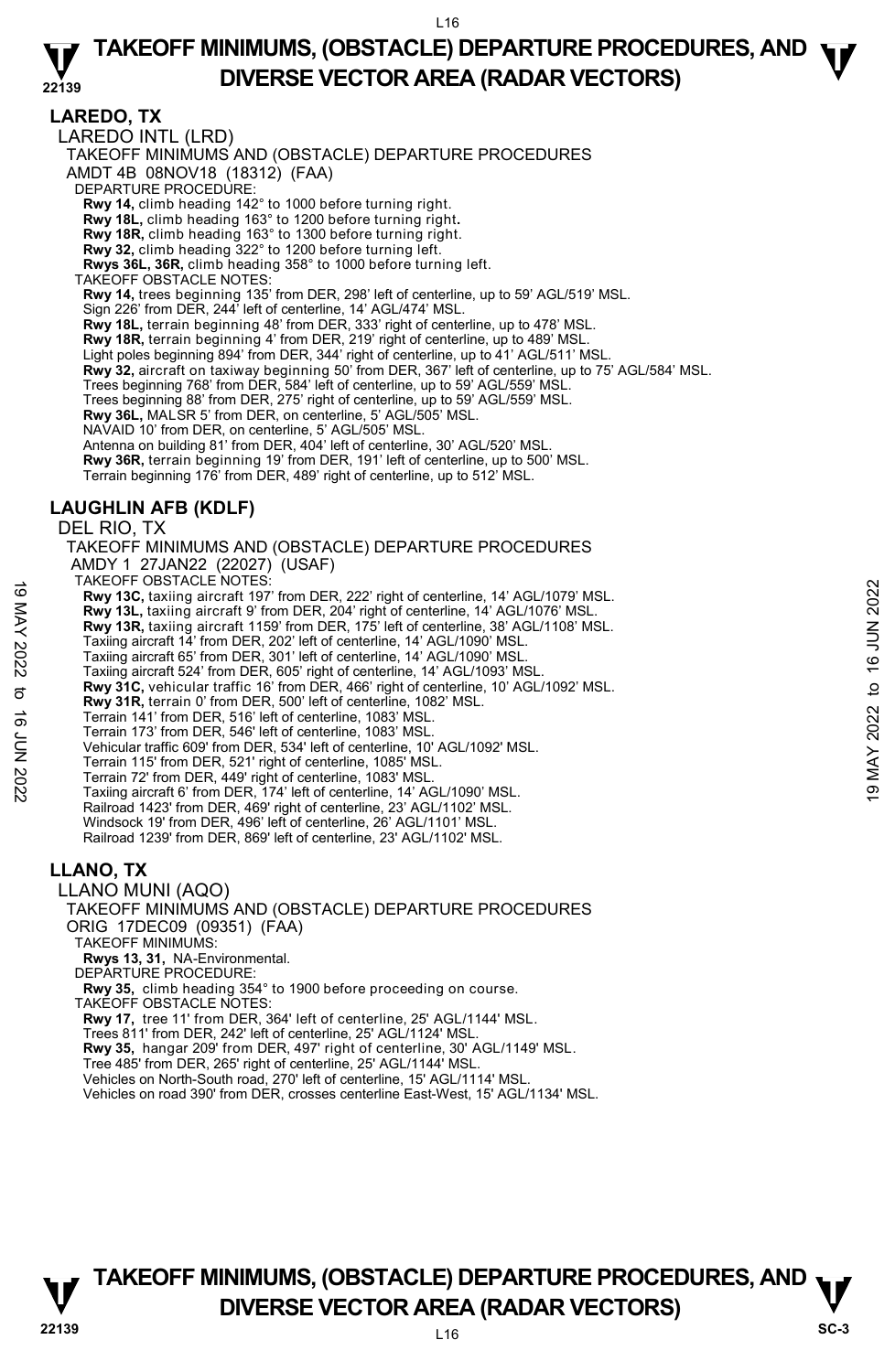### **LOCKHART, TX**

LOCKHART MUNI (50R) TAKEOFF MINIMUMS AND (OBSTACLE) DEPARTURE PROCEDURES ORIG 25AUG11 (11237) (FAA) TAKEOFF MINIMUMS: **Rwy 36,** 400-3 or std. w/min. climb of 275' per NM to 1200. DEPARTURE PROCEDURE: **Rwy 36,** climb heading 355° to 1200 before turning. TAKEOFF OBSTACLE NOTES: **Rwy 18,** trees beginning 47' from DER, 267' left of centerline, up to 65' AGL/555' MSL. Trees beginning 245' from DER, 13' right of centerline, up to 42' AGL/541' MSL. **Rwy 36,** bush 51' from DER, 305' right of centerline, 8' AGL/568' MSL. Pole 1298' from DER, 561' right of centerline, 38' AGL/568' MSL. Tower 2.2 NM from DER, 2536' right of centerline, 378' AGL/918' MSL. **MARFA, TX**  MARFA MUNI (MRF) TAKEOFF MINIMUMS AND (OBSTACLE) DEPARTURE PROCEDURES AMDT 1A 25FEB21 (21056) (FAA) TAKEOFF MINIMUMS: **Rwys 9, 27,** NA - Environmental. CAUTION: Unmarked balloon and cable to 14000' MSL in R-6318. DEPARTURE PROCEDURE: **Rwy 4,** climbing right turn direct MRF VOR/DME thence... **Rwy 13,** climb direct MRF VOR/DME thence... **Rwys 22, 31,** climbing left turn direct MRF VOR/DME thence... ...all aircraft climb in MRF holding pattern (southeast, left turn, 313° inbound) to cross MRF VOR/DME at or above MEA for direction of flight. TAKEOFF OBSTACLE NOTES: **Rwy 4,** vehicle on road, tree beginning 18' from DER, 319' left of centerline, up to 15' AGL/4863' MSL. Tree 76' from DER, 504' right of centerline, 4852' MSL. Vehicle on road, tree beginning 121' from DER, 48' left of centerline, up to 15' AGL/4864' MSL. Vehicle on road 462' from DER, 270' left of centerline, 4866' MSL. Vehicle on road 469' from DER, 613' right of centerline, 4863' MSL. Vehicle on road beginning 558' from DER, 197' left of centerline, up to 4869' MSL. Vehicle on road 709' from DER, 417' left of centerline, 4870' MSL. Vehicle on road 744' from DER, 583' right of centerline, 4868' MSL. **Rwy 13,** vehicle on road 29' from DER, 413' right of centerline, 4846' MSL. Vehicle on road 175' from DER, 429' right of centerline, 15' AGL/4848' MSL. Vehicle on road 513' from DER, 564' left of centerline, 4846' MSL. Pole 1041' from DER, 572' right of centerline, 4858' MSL. **Rwy 22,** vehicle on road beginning 5' from DER, 281' left of centerline, up to 15' AGL/4840' MSL. Tree 152' from DER, 419' right of centerline, 4833' MSL. Tank, vehicle on road beginning 340' from DER, 272' left of centerline, up to 4846' MSL. **Rwy 31,** building 31' from DER, 249' right of centerline, 5' AGL/4843' MSL. **MASON, TX**  MASON COUNTY (T92) TAKEOFF MINIMUMS AND (OBSTACLE) DEPARTURE PROCEDURES AMDT 2 17AUG17 (17229) (FAA) TAKEOFF MINIMUMS: **Rwy 36,** 300-1 or std. w/ min. climb of 440' per NM to 1800. DEPARTURE PROCEDURE: **Rwy 18,** climb heading 176° to 2100' before turning right. Tree 76' from DER, 504' right of centerline, 4852' MSL.<br>
Vehicle on road, tree beginning 121' from DER, 48' left of centerline, up to 15' AGL/4864' MSL.<br>
Vehicle on road 462' from DER, 613' right of centerline, 4866' MSL.

TAKEOFF OBSTACLE NOTES:

**Rwy 18,** trees beginning 469' from DER, 87' left of centerline, up to 35' AGL/1555' MSL.

**Rwy 36,** trees beginning 379' from DER, left and right of centerline, up to 35' AGL/1538' MSL.

T-L tower 3061' from DER, 1185' left of centerline, 95' AGL/1628' MSL.

T-L towers beginning 3625' from DER, 193' left of centerline, up to 85' AGL/1641' MSL.<br>T-L towers beginning 4435' from DER, 303' right of centerline, up to 90' AGL/1667' MSL.

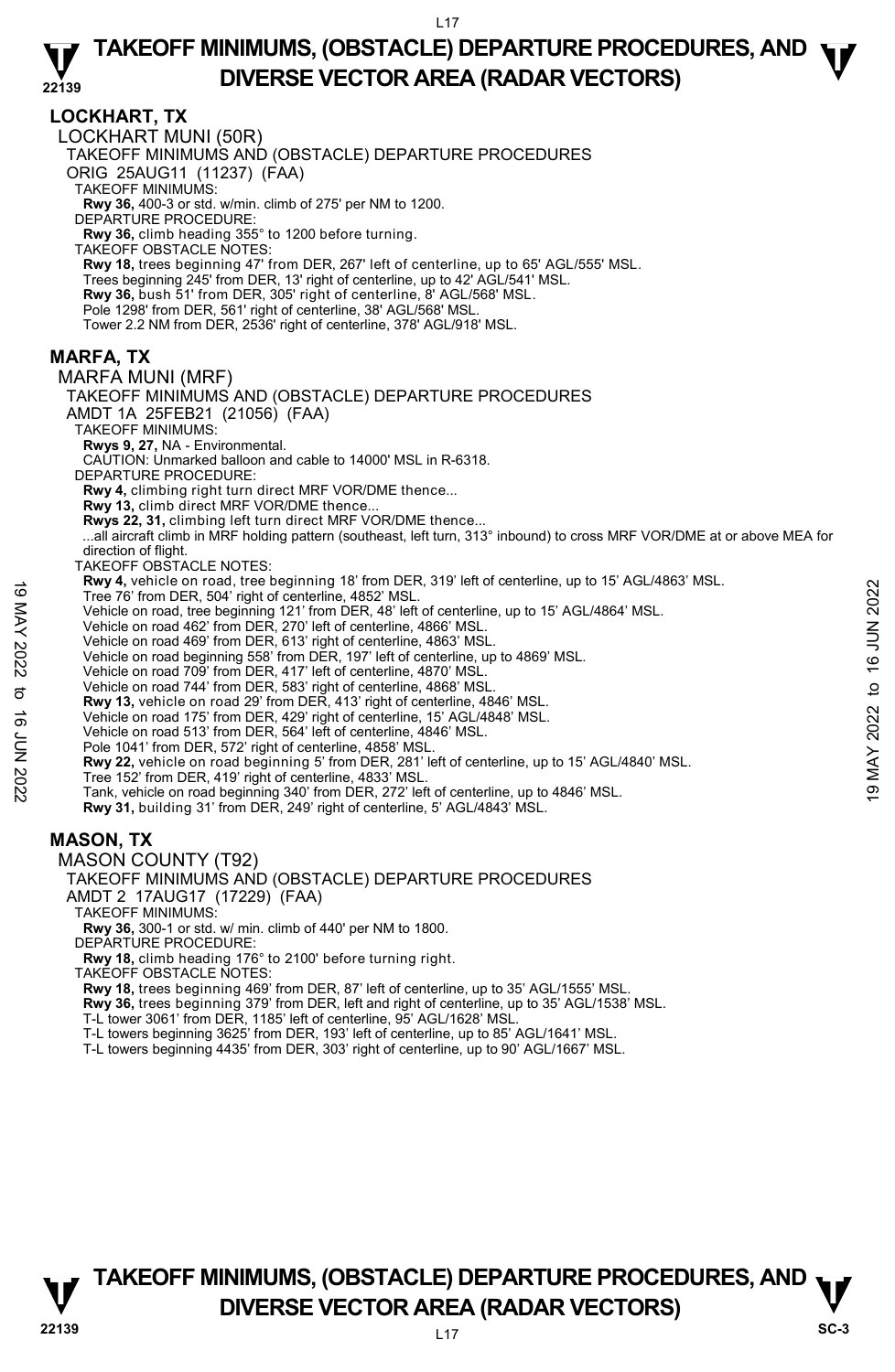**MC ALLEN, TX** 

MC ALLEN MILLER INTL (MFE)

TAKEOFF MINIMUMS AND (OBSTACLE) DEPARTURE PROCEDURES

AMDT 2 10DEC15 (15344) (FAA)

TAKEOFF MINIMUMS:

**Rwy 36,** 300-1½, or std. w/min. climb of 296' per NM to 500'. TAKEOFF OBSTACLE NOTES:

**Rwy 14,** trees beginning 792' from DER, 593' left of centerline, up to 44' AGL/139' MSL.

**Rwy 32,** trees and poles beginning 709' from DER, 362' left of centerline, up to 52' AGL/157' MSL.

Tree 1019' from DER, 627' right of centerline, 42' AGL/142' MSL. **Rwy 36,** pole 581' from DER, on centerline, 19' AGL/122' MSL.

Tower 198' from DER, 335' left of centerline, 38' AGL/140' MSL.

Buildings and trees beginning 652' from DER, 36' left of centerline, up to 50' AGL/155' MSL.

Towers, poles and buildings beginning 635' from DER, 25' right of centerline, up to 62' AGL/166' MSL.

Buildings 2016' from DER, 860' right of centerline, 89' AGL/197' MSL.

Buildings 1.29 NM from DER, 243' right of centerline, 263' AGL/394' MSL.

### **MIDLAND, TX**

MIDLAND AIRPARK (MDD) TAKEOFF MINIMUMS AND (OBSTACLE) DEPARTURE PROCEDURES AMDT 4 16AUG18 (18228) (FAA) TAKEOFF MINIMUMS: **Rwy 16,** 400-2½ or std. w/min. climb of 220' per NM to 3300. **Rwy 25,** 300-1⅛ or std. w/min. climb of 230' per NM to 3100, or alternatively, with std. takeoff minimums and a normal 200' per NM climb gradient, takeoff must occur no later than 1700' prior to DER. TAKEOFF OBSTACLE NOTES: **Rwy 7,** vehicles on road and tree beginning 87' from DER, 360' left of centerline, up to 2803' MSL. Vegetation 218' from DER, 441' right of centerline, 2797' MSL. Poles beginning 316' from DER, 443' left of centerline, up to 50' AGL/2840' MSL Poles beginning 1601' from DER, 252' left of centerline, up to 52' AGL/2843' MSL. Pole 1868' from DER, 377' left of centerline, 52' AGL/2849' MSL. Pole 2136' from DER, 343' left of centerline, 52' AGL/2855' MSL. Pole 2403' from DER, 309' left of centerline, 52' AGL/2859' MSL. Poles beginning 2688' from DER, 256' left of centerline, up to 52' AGL/2861' MSL. **Rwy 16,** vegetation 37' from DER, 490' right of centerline, 2803' MSL. Pole 196' from DER, 498' right of centerline, 33' AGL/2827' MSL. Pole 318' from DER, 449' right of centerline, 34' AGL/2828' MSL. Poles and trees beginning 613' from DER, 296' right of centerline, up to 42' AGL/2834' MSL. Pole 826' from DER, 454' left of centerline, 32' AGL/2822' MSL. Tree 856' from DER, 227' left of centerline, 2829' MSL. Pole 1868 'from DER, 377' left of centerline, 52' AGL/2849' MSL.<br>
Pole 1868 from DER, 377' left of centerline, 52' AGL/2855' MSL.<br>
Pole 2136' from DER, 303' left of centerline, 52' AGL/2855' MSL.<br>
Pole 2136' from DER, 309

Trees beginning 1098' from DER, 291' right of centerline, up to 2842' MSL.

Poles beginning 1269' from DER, 664' left of centerline, up to 51' AGL/2839' MSL.

Tower 2 NM from DER, 3181' left of centerline, 354' AGL/3136' MSL.

Building 2 NM from DER, 3680' left of centerline, 354' AGL/3135' MSL.

**Rwy 25,** pole 104' from DER, 519' right of centerline, 67' AGL/2870' MSL.

Poles beginning 373' from DER, 316' right of centerline, up to 69' AGL/2873' MSL. Tree and sign beginning 642' from DER, 205' left of centerline, up to 2840' MSL.

Poles, lighting, and tree beginning 644' from DER, 12' right of centerline, up to 71' AGL/2876' MSL.

Tree, pole, and lighting beginning 681' from DER, 76' left of centerline, up to 2842' MSL.

Building and trees beginning 866' from DER, 38' left of centerline, up to 40' AGL/2851' MSL. Tower 5309' from DER, 1326' right of centerline, 137' AGL/2956' MSL.

**Rwy 34,** vehicles on road 572' from DER, 423' left of centerline, 2816' MSL.

Pole and trees beginning 635' from DER, 329' right of centerline, up to 51' AGL/2843' MSL. Tree 838' from DER, 484' left of centerline, 2825' MSL.

Trees beginning 1216' from DER, 328' right of centerline, up to 2850' MSL.



**TAKEOFF MINIMUMS, (OBSTACLE) DEPARTURE PROCEDURES, AND**  $\nabla$ **<br>DIVERSE VECTOR AREA (RADAR VECTORS) DIVERSE VECTOR AREA (RADAR VECTORS)** SC-3

**22139** L18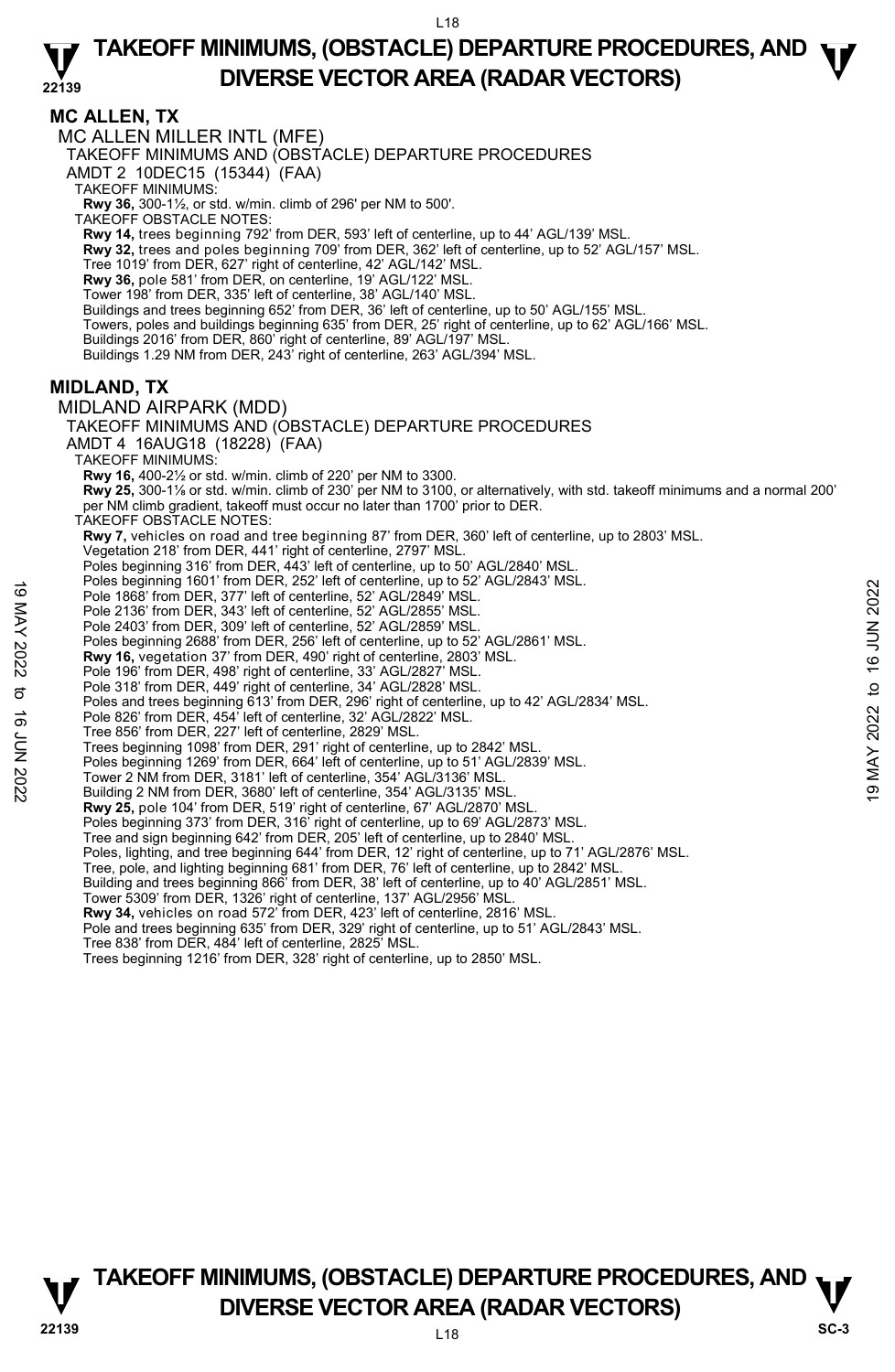### **22139 TAKEOFF MINIMUMS, (OBSTACLE) DEPARTURE PROCEDURES, AND**  $\Psi$ **DIVERSE VECTOR AREA (RADAR VECTORS)**

### **MIDLAND, TX (CON'T)**

MIDLAND INTL AIR AND SPACE PORT (MAF)

TAKEOFF MINIMUMS AND (OBSTACLE) DEPARTURE PROCEDURES

AMDT 1A 22JUN17 (17173) (FAA)

TAKEOFF MINIMUMS:

**Rwy 34L,** 300-1½ or std. w/min. climb of 400' per NM to 3200. **Rwy 34R,** 300-1¼ or std. w/min. climb of 320' per NM to 3200.

TAKEOFF OBSTACLE NOTES:

**Rwy 4,** trees beginning 24' from DER, 34' right of centerline, up to 40' AGL/2903' MSL.

Rods, towers and domes beginning 1231' from DER, 442' left of centerline, up to 108' AGL/2963' MSL.

**Rwy 10,** rods, antennas, and lights beginning 72' from DER, 40' right of centerline, up to 20' AGL/2874' MSL.

Trees, poles, and signs beginning 1296' from DER, 457' left of centerline, up to 40' AGL/2913' MSL.

**Rwy 16L,** signs and poles beginning 94' from DER, 20' left of centerline, up to 30' AGL/2877' MSL.<br>Railroad beginning 530' from DER, 17' left of centerline, 23' AGL/2869' MSL.

Vehicles on road beginning 301' from DER, 268' left of centerline, 17' AGL/2862' MSL.

**Rwy 16R,** pole 1794' from DER, 975' right of centerline, 55' AGL/2906' MSL.<br>**Rwy 22,** tower, poles, lights, and antenna beginning 111' from DER, 66' right of centerline, up to 102' AGL/2986' MSL.

Hangars 1112' from DER, 600' right of centerline, 55' AGL/2906' MSL.

Tower, poles, and sign beginning 83' from DER, 62' left of centerline, up to 120' AGL/2971' MSL.

**Rwy 34L,** drilling rigs beginning 201' from DER, 178' right of centerline, up to 165' AGL/3037' MSL.<br>Drilling rigs beginning 3228' from DER, 769' left of centerline, 165' AGL/3056' MSL.

**Rwy 34R,** vehicles on road beginning 256' from DER, 10' right of centerline, up to 17' AGL/2881' MSL.

Trees and bushes beginning 171' from DER, 80' right of centerline, up to 40' AGL/2878' MSL. Poles and fence beginning 28' from DER, 109' right of centerline, up to 38' AGL/2903' MSL.

Fence beginning 83' from DER, 271' left of centerline, 8' AGL/2872' MSL.

Windmill, poles and trees beginning 1239' from DER, 116' left of centerline, up to 66' AGL/2913' MSL.

Drilling rig 5540' from DER, 267' left of centerline, 165' AGL/3025' MSL.

### **MONAHANS, TX**

### ROY HURD MEML (E01)

TAKEOFF MINIMUMS AND (OBSTACLE) DEPARTURE PROCEDURES

AMDT 1 31MAY12 (21224) (FAA)

TAKEOFF MINIMUMS:

**Rwy 1,** 400-1½ or std. w/min. climb of 434' per NM to 3100.

**Rwy 12,** 300-1 or std. w/min. climb of 552' per NM to 2900.

TAKEOFF OBSTACLE NOTES:

**Rwy 1,** vehicles on road, trees, and power line and poles beginning 185' from DER, left and right of centerline, up to 40' AGL/2649' MSL. TAKEOFF MINIMUMS AND (OBSTACLE) DEPARTURE PROCEDURES<br>
AMDT 1 31MAY12 (21224) (FAA)<br>
TAKEOFF MINIMUMS:<br>
TAKEOFF MINIMUMS:<br>
NO TAKEOFF MINIMUMS:<br>
NO TAKEOFF OBSTACLE NOTES:<br>
NO TAKEOFF OBSTACLE NOTES:<br>
TAKEOFF OBSTACLE NOTE

Tower 1.2 NM from DER, 211' right of centerline, 303' AGL/2928' MSL. **Rwy 12,** bush 75' from DER, 479' left of centerline, 12' AGL/2617' MSL.

Trees and a pole beginning 778' from DER, 23' right of centerline, up to 31' AGL/2641' MSL.

Trees beginning 1041' from DER, 29' left of centerline, up to 42' AGL/2652' MSL.

Tower 2283' from DER, 909' left of centerline, 130' AGL/2744' MSL. **Rwy 19,** vehicle on road 215' from DER, 457' right of centerline, 15' AGL/2624' MSL.

**Rwy 30,** fence, railroad, poles, and trees beginning 56' from DER, 106' right of centerline, up to 44' AGL/2649' MSL. Vehicle on road, light pole, building, and poles beginning 294' from DER, 41' left of centerline, up to 50' AGL/2655' MSL.

### **NEW BRAUNFELS, TX**

NEW BRAUNFELS NTL (BAZ) TAKEOFF MINIMUMS AND (OBSTACLE) DEPARTURE PROCEDURES AMDT 1 25JUN15 (21336) (FAA) TAKEOFF OBSTACLE NOTES: **Rwy 13,** poles beginning 1236' from DER, 277' right of centerline, up to 40' AGL/678' MSL. Poles beginning 1238' from DER, 557' left of centerline, up to 41' AGL/677' MSL.<br>Trees beginning 1339' from DER, 211' right of centerline, up to 55' AGL/690' MSL.<br>**Rwy 35,** airport visual aid 56' from DER, 25' right of cen

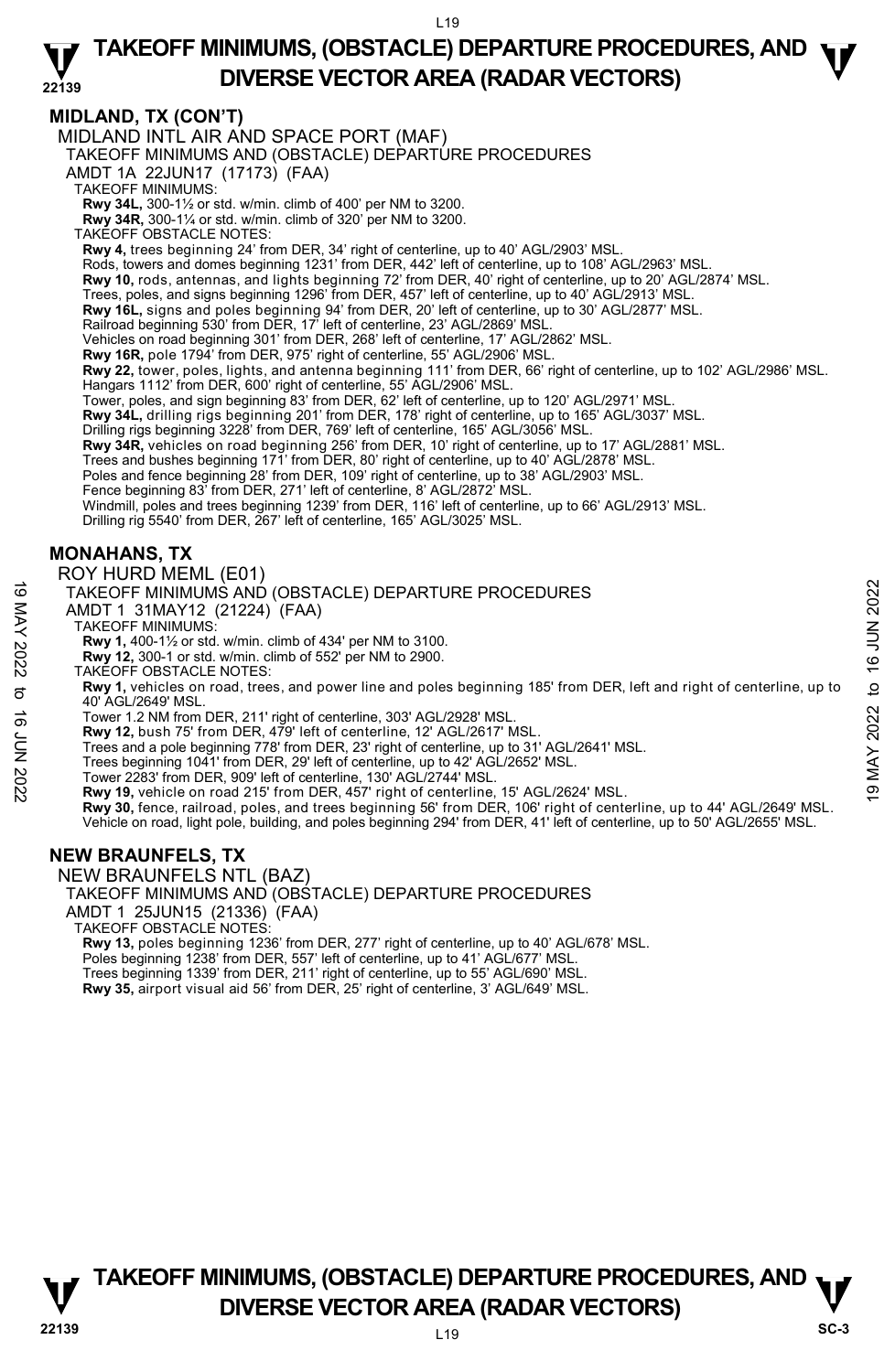### **22139 TAKEOFF MINIMUMS, (OBSTACLE) DEPARTURE PROCEDURES, AND**  $\Psi$ **DIVERSE VECTOR AREA (RADAR VECTORS)**

### **ODESSA, TX**

### ODESSA-SCHLEMEYER FLD (ODO)

TAKEOFF MINIMUMS AND (OBSTACLE) DEPARTURE PROCEDURES

AMDT 3A 13SEP18 (21308) (FAA)

TAKEOFF MINIMUMS:

**Rwy 16,** 300-2 or std. w/min. climb of 255' per NM to 3400, or alternatively, with std. takeoff minimums and a normal 200' per<br>NM climb gradient. Takeoff must occur no later than 1300 feet prior to DER.

**Rwy 20,** 300-2½ or std. w/min. climb of 225' per NM to 3400, or alternatively, with std. takeoff minimums and a normal 200' per NM climb gradient. Takeoff must occur no later than 2100' prior to DER.

TAKEOFF OBSTACLE NOTES:

**Rwy 2,** vehicles on roadway 184' from DER, left and right of centerline, up to 13' AGL/3013' MSL.

**Rwy 16,** tower 1.5 NM from DER, 2759' right of centerline, 145' AGL/3205' MSL.

**Rwy 20,** tower 2.0 NM from DER, 1311' left of centerline, 340' AGL/3287' MSL.

**Rwy 29,** rising terrain, trees and poles beginning 8' from DER, 495' right of centerline, up 3012' MSL.

**Rwy 34,** vehicles on roadway beginning 48' from DER, left and right of centerline, up to 16' AGL/3001' MSL.

Hangars 739' from DER, 628' left of centerline, 25' AGL/3012' MSL.

Antenna 1104' from DER, 185' right of centerline, 45' AGL/3032' MSL.

### **ORANGE GROVE NALF (KNOG)**

#### ORANGE GROVE, TX

TAKEOFF MINIMUMS AND (OBSTACLE) DEPARTURE PROCEDURES ORIG 09SEP21 (21252) (USN) TAKEOFF OBSTACLE NOTES: **Rwy 31**, terrain 0' from DER, 500' right of cntrln, 259' MSL.

**OZONA, TX** 

OZONA MUNI (OZA)

TAKEOFF MINIMUMS AND (OBSTACLE) DEPARTURE PROCEDURES AMDT 1 10JUL03 (03191) (FAA)

TAKEOFF MINIMUMS:

**Rwy 16,** 300-1 or std. with a min. climb of 445' per NM to 2700.

**Rwy 34,** 200-1½ or std. with a min. climb of 380' per NM to 2600.

TAKEOFF OBSTACLE NOTES:

**Rwy 16,** trees 3686' from DER, 354' left of centerline, 100' AGL/2560' MSL.

Trees 4436' from DER, 355' left of centerline, 100' AGL/2574' MSL. **Rwy 34,** trees 1363' from DER, 638' left of centerline, 100' AGL/2529' MSL.

Trees 3479' from DER, 791' left of centerline, 100' AGL/2535' MSL.

Trees 7679' from DER, 932' left of centerline, 100' AGL/2593' MSL.

### **PEARSALL, TX**

MC KINLEY FLD (T30) TAKEOFF MINIMUMS AND (OBSTACLE) DEPARTURE PROCEDURES ORIG 17NOV11 (22111) (FAA) TAKEOFF OBSTACLE NOTES: **Rwy 13,** trees beginning abeam DER, 300' left of centerline, up to 40' AGL/605' MSL. Transmission lines beginning 1777' from DER, across centerline, up to 80' AGL/642' MSL. TAKEOFF MINIMUMS:<br>
TAKEOFF MINIMUMS:<br>
Rwy 16, 300-1 or std. with a min. climb of 445' per NM to 2700.<br>
Rwy 16, 300-1% or std. with a min. climb of 380' per NM to 2600.<br>
TAKEOFF OBSTACLE NOTES:<br>
TAKEOFF OBSTACLE NOTES:<br>
Rw

**Rwy 31,** train on track 496' from DER, across centerline, 23' AGL/610' MSL. Vehicle on road 291' from DER, across centerline, 15' AGL/602' MSL.

### **PECOS, TX**

PECOS MUNI (PEQ) TAKEOFF MINIMUMS AND (OBSTACLE) DEPARTURE PROCEDURES ORIG 20SEP12 (12264) (FAA) TAKEOFF OBSTACLE NOTES: **Rwy 14,** bush 170' from DER, 252' right of centerline, up to 7' AGL/2607' MSL. **Rwy 32,** bush 129' from DER, 348' left of centerline, up to 9' AGL/2614' MSL.

### **PLEASANTON, TX**

PLEASANTON MUNI (PEZ) TAKEOFF MINIMUMS AND (OBSTACLE) DEPARTURE PROCEDURES AMDT 1 20NOV08 (08325) (FAA) TAKEOFF OBSTACLE NOTES: **Rwy 16,** vehicle on road 108' from DER, 285' left of centerline, 15' AGL/424' MSL. Fence 135' from DER, 194' left of centerline, 3' AGL/412' MSL. Fence 235' from DER, 38' right of centerline, 3' AGL/412' MSL. Trees beginning 246' from DER, 56' left of centerline, up to 100' AGL/529' MSL. Trees beginning 173' from DER, 154' right of centerline, up to 100' AGL/529' MSL. **Rwy 34,** vehicle on road 136' from DER, left to right of centerline, up to 15' AGL/444' MSL. Fence 191' from DER, 251' left of centerline, 3' AGL/442' MSL. Trees beginning 210' from DER, 51' left of centerline, up to 100' AGL/539' MSL. Tree 172' from DER, 74' right of centerline, 100' AGL/529' MSL.

# **TAKEOFF MINIMUMS, (OBSTACLE) DEPARTURE PROCEDURES, AND**  $\mathbf{\nabla}$ **DIVERSE VECTOR AREA (RADAR VECTORS)** SC-3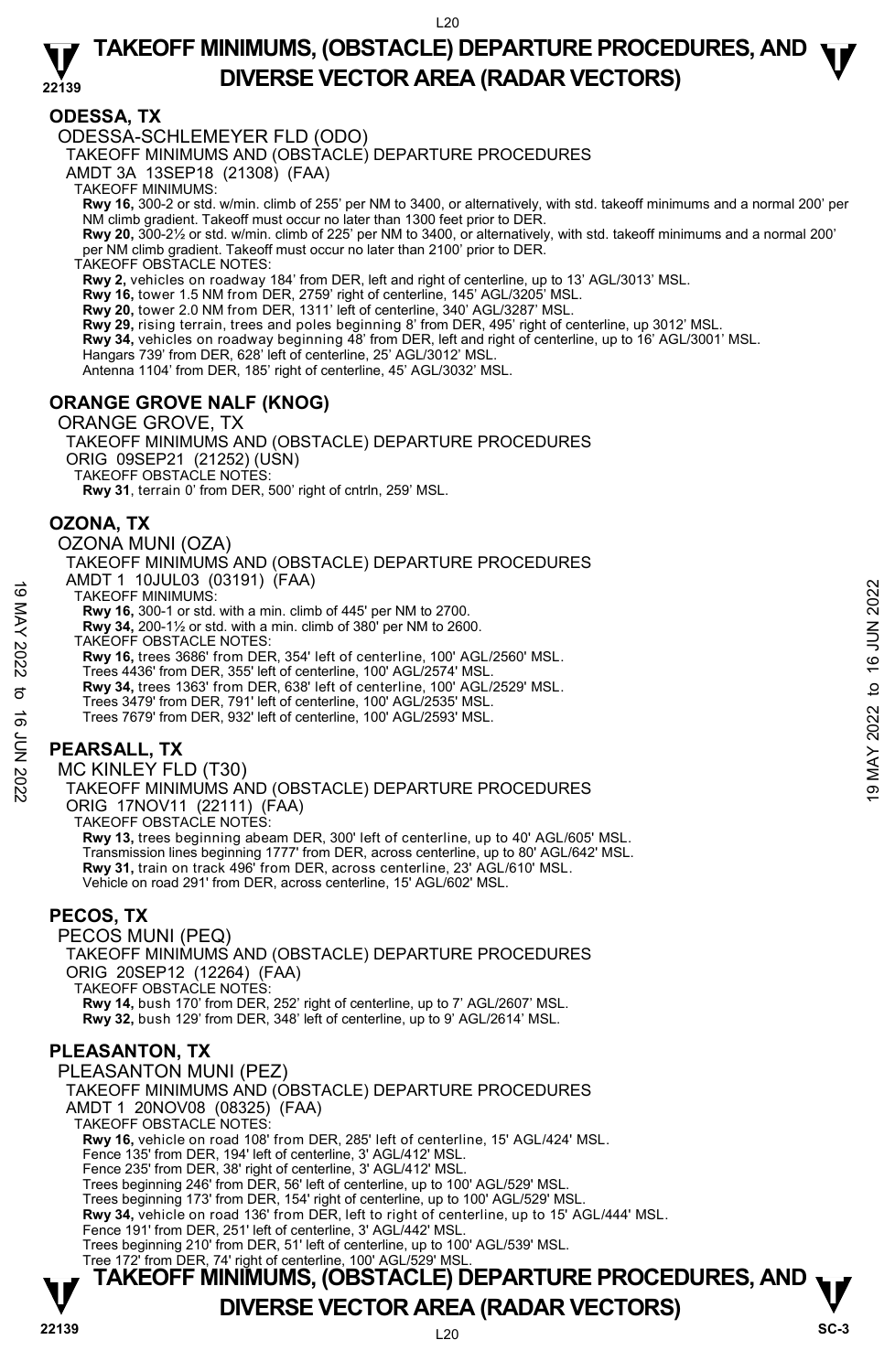### **22139 TAKEOFF MINIMUMS, (OBSTACLE) DEPARTURE PROCEDURES, AND**  $\Psi$ **DIVERSE VECTOR AREA (RADAR VECTORS)**

### **PORT ARANSAS, TX**

MUSTANG BEACH (RAS) TAKEOFF MINIMUMS AND (OBSTACLE) DEPARTURE PROCEDURES AMDT 1 15JAN09 (09015) (FAA) TAKEOFF OBSTACLE NOTES: **Rwy 12,** transmission towers and poles beginning 43' from DER, 28' right of centerline, up to 81' AGL/86' MSL. Building 2435' from DER, 967' right of centerline, 130' AGL/135' MSL. Transmission towers and poles beginning 1141' from DER, 13' left of centerline, up to 83' AGL/88' MSL. **Rwy 30,** boat 1657' from DER, 915' left of centerline, 50' AGL/50' MSL. **PORT ISABEL, TX**  PORT ISABEL-CAMERON COUNTY (PIL) TAKEOFF MINIMUMS AND (OBSTACLE) DEPARTURE PROCEDURES AMDT 2B 19JUL18 (18200) (FAA) TAKEOFF MINIMUMS: **Rwy 17,** std. w/min. climb of 243' per NM to 700 or 900-3 for VCOA. **Rwy 21,** 600-3 w/min. climb of 231' per NM to 700 or std. w/min. climb of 312' per NM to 700 or 900-3 for VCOA. DEPARTURE PROCEDURE: **Rwy 13,** climb on heading 130° to 500 before turning right. **Rwy 17,** climb on heading 175° to 600 before turning right. VCOA: **Rwy 17,** obtain ATC approval for VCOA when requesting IFR clearance: climb in visual conditions to cross Port Isabel-Cameron County airport at or above 800 before proceeding on course. **Rwy 21,** obtain ATC approval for VCOA when requesting IFR clearance: climb in visual conditions to cross Port Isabel- Cameron County airport at or above 800 before proceeding on course. TAKEOFF OBSTACLE NOTES: **Rwy 3,** trees beginning 15' from DER, 5' right of centerline, up to 100' AGL/117' MSL. Trees beginning 200' from DER, 25' left of centerline, up to 100' AGL/117' MSL. **Rwy 8,** trees beginning 141' from DER, 109' right of centerline, up to 100' AGL/117' MSL. Trees beginning 142' from DER, 183' left of centerline, up to 100' AGL/117' MSL. **Rwy 13,** trees beginning 6' from DER, 6' left of centerline, up to 100' AGL/117' MSL. Trees beginning 26' from DER, 15' right of centerline, up to 100' AGL/117' MSL. **Rwy 17,** trees beginning 183' from DER, 84' right of centerline, up to 100' AGL/117' MSL. Trees beginning 185' from DER, 178' left of centerline, up to 100' AGL/117' MSL. **Rwy 21,** trees beginning 90' from DER, 19' left of centerline, up to 100' AGL/117' MSL.<br>Trees beginning 246' from DER, 0' of centerline, up to 100' AGL/117' MSL. Windmill 2.1 NM from DER, 2541' left of centerline, 492' AGL/512' MSL. Windmill 2.2 NM from DER, 1999' left of centerline, 492' AGL/514' MSL. Windmill 2.4 NM from DER, 1377' left of centerline, 499' AGL/522' MSL. **Rwy 26,** trees beginning 6' from DER, 208' right of centerline, up to 100' AGL/117' MSL. Trees beginning 7' from DER, 83' left of centerline, up to 100' AGL/117' MSL. **Rwy 35,** trees beginning 158' from DER, 202' right of centerline, up to 100' AGL/114' MSL. Trees beginning 765' from DER, 63' left of centerline, up to 100' AGL/114' MSL. Trees beginning 3191' from DER, 61' left of centerline, up to 100' AGL/117' MSL. **PRESIDIO, TX**  PRESIDIO LELY INTL (PRS) TAKEOFF MINIMUMS AND (OBSTACLE) DEPARTURE PROCEDURES ORIG 03APR14 (14093) (FAA) TAKEOFF MINIMUMS: **Rwy 17,** std. w/min. climb of 230' per NM to 5600, or 1900-3 for climb in visual conditions. **Rwy 35,** std. w/min. climb of 280' per NM to 5700, or 1900-3 for climb in visual conditions. DEPARTURE PROCEDURE: **Rwy 17,** climbing left turn to 9000 on heading 045° and MRF VOR/DME R-185 to MRF VOR/DME, or for climb in visual<br>conditions, cross Presidio Lely Intl airport at or above 4700, then climb to 9000 on heading 021° and MRF VO to MRF VOR/DME. When executing VCOA, notify ATC prior to departure. **Rwy 35,** climbing right turn to 9000 on heading 065° and MRF VOR/DME R-190 to MRF VOR/DME, or for climb in visual<br>conditions, cross Presidio Lely Intl airport at or above 4700, then climb to 9000 on heading 021° and MRF V to MRF VOR/DME. When executing VCOA, notify ATC prior to departure. TAKEOFF OBSTACLE NOTES: **Rwy 17,** brush abeam DER, left and right of centerline, up to 10' AGL/2929' MSL. Power line 990' from DER, 762' left of centerline, 86' AGL/3005' MSL. Vehicles on road, 990' from DER, 762' left of centerline, 17' AGL/2936' MSL. **Rwy 35,** brush abeam DER, left and right of centerline, up to 10' AGL/3089' MSL.<br>Powerlines beginning 2978' from DER, 749' right of centerline, up to 86' AGL/3205' MSL. **EVALUATIES And The September 19 The Separation** (141' from DER, 109' right of centerline, up to 100' AGL/117' MSL.<br> **These beginning 142' from DER**, 16' and The Centerline, up to 100' AGL/117' MSL.<br> **EVALUATIES AND ART A** 

**22139** L21 **TAKEOFF MINIMUMS, (OBSTACLE) DEPARTURE PROCEDURES, AND**  $\nabla$ **<br>DIVERSE VECTOR AREA (RADAR VECTORS) DIVERSE VECTOR AREA (RADAR VECTORS)** SC-3

Vehicles on road, 2978' from DER, 1291' right of centerline, up to 17' AGL/3016' MSL.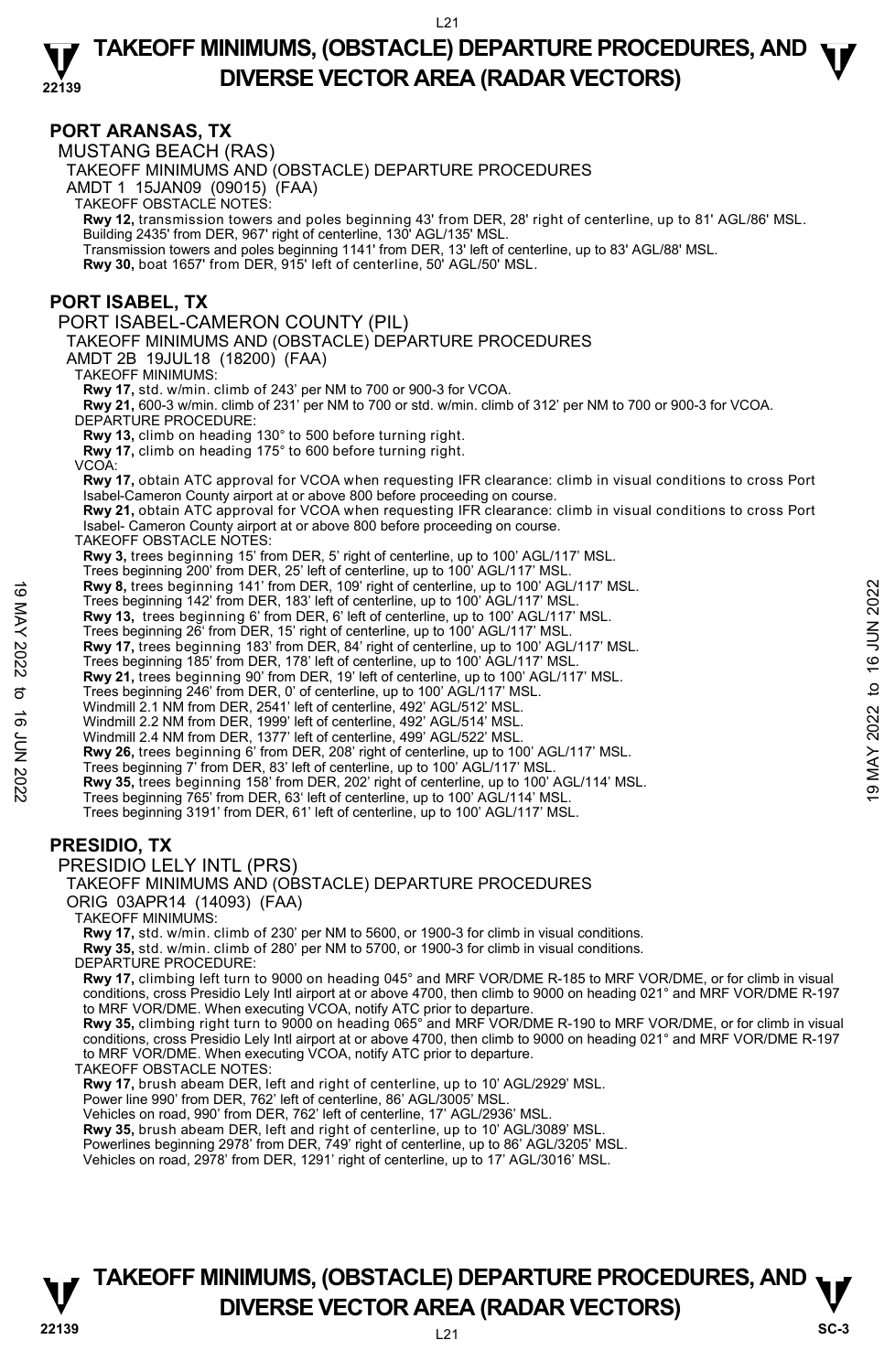### **22139 TAKEOFF MINIMUMS, (OBSTACLE) DEPARTURE PROCEDURES, AND**  $\Psi$ **DIVERSE VECTOR AREA (RADAR VECTORS)**

### **ROBSTOWN, TX**

NUECES COUNTY (RBO)

TAKEOFF MINIMUMS AND (OBSTACLE) DEPARTURE PROCEDURES

AMDT 1A 30JAN20 (20030) (FAA)

TAKEOFF MINIMUMS:

**Rwy 13,** std. w/min. climb of 267' per NM to 1400 or 1400-2½ for climb in visual conditions.

DEPARTURE PROCEDURE:

**Rwy 13,** climb heading 129° to 1400 before turning eastbound or northbound. For climb in visual conditions, cross Nueces County airport at or above 1300' MSL before proceeding on course. When executing VCOA, notify ATC prior to departure.

**Rwy 31,** climb heading 309° to 700 before turning southeast bound.

TAKEOFF OBSTACLE NOTES:

**Rwy 13,** tower 4.8 NM from DER, 5070' right of centerline, 989' AGL/1049' MSL.

Poles beginning 1005' from DER, 347' right of centerline, up to 42' AGL/116' MSL.

Poles, vehicles on road, post, transmission tower and grain bin/silo beginning at DER, 69' left of centerline, up to 62' AGL/136' MSL.

**Rwy 31,** vehicles on road and pole beginning 2' from DER, 250' right of centerline, 15' AGL/93' MSL.

### **ROCKPORT, TX**

ARANSAS COUNTY (RKP)

TAKEOFF MINIMUMS AND (OBSTACLE) DEPARTURE PROCEDURES ORIG 15MAR07 (07074) (FAA) TAKEOFF OBSTACLE NOTES:

**Rwy 14,** road plus vehicle 500' from DER, 593' left of centerline, 17' AGL/40' MSL.

**Rwy 18,** antenna 5599' from DER, 602' left of centerline, 160' AGL/171' MSL.

**Rwy 32,** road plus vehicle 291' from DER, 533' left of centerline, 17' AGL/40' MSL. **Rwy 36,** road plus vehicle 576' from DER, 597' left of centerline, 17' AGL/40' MSL.

# **ROCKSPRINGS, TX**

EDWARDS COUNTY (ECU)

TAKEOFF MINIMUMS AND (OBSTACLE) DEPARTURE PROCEDURES

ORIG 28SEP06 (06271) (FAA) TAKEOFF OBSTACLE NOTES:

**Rwy 14,** multiple trees beginning 1076' from DER, 22' right of centerline, up to 100' AGL/2459' MSL. EDWARDS COUNTY (ECU)<br>
TAKEOFF MINIMUMS AND (OBSTACLE) DEPARTURE PROCEDURES<br>
ORIG 28SEP06 (06271) (FAA)<br>
TAKEOFF OBSTACLE NOTES:<br>
TAKEOFF OBSTACLE NOTES:<br>
TAKEOFF OBSTACLE NOTES:<br>
TAKEOFF OBSTACLE NOTES:<br>
TAKEOFF OBSTACL

**Rwy 32,** fence 101' from DER, 35' left of centerline, 5' AGL/2374' MSL.

Multiple trees beginning 318' from DER, 71' left of centerline, up to 100' AGL/2479' MSL.

Multiple trees beginning 992' from DER, 532' right of centerline, up to 100' AGL/2479' MSL.

# **SAN ANGELO, TX**

SAN ANGELO RGNL/MATHIS FLD (SJT)

TAKEOFF MINIMUMS AND (OBSTACLE) DEPARTURE PROCEDURES

AMDT 1 26AUG10 (21112) (FAA)

DEPARTURE PROCEDURE:

**Rwy 27,** climb to 2500 before turning right.

**Rwy 36,** climb to 2600 before turning left.

TAKEOFF OBSTACLE NOTES:

**Rwy 3,** fence 8' from DER, 490' right of centerline, 3' AGL/1896' MSL.

**Rwy 18,** multiple trees and poles beginning 112' from DER, 183' left of centerline, up to 43' AGL/1962' MSL.<br>Multiple trees and poles beginning 1076' from DER, 114' right of centerline, up to 47' AGL/1966' MSL.

Catenary 1779' from DER, 457' right of centerline, 45' AGL/1964' MSL.

**Rwy 27,** multiple trees beginning 482' from DER, 74' left of centerline, up to 24' AGL/1933' MSL.<br>Light pole 1040' from DER, 252' left of centerline, 22' AGL/1931' MSL.

Tree 538' from DER, 226' right of centerline, 21' AGL/1930' MSL.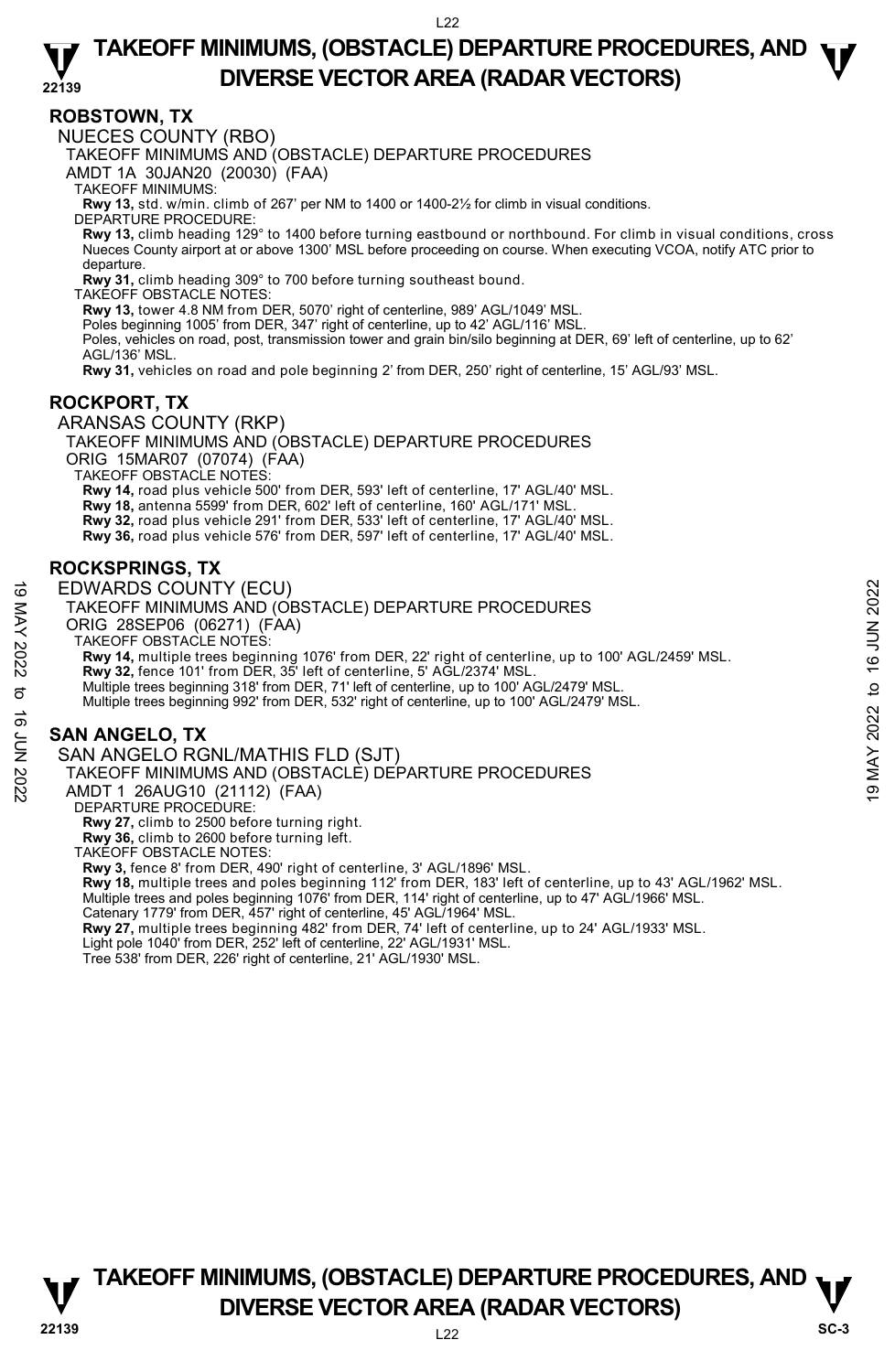### **22139 TAKEOFF MINIMUMS, (OBSTACLE) DEPARTURE PROCEDURES, AND**  $\Psi$ **DIVERSE VECTOR AREA (RADAR VECTORS)**

### **SAN ANTONIO, TX**

BOERNE STAGE FLD (5C1) TAKEOFF MINIMUMS AND (OBSTACLE) DEPARTURE PROCEDURES ORIG-A 18JAN07 (22027) (FAA) DEPARTURE PROCEDURE: **Rwy 17,** climb heading 169° to 2000 before turning westbound. **Rwy 35,** climb heading 349° to 2800 before turning westbound. TAKEOFF OBSTACLE NOTES: **Rwy 17,** tree, pole beginning 20' from DER, 34' left of centerline, up to 1446' MSL. Tree, pole beginning 47' from DER, 12' right of centerline, up to 1410' MSL. Pole, tree beginning 788' from DER, 526' left of centerline, up to 1448' MSL. Trees beginning 1005' from DER, 566' left of centerline, up to 1451' MSL. Tree 2244' from DER, 986' right of centerline, 1450' MSL. Tree 2327' from DER, 1069' right of centerline, 1455' MSL. Tree 2464' from DER, 1005' left of centerline, 1452' MSL. Tree 2465' from DER, 1093' right of centerline, 1457' MSL. Tree 2531' from DER, 1082' left of centerline, 1454' MSL. Trees beginning 2569' from DER, 980' right of centerline, up to 1471' MSL. Trees beginning 2659' from DER, 1037' right of centerline, up to 1476' MSL. **Rwy 35,** building beginning 3' from DER, 221' right of centerline, up to 1400' MSL.<br>Trees beginning 79' from DER, 175' right of centerline, up to 1412' MSL. Tree, pole beginning 103' from DER, 8' left of centerline, up to 1416' MSL. Trees beginning 163' from DER, 23' right of centerline, up to 1431' MSL. Pole, tree beginning 207' from DER, 37' left of centerline, up to 1418' MSL. Pole, tree beginning 246' from DER, 103' left of centerline, up to 1422' MSL. Trees beginning 437' from DER, 573' left of centerline, up to 1426' MSL. Trees beginning 584' from DER, 78' left of centerline, up to 1428' MSL. Trees beginning 778' from DER, 371' left of centerline, up to 1430' MSL. SAN ANTONIO INTL (SAT) TAKEOFF MINIMUMS AND (OBSTACLE) DEPARTURE PROCEDURES AMDT 1A 02MAR17 (17061) (FAA) TAKEOFF OBSTACLE NOTES: **Rwy 13R,** antenna on rtr tower, 1034' from DER, 723' right of centerline, 42' AGL/820' MSL. Building 3801' from DER, 1488' right of centerline, 117' AGL/881' MSL. **Rwy 22,** antenna on hangar and flagpole 1198' from DER, 700' right of centerline, 39' AGL/825' MSL.<br>Poles beginning 2209' from DER, 1041' right of centerline, up to 23' AGL/869' MSL. Sign 2713' from DER, 1034' right of centerline, 71' AGL/857' MSL. **Rwy 31L,** pole 1931' from DER, 911' left of centerline, 42' AGL/867' MSL. Poles beginning 2356' from DER, 913' left of centerline, up to 42' AGL/892' MSL. Sign 2435' from DER, 1032' right of centerline, 42' AGL/873' MSL. Tower 2766' from DER, 834' left of centerline, 54' AGL/891' MSL. **Rwy 31R**, rod on ol gs 1261' from DER, 591' left of centerline, 57' AGL/854' MSL. STINSON MUNI (SSF) TAKEOFF MINIMUMS AND (OBSTACLE) DEPARTURE PROCEDURES AMDT 2 14FEB08 (08045) (FAA) TAKEOFF MINIMUMS: **Rwy 9,** std. w/min. climb of 225' per NM to 1900 or 1000-2½ for climb in visual conditions. **Rwy 27,** 300-1¾ or std. w/min. climb of 221' per NM to 900, or alternatively, with std. takeoff minimums and normal 200' per NM climb gradient, takeoff must occur no later than 1700' prior to DER. DEPARTURE PROCEDURE: **Rwy 9,** for climb in visual conditions, cross Stinson Muni airport at or above 1400 MSL before proceeding on course. **Rwy 14,** climb heading 137° to 1200 before turning left. **Rwy 32,** climb heading 317° to 1500 before turning right. TAKEOFF OBSTACLE NOTES: **Rwy 9,** vehicle on road 285' from DER, 380' left of centerline, 15' AGL/584' MSL. Trees beginning 1653' from DER, 435' right of centerline, up to 70' AGL/629' MSL.<br>**Rwy 14,** vehicle on road 114' from DER, on centerline extending 373' left of centerline, up to 15' AGL/564' MSL. Trees beginning 72' from DER, 79' right of centerline, up to 70' AGL/607' MSL. Trees beginning 232' from DER, 54' left of centerline, up to 70' AGL/618' MSL. Transmission line tower 4205' from DER, 133' right of centerline, 119' AGL/663' MSL. **Rwy 27,** fence 41' from DER, 30' right of centerline, 8' AGL/584' MSL. Vehicle on road 108' from DER, 202' right of centerline, 15' AGL/584' MSL. Vehicle on road 123' from DER, 113' right of centerline, 15' AGL/596' MSL. Trees and poles beginning 229' from DER, 117' right of centerline, up to 70' AGL/645' MSL. Trees and poles beginning 599' from DER, 6' left of centerline, up to 70' AGL/634' MSL. Tank beginning 1.32 NM from DER, 1338' right of centerline, 179' AGL/799' MSL. Building 1422' from DER, 432' right of centerline, 40' AGL/627' MSL. Building 2133' from DER, 36' left of centerline, 55' AGL/635' MSL. **CON'T** TAKEOFF MINIMUMS AND (OBSTACLE) DEPARTURE PROCEDURES<br>
AMDT 1A 02MAR17 (17061) (FAA)<br>
TAKEOFF OBSTACLE NOTES:<br>
TAKEOFF OBSTACLE NOTES:<br>
Rwy 13R, antenna on rtr tower, 1034' from DER, 723' right of centerline, 42' AGL/820'

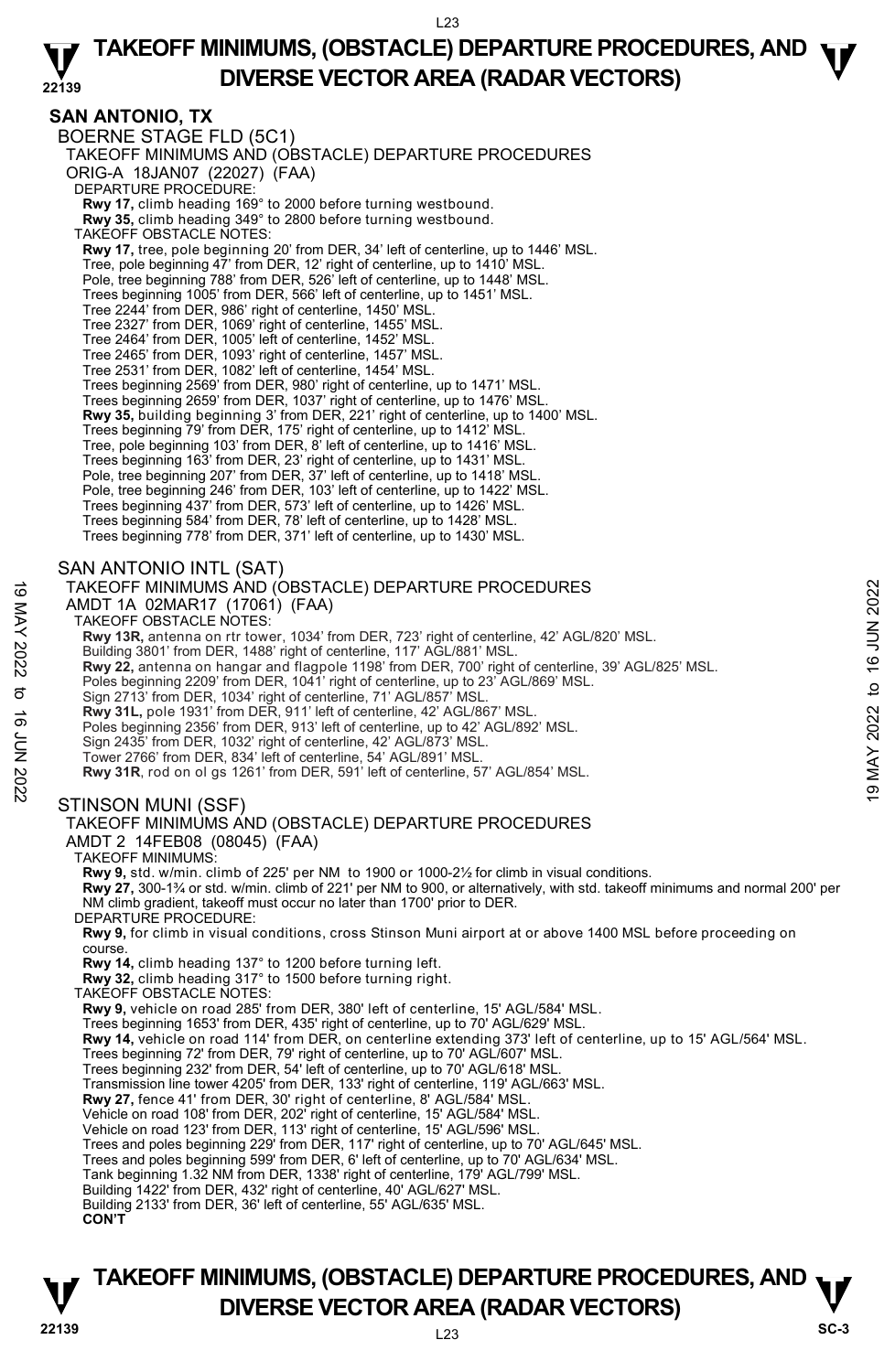### **22139 TAKEOFF MINIMUMS, (OBSTACLE) DEPARTURE PROCEDURES, AND**  $\Psi$ **DIVERSE VECTOR AREA (RADAR VECTORS)**

# **SAN ANTONIO, TX (CON'T)**

STINSON MUNI (SSF) (CON'T)

 **Rwy 32,** fence 17' from DER, 80' left of centerline, 8' AGL/578' MSL.

Vehicle on road 54' from DER, 199' left of centerline, 15' AGL/586' MSL.

Trees beginning 164' from DER, 125' right of centerline, up to 70' AGL/639' MSL.

Trees and poles beginning 43' from DER, 41' left of centerline, up to 75' AGL/668' MSL.

### **SINTON, TX**

ALFRED C. BUBBA THOMAS (T69) TAKEOFF MINIMUMS AND (OBSTACLE) DEPARTURE PROCEDURES ORIG-A 13NOV14 (14317) (FAA) TAKEOFF MINIMUMS: **Rwys 3, 21,** NA-Environmental. DEPARTURE PROCEDURE: **Rwy 14,** climb runway heading to 800 prior to turning east. TAKEOFF OBSTACLE NOTES: **Rwy 32,** vehicle on road 29' from DER, 308' right of centerline, 15' AGL/64' MSL. **SONORA, TX**  SONORA MUNI (SOA) TAKEOFF MINIMUMS AND (OBSTACLE) DEPARTURE PROCEDURES AMDT 2 20AUG15 (15232) (FAA) TAKEOFF MINIMUMS: **Rwy 18**, 300-1 or std. w/min. climb gradient of 553' per NM to 2400. DEPARTURE PROCEDURE **Rwy 18,** climb heading 182° to 2900 before turning left. TAKEOFF OBSTACLE NOTES: **Rwy 18,** buildings beginning 683' from DER, left and right of centerline, up to 27' AGL/2163' MSL. Trees and terrain beginning 2233' from DER, 686' right of centerline, up to 50' AGL/2309' MSL. Tower 4860' from DER, 1458' right of centerline, 75' AGL/2287' MSL. **Rwy 36,** fence beginning 2' from DER, left and right of centerline, up to 5' AGL/2144' MSL. Vehicles on road beginning 8' from DER, left and right of centerline, up to 10' AGL/2149' MSL. Tree 65' from DER, 462' right of centerline, 48' AGL/2178' MSL. Tree 247' from DER, 337' left of centerline, 47' AGL/2187' MSL. Trees beginning 278' from DER, 439' right of centerline, up to 27' AGL/2157' MSL. Tree 759' from DER, 508' left of centerline, 15' AGL/2195' MSL. Trees and terrain beginning 981' from DER, 258' left of centerline, up to 39' AGL/2269' MSL. **TAYLOR, TX**  TAYLOR MUNI (T74) TAKEOFF MINIMUMS AND (OBSTACLE) DEPARTURE PROCEDURES AMDT 1A 17AUG17 (17229) (FAA) TAKEOFF OBSTACLE NOTES: **Rwy 17,** transmission line towers beginning 2212' from DER, 17' left of centerline, up to 50' AGL/656' MSL. Transmission line towers beginning 2298' from DER, 463' right of centerline, up to 85' AGL/649' MSL.<br>Transmission line tower 2365' from DER, 1041' right of centerline, 110' AGL/661' MSL. Tower 4860' from DER, 1458' right of centerline, 75' AGL/2287' MSL.<br> **EVALUATE:** Note beginning 2' from DER, left and right of centerline, up to 10' AGL/2149' MSL.<br>
Yehicles on road beginning 8' from DER, left and right o

**Rwy 35,** vehicles on road 773' from DER, 544' left of centerline, 630' MSL.

Pole and tree beginning 829' from DER, 442' left of centerline, up to 28' AGL/642' MSL. Vehicles on road 1105' from DER, 427' right of centerline, 635' MSL.

Tree 1129' from DER, 415' right of centerline, 639' MSL.

Poles beginning 1150' from DER, 474' right of centerline, up to 30' AGL/644' MSL.

# **TEMPLE, TX**

DRAUGHON-MILLER CENTRAL TEXAS RGNL (TPL)

TAKEOFF MINIMUMS AND (OBSTACLE) DEPARTURE PROCEDURES

AMDT 4 23SEP10 (10266) (FAA)

DEPARTURE PROCEDURE:

**Rwy 2,** climb on heading between 085° CW to 200° from DER, or climb on heading between 200° CW to 345° from DER to 3600 before proceeding on course or minimum climb of 250' per NM to 3200 for all other courses.

**Rwy 33,** climb on heading between 070° CW to155° from DER, or climb on heading between 155° CW to 330° from DER to 3600 before proceeding on course or minimum climb of 240' per NM to 3200 for all other courses.

TAKEOFF OBSTACLE NOTES:

**Rwy 2,** tree 279' from DER, 362' right of centerline, 11' AGL/680' MSL.

Bushes and tree beginning 176' from DER, 416' left of centerline, up to 30' AGL/699' MSL.<br>**Rwy 15,** bush 60' from DER, 210' left of centerline, 11' AGL/680' MSL.

**Rwy 20,** hangars beginning 548' from DER, 571' right of centerline, up to 18' AGL/697' MSL.

**Rwy 33,** trees beginning 307' from DER, 474' right of centerline, up to 32' AGL/701' MSL.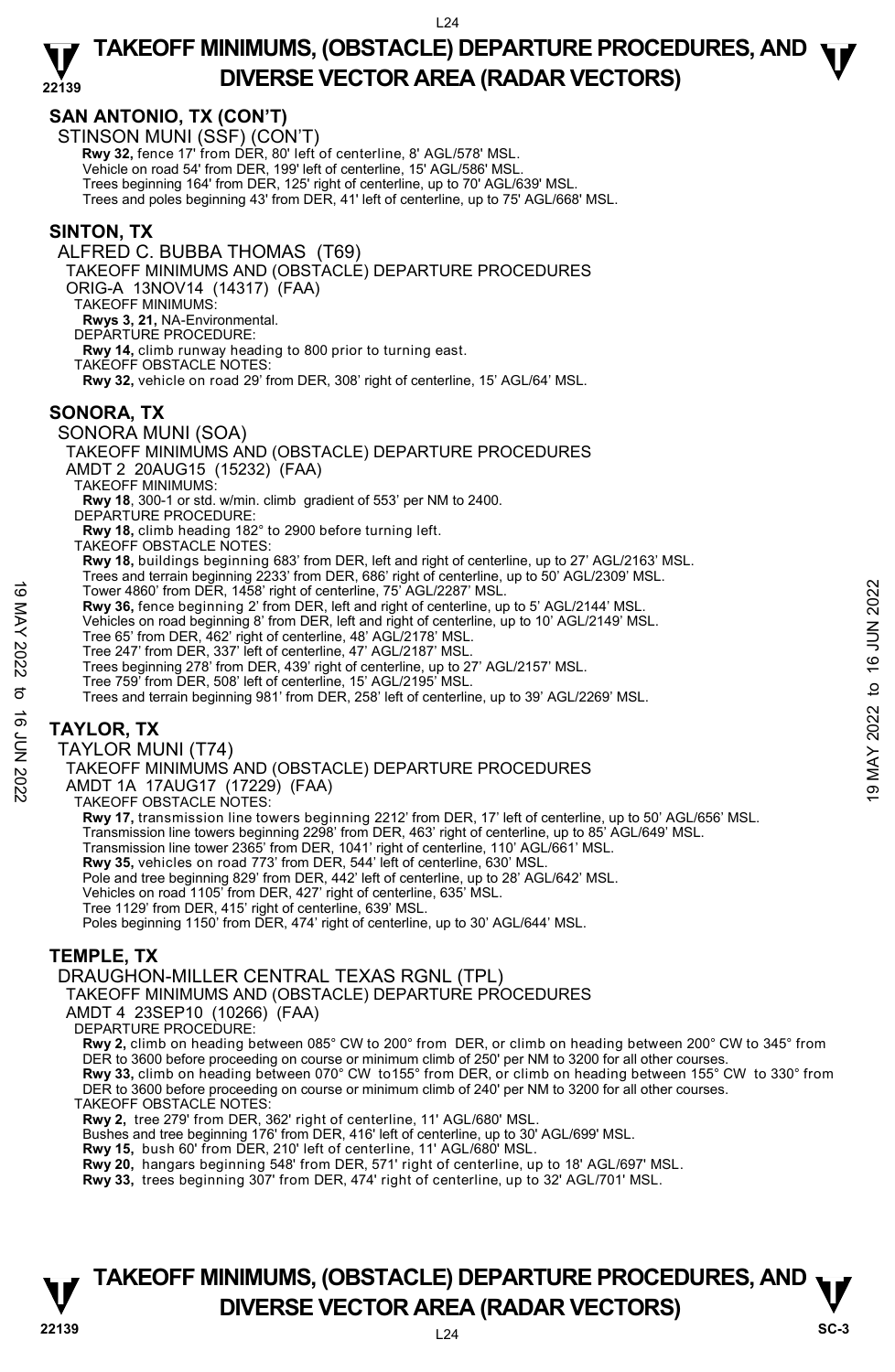#### **22139 UVALDE, TX**  GARNER FLD (UVA) TAKEOFF MINIMUMS AND (OBSTACLE) DEPARTURE PROCEDURES ORIG 05MAY11 (22139) (FAA) TAKEOFF OBSTACLE NOTES: **Rwy 15,** trees and poles beginning 70' from DER, 374' left of centerline, up to 100' AGL/1039' MSL. Trees and poles beginning 208' from DER, 359' right of centerline, up to 100' AGL/1059' MSL. **Rwy 33,** vehicle on roadway 622' from DER, left and right of centerline, up to 15' AGL/966' MSL. Trees beginning 744' from DER, 636' left of centerline, up to 100' AGL/1059' MSL. Trees beginning 861' from DER, 269' right of centerline, up to 100' AGL/1049' MSL. **VAN HORN, TX**  CULBERSON COUNTY (VHN) TAKEOFF MINIMUMS AND (OBSTACLE) DEPARTURE PROCEDURES AMDT 1 15AUG19 (19227) (FAA) TAKEOFF MINIMUMS: **Rwy 25**, NA-Obstacles. DEPARTURE PROCEDURE: **Rwys 3, 7, 21,** Use JURDU DEPARTURE. TAKEOFF OBSTACLE NOTES: **Rwy 3,** tree, vegetation beginning 16' from DER, 133' right of centerline, up to 11' AGL/3928' MSL. Trees, vegetation beginning 45' from DER, 147' left of centerline, up to 11' AGL/3929' MSL. Tree, traverse way beginning 135' from DER, 487' right of centerline, up to 17' AGL/3930' MSL. Trees, traverse way beginning 248' from DER, 343' right of centerline, up to 18' AGL/3931' MSL. **Rwy 7**, vegetation beginning 60' from DER, 12' right of centerline, up to 100' AGL/3918' MSL. Vegetation 119' from DER, 215' left of centerline, 100' AGL/3915' MSL. Vegetation beginning 148' from DER, 12' left of centerline, up to 100' AGL/3918' MSL. **Rwy 21,** tree, vegetation beginning 49' from DER, 291' right of centerline, up to 10' AGL/3969' MSL. Vegetation beginning 84' from DER, 404' left of centerline, up to 3961' MSL. Vegetation 4132' from DER, 1604' right of centerline, 100' AGL/3990' MSL. **WACO, TX**  MC GREGOR EXEC (PWG) TAKEOFF MINIMUMS AND (OBSTACLE) DEPARTURE PROCEDURES AMDT 2 13DEC90 (22139) (FAA) TAKEOFF MINIMUMS: **Rwys 4, 17, 22, 35**, 2000-3 or std. w/min. climb of 280' per NM to 3000. DEPARTURE PROCEDURE **Rwys 17, 22,** climb via ACT R-195 to 3000 before proceeding on course. **Rwys 4, 35,** climb runway heading to 3000 before proceeding on course. TSTC WACO (CNW) TAKEOFF MINIMUMS AND (OBSTACLE) DEPARTURE PROCEDURES ORIG-A 05DEC19 (19339) (FAA) TAKEOFF OBSTACLE NOTES: **Rwy 17L,** terrain 104' from DER, 473' right of centerline, 460' MSL. Terrain 198' from DER, 467' right of centerline, 464' MSL. Poles beginning 1123' from DER, 584' left of centerline, up to 45' AGL/493' MSL. **Rwy 17R,** vehicles on roads beginning at DER, 365' right of centerline, up to 10' AGL/479' MSL. Trees beginning 750' from DER, 482' right of centerline, up to 66' AGL/514' MSL. Trees beginning 870' from DER, 238' right of centerline, up to 81' AGL/530' MSL. Tree 1239' from DER, 449' left of centerline, 497' MSL. Tree 1568' from DER, 629' left of centerline, 500' MSL. Tree 1924' from DER, 73' left of centerline, 512' MSL. **Rwy 35L,** aircraft on taxiway at DER, on centerline, 65' AGL/532' MSL.<br>Aircraft on taxiway 783' from DER, 478' left of centerline, 65' AGL/534' MSL. Aircraft on taxiway 808' from DER, 315' right of centerline, 65' AGL/518' MSL. Tree 2349' from DER, 669' left of centerline, 537' MSL. Tree 2877' from DER, 1044' left of centerline, 539' MSL. **Rwy 35R,** tree 2082' from DER, 897' left of centerline, 523' MSL. WACO RGNL (ACT) TAKEOFF MINIMUMS AND (OBSTACLE) DEPARTURE PROCEDURES ORIG 23SEP10 (10266) (FAA) TAKEOFF OBSTACLE NOTES: **Rwy 1,** rising terrain beginning 11' from DER, 34' right of centerline, up to 504' MSL. Pole 1170' from DER, 593' left of centerline, 34' AGL/534' MSL. Tree 1674' from DER, 794' right of centerline, 80' AGL/581' MSL. **Rwy 19,** rod 590' from DER, 257' right of centerline, 40' AGL/524' MSL. Vegetation 4132 hom Derk, 1604 hight of centerine, 100 AGL/3990 MSL.<br>  $\frac{1}{2}$ <br> **WACO, TX**<br>  $\frac{1}{2}$ <br>
MC GREGOR EXEC (PWG)<br>
TAKEOFF MINIMUMS AND (OBSTACLE) DEPARTURE PROCEDURES<br>
AMDT 2 13DECSOLORE:<br>
TAKEOFF MINIMUMS:<br>
T

**Rwy 32,** trees beginning 501' from DER, 17' left of centerline, up to 70' AGL/562' MSL. Trees beginning 836' from DER, 30' right of centerline, up to 80' AGL/609' MSL.